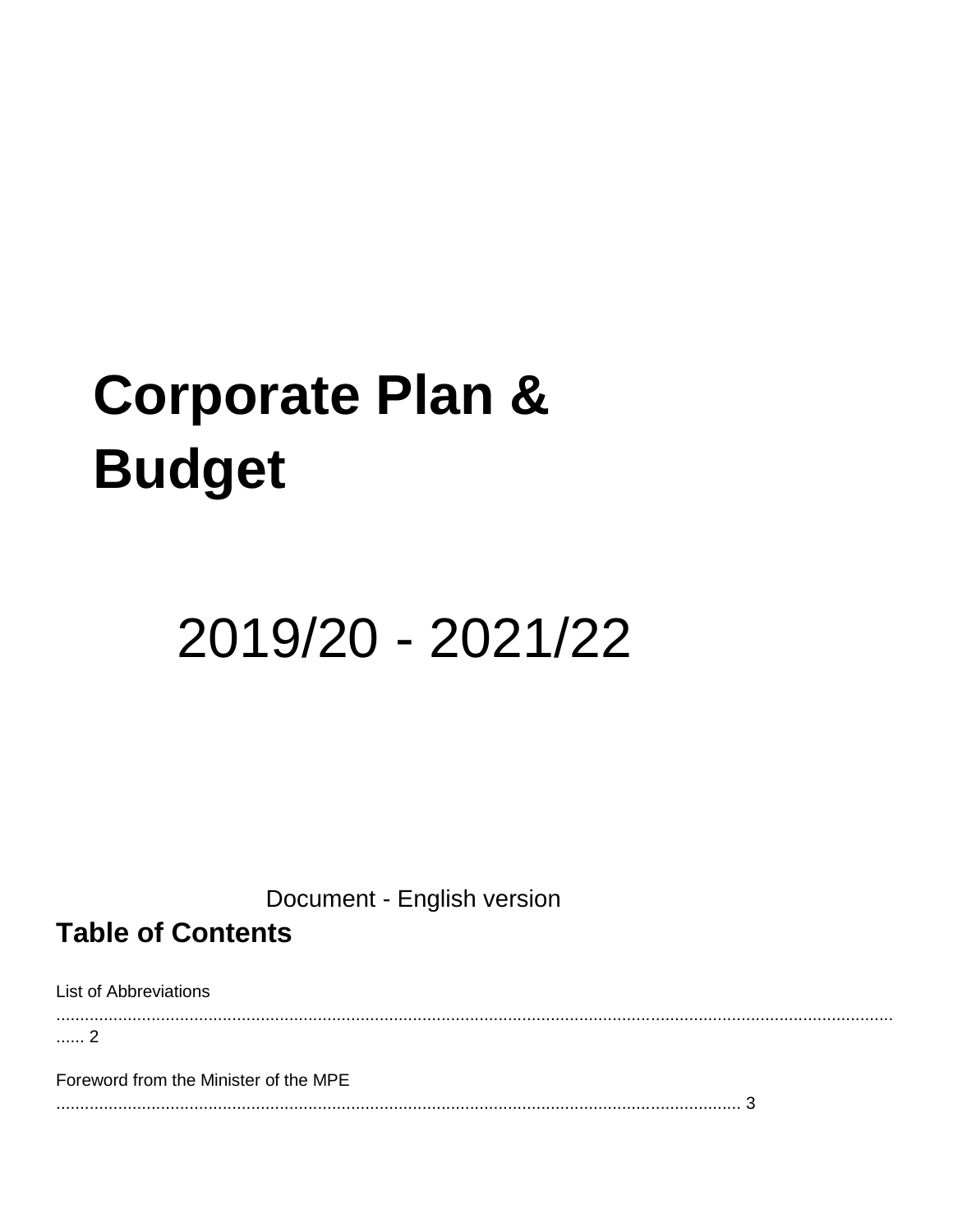| Message from the CEO of the MPE                                                                                                                                      |
|----------------------------------------------------------------------------------------------------------------------------------------------------------------------|
| 1. MPE Corporate Plan Executive Summary                                                                                                                              |
| 1.1. Mandate, Key Legislations, Policy Decisions & Conventions                                                                                                       |
|                                                                                                                                                                      |
| Overview                                                                                                                                                             |
| 15                                                                                                                                                                   |
| 2.1. Ministry Outputs Grouped into Divisions/Sub-Programs and Programs                                                                                               |
| <b>Ministry Budget and Staffing</b>                                                                                                                                  |
| 3.1. Program 10.1: Leadership and                                                                                                                                    |
| Program 10.3: Rationalization and Special Project.                                                                                                                   |
| 46                                                                                                                                                                   |
| Contributing<br>Mandate<br>Annex<br>Documents<br>MPE<br>1:<br>to                                                                                                     |
|                                                                                                                                                                      |
| Ministry Output detailing AMP, Flow Diagrams and Gantt chart for Program 4  112<br><b>ORGANISATION</b><br><b>MPE</b><br><b>STRUCTURE</b><br>Annex<br>6:<br>2019/2020 |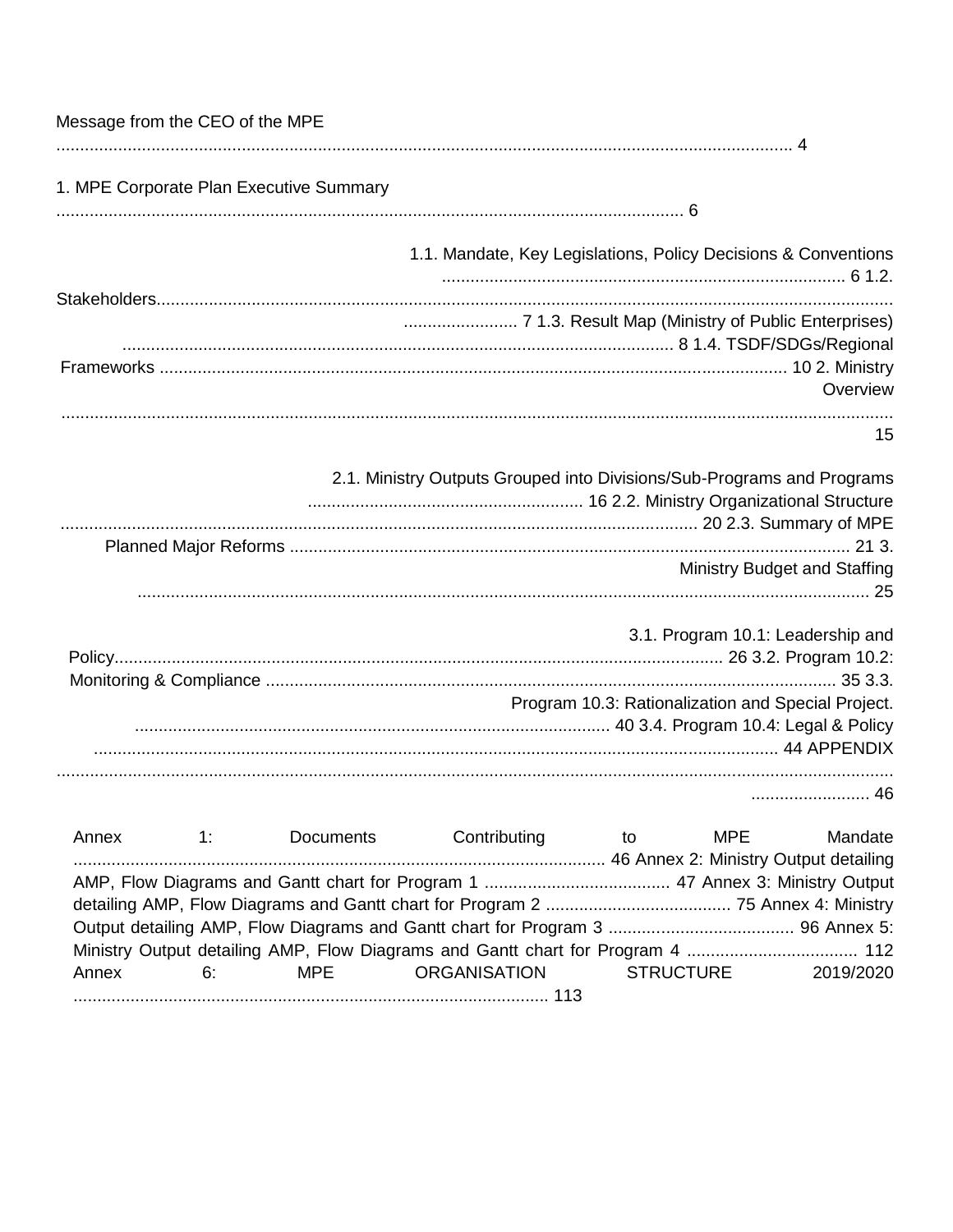## **List of Abbreviations**

1. CP&B – Corporate Plan and Budget 2. KPI – Key Performance Indicator 3. NIIP - National Infrastructure Investment Plan 4. OCEO - Office of the CEO 5. OoM - Office of the Minister 6. TWB - Tonga Water Board 7. TPL - Tonga Power Limited 8. TPFP - Tonga Post and Fast Print Limited 9. TBC - Tonga Broadcasting Commission 10. TDB - Tonga Development Bank 11. TCC - Tonga Communications Corporation 12. WAL - Waste Authority Limited 13. PAT - Ports Authority Tonga 14. TAL -Tonga Airports Limited 15. TMCL - Tonga Market Corporation Limited 16. TFP - Tonga Forest Products Limited 17. TEQM - Tonga Export Quality Management 18. TAMA - Tonga Assets Managers & Associates Limited 19. TCL - Tonga Cable Limited 20. FISA - Friendly Island Shipping Agency 21. MPE – Ministry of Public Enterprises 22. TSDF – Tonga Strategic Development Framework 23. PEs – Public Enterprises 24. PE Act – Public Enterprise Act 25. CP – Corporate Plan 26. C&SD – Corporate Services Division 27. M&CD – Monitoring and Compliance Division 28. R&SPD – Rationalisation and Special Projects Division 29. LPD – Legal and Policy Division 30. GOT – Government of Tonga 31. MDA – Ministry, Department and Agencies 32. NIIP - National Infrastructure Investment Plan 33. HR – Human Resource 34. ICT – Information Communication and Technology 35. PSC – Public Service Commission 36. MFNP – Ministry of Finance and National Planning 37. NSA – National Security Agency 38. CSO – Civil Society Organisation

2

## **Foreword from the Minister of the MPE**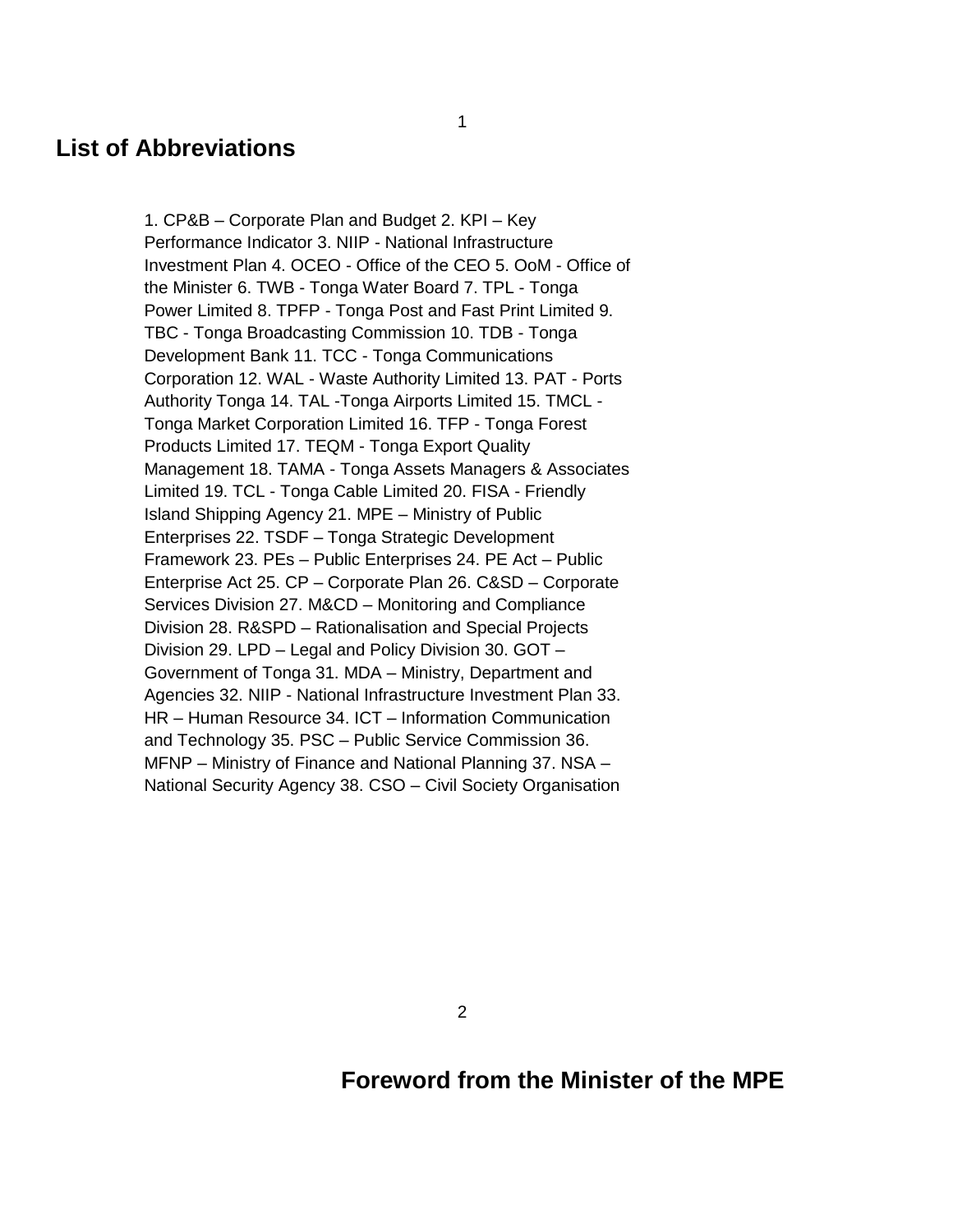The Public Enterprises give an important promise towards a thriving Tongan economy. They provide a range of organizations covering regions, for instance, power generation and transmission, fibre optic cable administrations, TV broadcasting administrations, port administrations, airport and aeronautical administrations, water administrations, waste collection and disposal administrations, property administrations, and sea transportation administrations to outer islands and aboard. These organizations are essential to the Ministry's (and Government all in all) general asset and financial report position and its capacity to meet budgetary, public and other government strategic objectives. This Corporate Plan outlines a framework of the Ministry of Public Enterprises' sequences of action to motivate and strengthen this aspect. This sequence of action was created in discussion with key collaborators including various administrations and individuals in different professions.

The Ministry's key obligation is to maintain the compliance of public enterprises with the Public Enterprises Act 2016 Edition. The Act recognises the Hon. Minister of the Ministry of Public Enterprises as the representative of the shareholder (Government of Tonga (GOT)) to every single Public Enterprise (PE). This is a key obligation that I take very seriously. I hope to guarantee that the PEs contribute to Government priorities and give a fair return for Government's investments.

In any case, as I underlined, it is critical that PEs are customer focused. Having a solid customer centre will add to the authoritative achievement of the PE in the medium - long haul, which will significantly impact money related performances. In the event that you don't take care of your customers and treat them as needed, monetary performance will weaken – it is just an issue of how fast. To put in less complex terms, Service is Key and Customer's fulfilment is essential. Organizations don't exist without customers. When the customers are cheerful, this will prompt improvements in money related exhibitions. Increments in consumer loyalty will lead to more income collected, improved PE productivity and higher profit instalment, and better cooperation for the PE Boards and Shareholder.

The Ministry under my direction has developed some initiatives to ensure PEs comply with the PE Act, encourage and boost good governance, and support PEs in being profitable as stated in Section 4 of the PE Act. The PEs function as commercial businesses and they should be competitive in the areas that they operate on. In some important sectors, they monopolize the market yet this shouldn't be a reason to be satisfied and content with the product or service being delivered. They should likewise understand the key role they play in sustainable growth particularly in providing quality services especially to vulnerable communities.

I believe that we are in a period where we can realise the guarantees of effective and efficient public enterprises whereby PEs can be the driver of private sector growth and help lessen Government's budgetary constraints. This plan of action can turn these guarantees in to reality and it would not be possible without Government, PE Boards and management, customers, and the public, helping and cooperating. We must collaborate to meet our national vision. *"A progressive Tonga supporting a higher quality of life for all".* 

*Faka'apa'apa lahi atu,* 

**Hon. Dr. Saia Ma'u Piukala** *Minister of Public Enterprises and Minister of Health*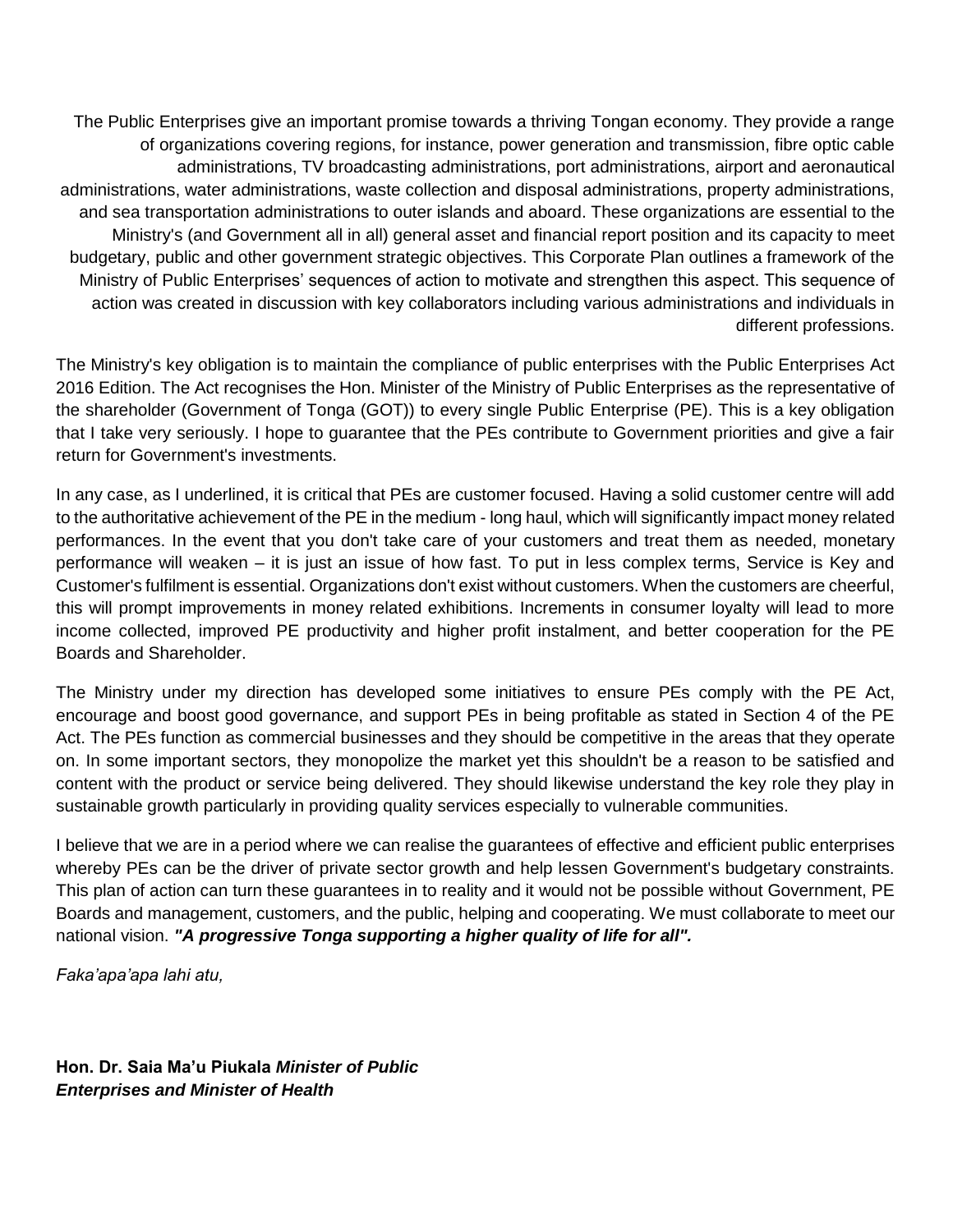## **Message from the CEO of the MPE**

The Ministry released its Corporate Plan (CP) in April 2019, which plans out the Outcome, Output, Order and key tasks of the Ministry for the period 2019/20 – 2021/22 which starts with this current CP. The CP reflects the essential change in the Ministry's yield, structure and administrative modifications that ought to be made for effective and profitable movement of organizations to the Stakeholders.

Our key focus in 2019 is to continue building an exceptionally skilled and talented office with suitable techniques, strategies and documentation frameworks to better embody Public Enterprises (PE's) and to support their operational competence. These facilitations are done for the long haul administration schemes, to ensure that PEs are improving, minimizing overall costs of cooperation, operationally effective and watching out for all maintenance extremes.

In this way, significant developments have been made. We presently have an operationally productive and well established Ministry of Public Enterprises, with extraordinary amounts of dynamic talents. A Shareholder Management structure has been produced to ensure the viability of every endeavour and further ensure that the PEs contribute to the governments objectives. Talks for regular meetings with PE's Boards and chairpersons were encouraged to ensure facilitated effort of responsibility.

Through the Ministry, the Shareholder requires PEs and Subsidiary to work as SUCCESSFUL BUSINESS, and to this end, to be as:

**1. Profitable:** In accordance with Section 4 of the Public Enterprises Act 2016 Edition, which states that

PEs are to be profitable and efficient as comparable businesses that are not stateowned; **2. Pay dividends to Government** based on specific dividend policies; **3. Comply with the reporting requirements of the PE Act as amended; 4. Achieve and maintain a Relevant & most appropriate Return on Equity; and 5. Provide quality and efficient services to the public.** 

There have been a couple of changes made to the task and execution of the Ministry compared to last year's report and these created a couple of obstacles for us in striving to achieve our Objectives in accordance with the PE Act. These obstructions include an insufficient capacity of legal and policy talents. We also don't have the advantages in redesigning the Ministry's activities to the outer islands. The Ministry's Divisions stood up to a lack of staff with respect to people and capacity which brief to the insufficiency and inefficient parts of the division's execution.

Thusly, the following financial year we proposed the accompanying exercises:

1. Improve government re-investments in the PEs to improve infrastructure, service delivery, and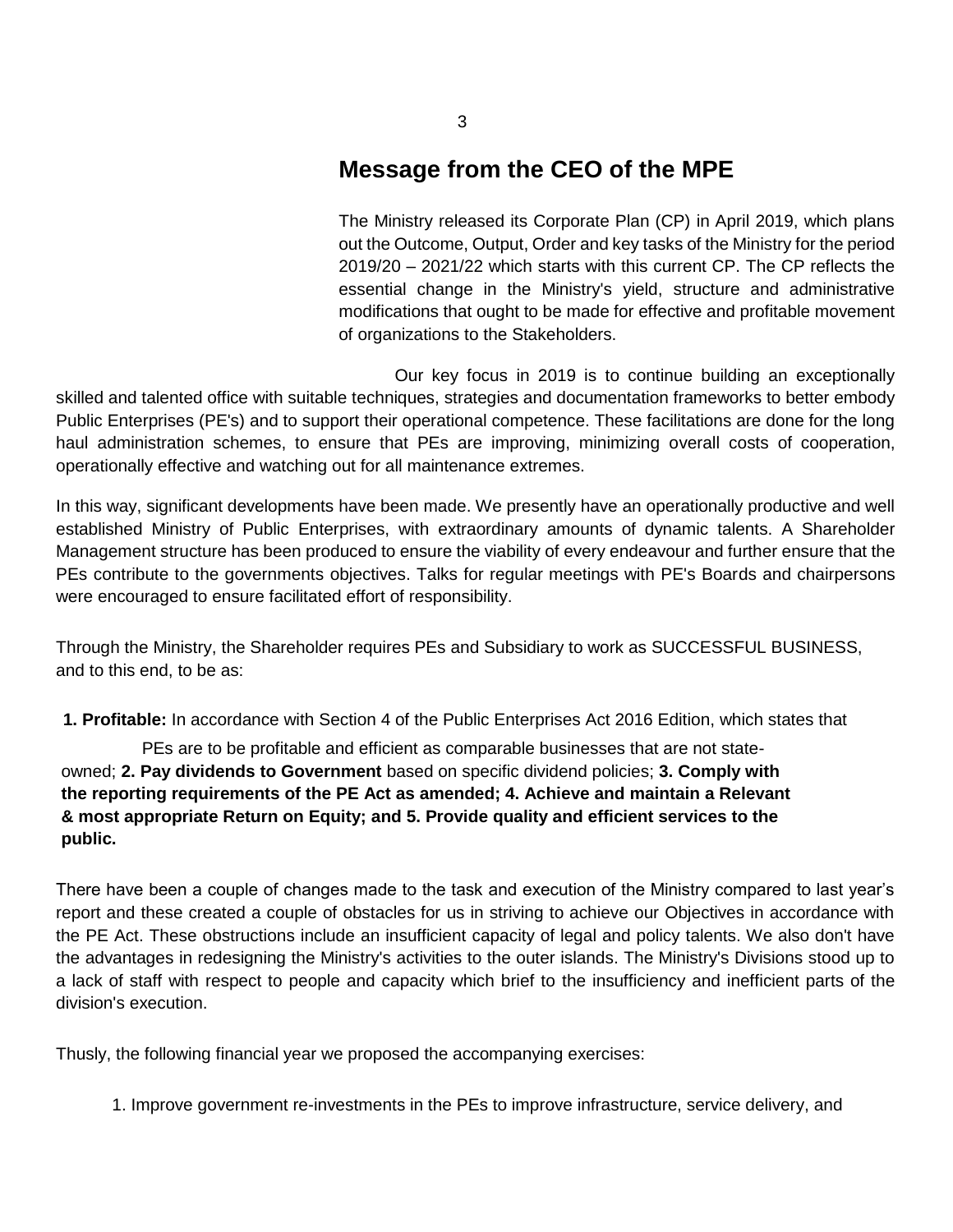customer satisfactions. 2. Improve Customer Services in all Divisions and all Levels of stakeholder to support the Minister's

output and expectation. 3. To set up a sub-office at Vava'u and Ha'apai. 4. Amend and Enforce PE Act, and Develop new MPE Regulations through Legal and Policy

Division.

4

5. Review PEs and Subsidiaries' HR and Financial Policies. 6. In depth analysis of PE's performance, and introduce internal financial and management audits. 7. Build Staff Capacities through training support. 8. Reform/Reshuffle the Ministry's output and Programs' activities to meet the Government expectations of the Ministry.

The MPE's management team and all the staff work cooperatively and is committed to monitor and evaluate the plan of action, to be more convincing and productive with the objective that we can deliver the level of execution expected of us by the Government, Minister and the Stakeholders.

Malo 'aupito,

Sione 'Akau'ola **Chief Executive Officer for Public Enterprises.**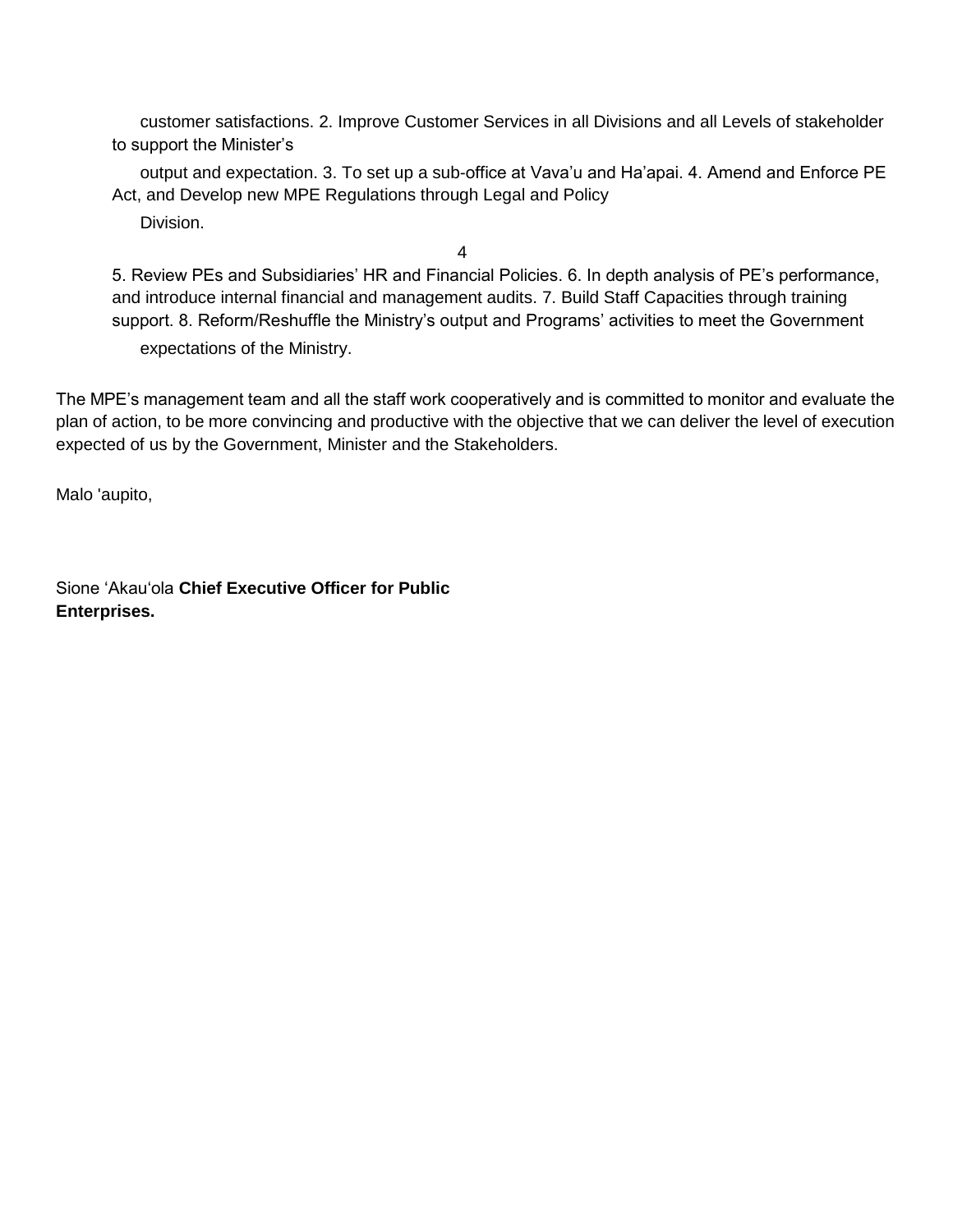## 5 **1. MPE Corporate Plan Executive Summary**

## **1.1. Mandate, Key Legislations, Policy Decisions & Conventions**

The Ministry's operations are guided and legitimized by the PE Act 2016 Edition. It outlines the Ministry's responsibilities, authority and shared powers (with Cabinet).

As per the PE Act 2016 Edition, the Hon. Minister of Public Enterprises is the representative of the GOT, as shareholder in its business interests ('public enterprises'). Currently the Hon. Minister oversees a total of twelve public enterprises. These public enterprises are spread out over a variety of sectors including utilities (power, water, and waste services), transportation (air and sea) and communications (telecommunications and broadcasting) and more. Through the Ministry, the Shareholder requires PEs to comply with the following.

1. Section 4: Ensuring that PEs comply with their principal objective: to operate as a successful business and, to this end, to be as profitable and efficient as comparable businesses that are not state owned. Provide Quality and efficient services to the Public. 2. Section 5: The endorsement of Directors' remuneration fees 3. Section 7: The appointment and termination of Directors of the Boards of PEs. 4. Section 13: Receiving, analysing, reporting to Cabinet and publishing Annual Reports of PEs. 5. Section 18: Business Plan 6. Sections 18-20: Ensuring compliance of PEs with the reporting requirements of the Act 7. Section 21(2): The approval of the dividend policies of PEs 8. Section 26: Confirming the appointment of the CEOs of PEs

Through the Ministry, the Shareholder enforces these requirements and benchmarks to encourage virtuous returns from its business investments while at the same time, ensuring that its businesses improve the quality and efficiency of essential social services to the public.

*Flow Diagram 1: Executing the Legal Mandates through the Ministry's responsibilities*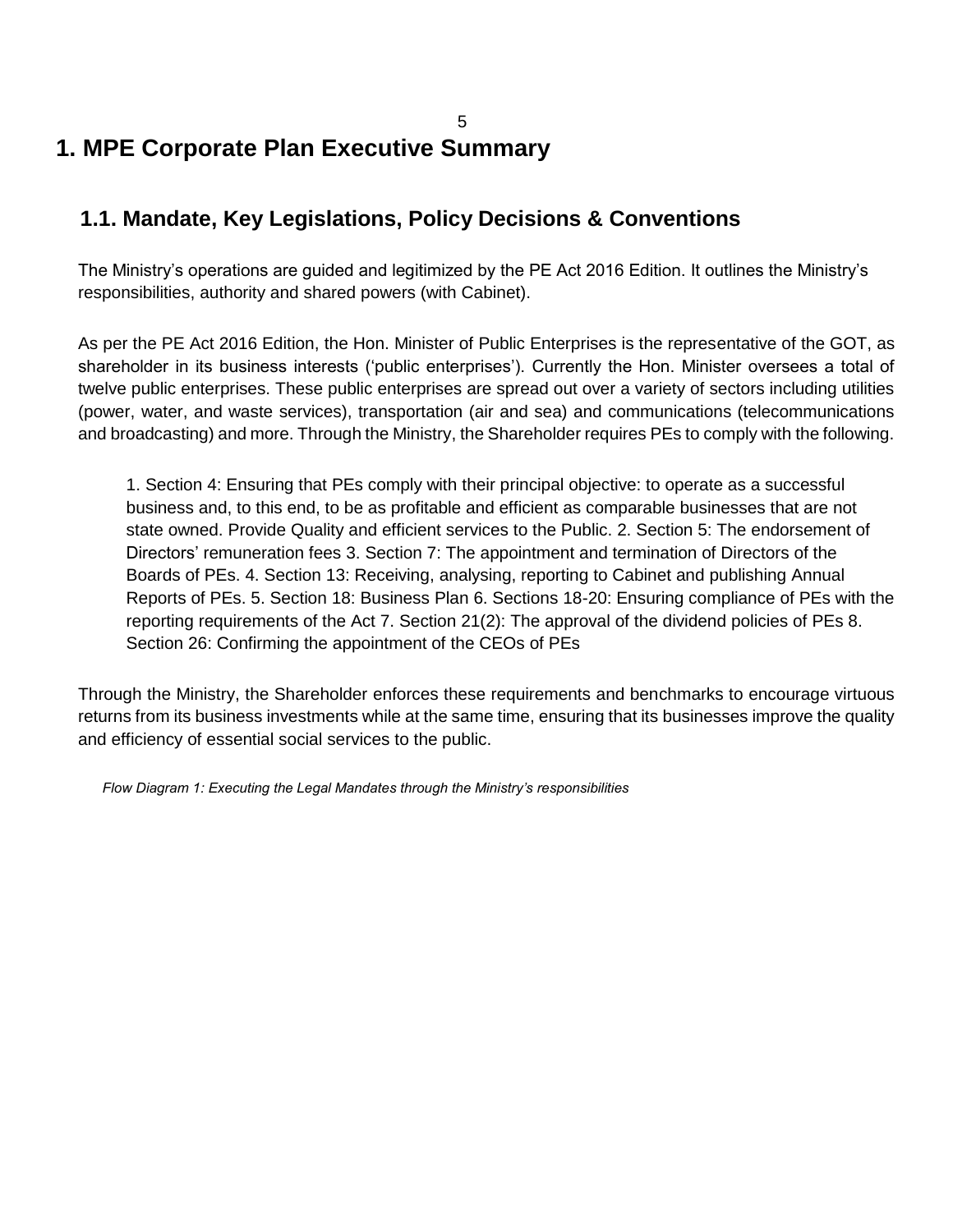### **1.2. Stakeholders**

MPE has various partners across different Ministries, Departments, Organizations, Agencies and more, as summ 1 below. A detailed and precise investigation of the unpredictable and related stakeholders, is essential to the the MPE corporate plan.

The knowledge of partner needs and their relations with the Ministry, contributes to a firm premise for this pla needs drive the distinguishing proof of yields and related changes and their gathering into progra programs/divisions. This, thus legitimizes the related designation of allocation of budget in supporting them. administration to customer partner, the purchase of goods and services from supplier partners, joint working wit partners, and adherence to rules set up by oversight-partners are exceedingly essential contemplations in the Corporate Plan.

*Table 1: Ministry of Public Enterprises and their relationship with its external stakeholders*  **Stakeholder Customer of MPE Supplier to MPE Partner with MPE Oversight of MPE**  Cabinet

Advice, Recommendations, Information Operating Decisions Effectiveness of Direction Government LA Advice, Recommendations, Information Decisions, Legislation Operating Effectiveness of Government **Direction** MDAs Instructions, Advice, Guidance, Information Information Operating Effectiveness of Government, Support of the TSDF Oversight by PMO, PSC - Policy, Operations Public Enterprises Operating Effectiveness of Government, Support of the TSDF

6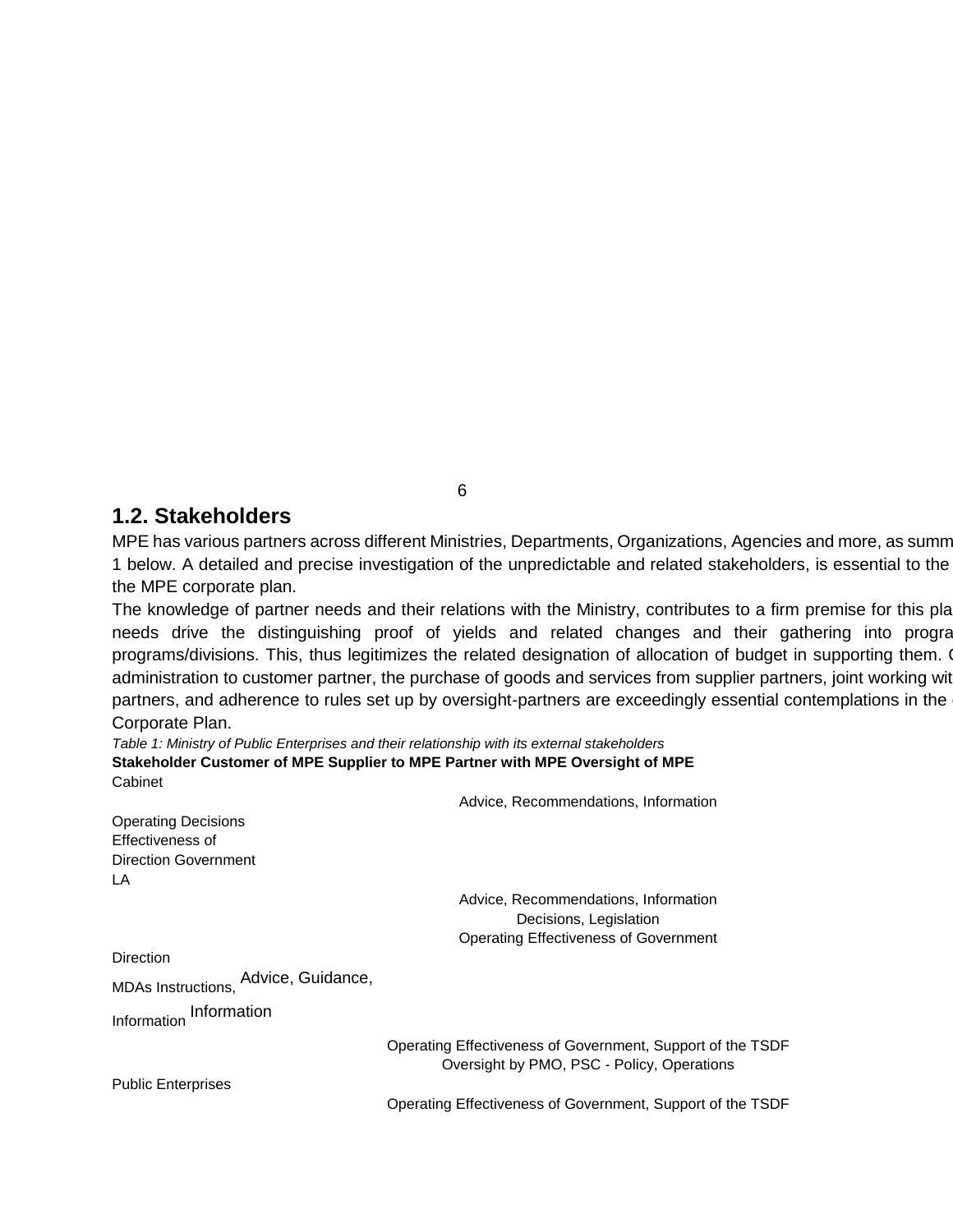| <b>Businesses</b>                                     |                                                                                            |
|-------------------------------------------------------|--------------------------------------------------------------------------------------------|
| Instructions, Advice, Guidance,                       |                                                                                            |
| Information<br>Information                            |                                                                                            |
| Instructions, Advice, Information                     |                                                                                            |
| Guidance,                                             |                                                                                            |
| Services,                                             |                                                                                            |
| Goods, Fees, Commercial                               |                                                                                            |
| Provide                                               |                                                                                            |
| Charges Services,                                     |                                                                                            |
|                                                       | Support of the TSDF, Economic Development                                                  |
| NSA, CSO, Churches                                    |                                                                                            |
|                                                       | Advice, Guidance, Instructions, Services, Information                                      |
|                                                       | Support of the TSDF, Community Work, Education, Health                                     |
| <b>General Public</b>                                 |                                                                                            |
|                                                       | Goods, Services, Fees, Charges                                                             |
|                                                       | Advice, Guidance, Instructions, Services, Information                                      |
| Goods, Services,                                      |                                                                                            |
| Fees, Charges Support of the TSDF Complaint, Petition |                                                                                            |
| <b>Development Partners</b>                           |                                                                                            |
|                                                       | Advice, Guidance, Instructions, Services, Information<br>Development Assistance and Advice |
| Oversight of the Use of Delivery of Aid PE            |                                                                                            |
| Project Funds for PEs, Funded Programs                |                                                                                            |
|                                                       | General Performance Management                                                             |

7

**1.3. Result Map (Ministry of Public Enterprises)** This shows the various levels in the results Ma Ministry and its relationship to the TSDF. In order to achieve the desired long-term changes, there may be man between Ministry activities and the desired impact. The Ministry Result Map attempts to categorize these step b them down under division into manageable stages including Activities, Outputs, Outcomes and Impact. The Corporation sets out how this results map is developed. The current document provides a Summary of the more detailed Co and Budget documents for the Ministry.

*Flow Diagram 2: MPE Results Map indicating the relationship of the Ministry with the TSDF* 

## **A more progressive Tonga supporting a higher quality I all"**

TSDF National Outcomes TSDF National Impact MPE External Outputs

TSDF Organizational Outcomes

Enhanced Compliance and perform Internal auditing with the reporting requirements of the PE Act: Clear, accurate and Hon Minister of Public Enterprises, Cabinet and to PEs.

**A:** more inclusive, sustainable & dynamic knowledge based economy

- **1.2 Closer public/private partnerships for economic growth.**
- **1.3 Strengthen business enabling environment.**
- **1.4 Improved public enterprise performance.**

and efficient instruments,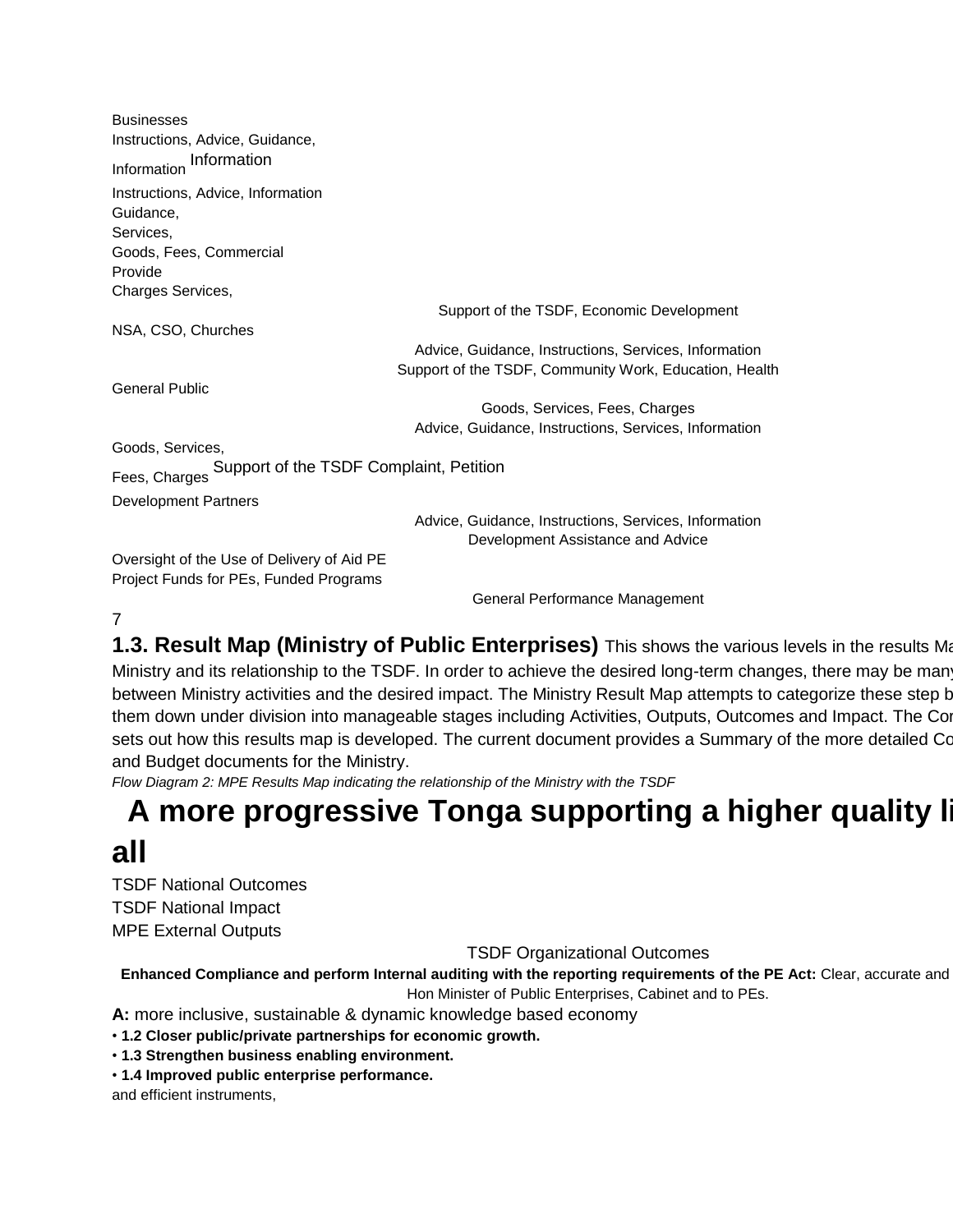#### **System to Track the PE's**

**performance.** Effective

standards, and policies

#### help the Ministry track **Improving monitoring**

monitoring system to guidelines, methods,

that build a robust PEs performance.

• **3.1 more efficient, effective, affordable, honest, transparent and a political service focused on clear priorities.** 

**D:** more inclusive, sustainable & responsive good-governance strengthening rule of law

8

**Improved Governance of Public Enterprises:** Effective processes, policies and systems to help Board directors better govern • **4.1 More reliable, safe and affordable energy services** 

• **4.2 More reliable, safe and affordable transport services** 

• **4.3 More reliable, safe and affordable information & communication technology (ICT) used in more innovative** 

• **4.6 More reliable, safe, affordable water supply and control, and sanitation services** 

**E:** more inclusive, sustainable and successful provision & maintenance of infrastructure & technology Effective Rationalization of PEs: Clear and effective criteria, process and advice to Cabinet on strategies for establishing, ratio up and corporatizing PEs.

#### • **5.3 Cleaner environment with improved waste recycling**

**F:** more inclusive, sustainable & effective land & environment management, with resilience to climate change & regulation compliance for

all PEs and stakeholders **Quality policy and legal**  Enforce policy and

#### **advice**

Activities Systems & HR Capacities - Each Division; Better Managed Division, with good relations, meeting deadlines for the delivery of their Outputs to an

acceptable standard. Refer to the AMP of Monitoring, Rationalisation and Legal Division attached at the end of this report!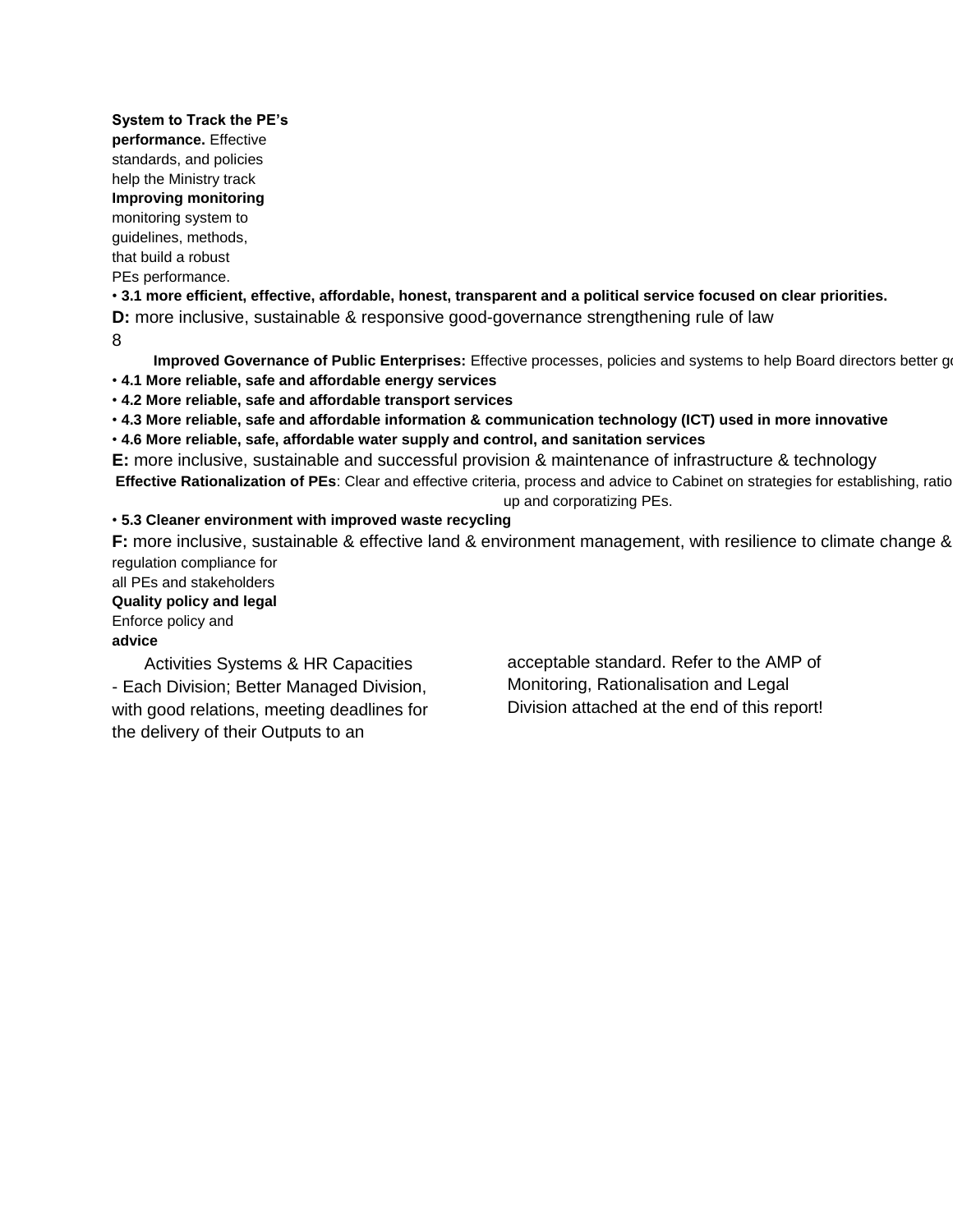Activities: Systems & HR capacities - Each Division; Better Managed Division, with good relations, meeting deadlines for the formula for the formula for the formula for the theories for the formula for the formula for the delivery of their Outputs to an acceptable standard.

Refer to the AMP of the Minister's office, OCEO and CS Division attached at the end of this report! Internal Outputs **between required resources (i.e. Human** 

Internal Outcomes

**Recourses (HR), Budget, and Information)** 

Timely and effective internal planning & financial manageme nt system Efficient and effective Corporate Services: Timely and effective support to the Ministry's essential services through management of HR, budget, procurement, Information and Communication Technology (ICT). **Ministry operates efficiently and effectively based on appropriate balance** 

Effective placement of the "right people in the right place at the right time" within a well- managed organization Effective placement of the "right people in the right place at the right time" within a well- managed organization Reliable ICT systems Reliable ICT systems Reliable ICT systems - Public Relation - Vava'u Branch Office -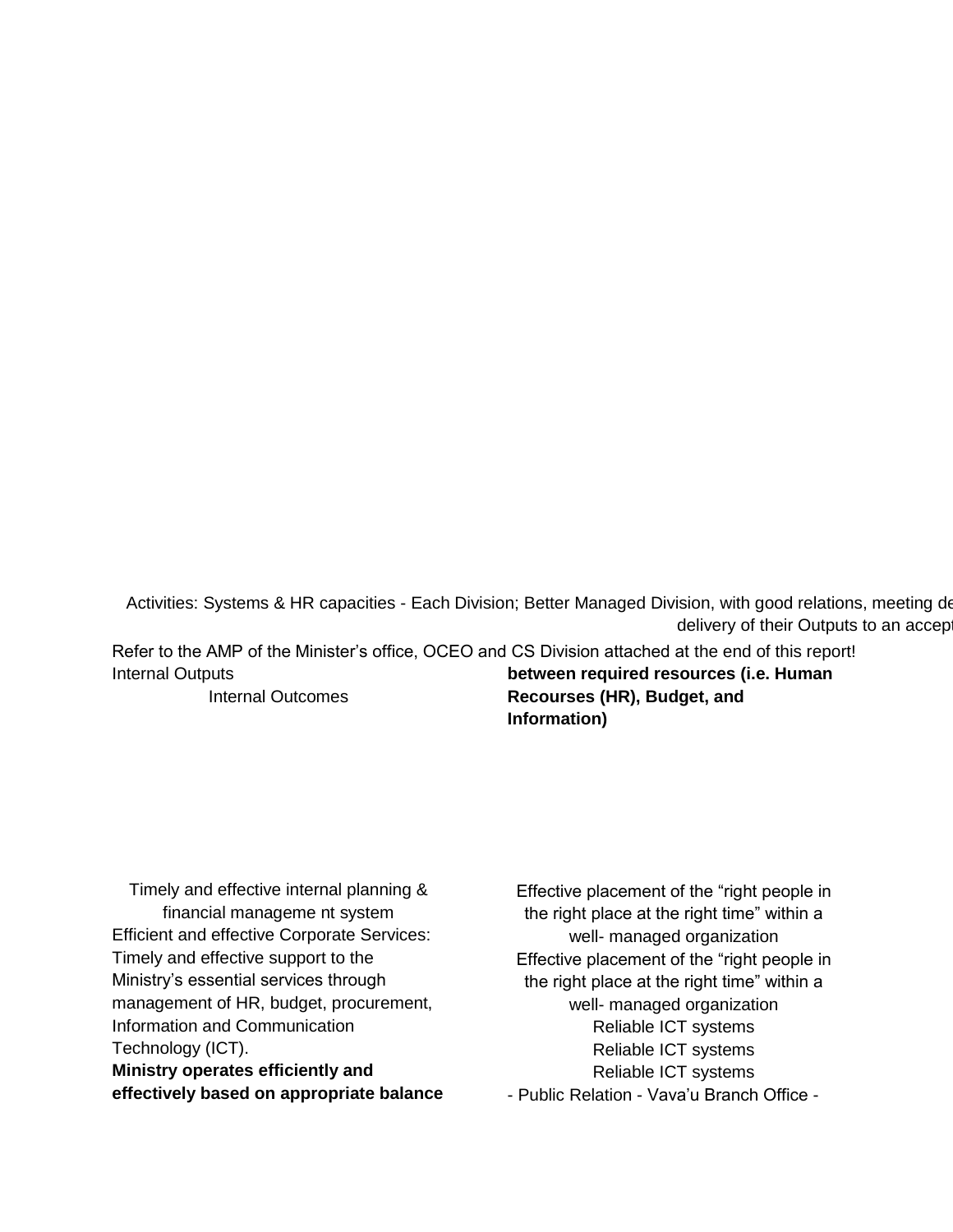Customer Service

- Public Relation - Vava'u Branch Office - Customer Service

- Public Relation - Vava'u Branch Office - Customer Service

- Public Relation - Vava'u Branch Office - Customer Service

**Ministry provides appropriate policies & legislation for effective control of public enterprises** 

**Ministry provides appropriate policies & legislation for effective control of public enterprises** 

Minister & CEO provide appropriate advice and guidance to Cabinet and Parliament

Policy Advice Policy Advice Policy Advice Policy Advice Policy Advice Legal Advice Legal Advice Legal Advice Legal Advice Legal Advice Legal Advice - Minister provides effective political

direction and leadership. - CEO provides - Minister provides effective political direction and leadership. - CEO provides - Minister provides effective political direction and leadership. - CEO provides - Minister provides effective political direction and leadership. - CEO provides - Minister provides effective political direction and leadership. - CEO provides efficient oversight of development, management and Implementati on of outputs; & effective efficient oversight of development, management and Implementati on of outputs; & effective efficient oversight of development, management and Implementati on of outputs; & effective efficient oversight of development, management and Implementati on of outputs; & effective efficient oversight of development, management and Implementati on of outputs; & effective efficient oversight of development, management and Implementati on of outputs; & effective efficient oversight of development, management and Implementati on of outputs; & effective efficient oversight of development, management and Implementati on of outputs; & effective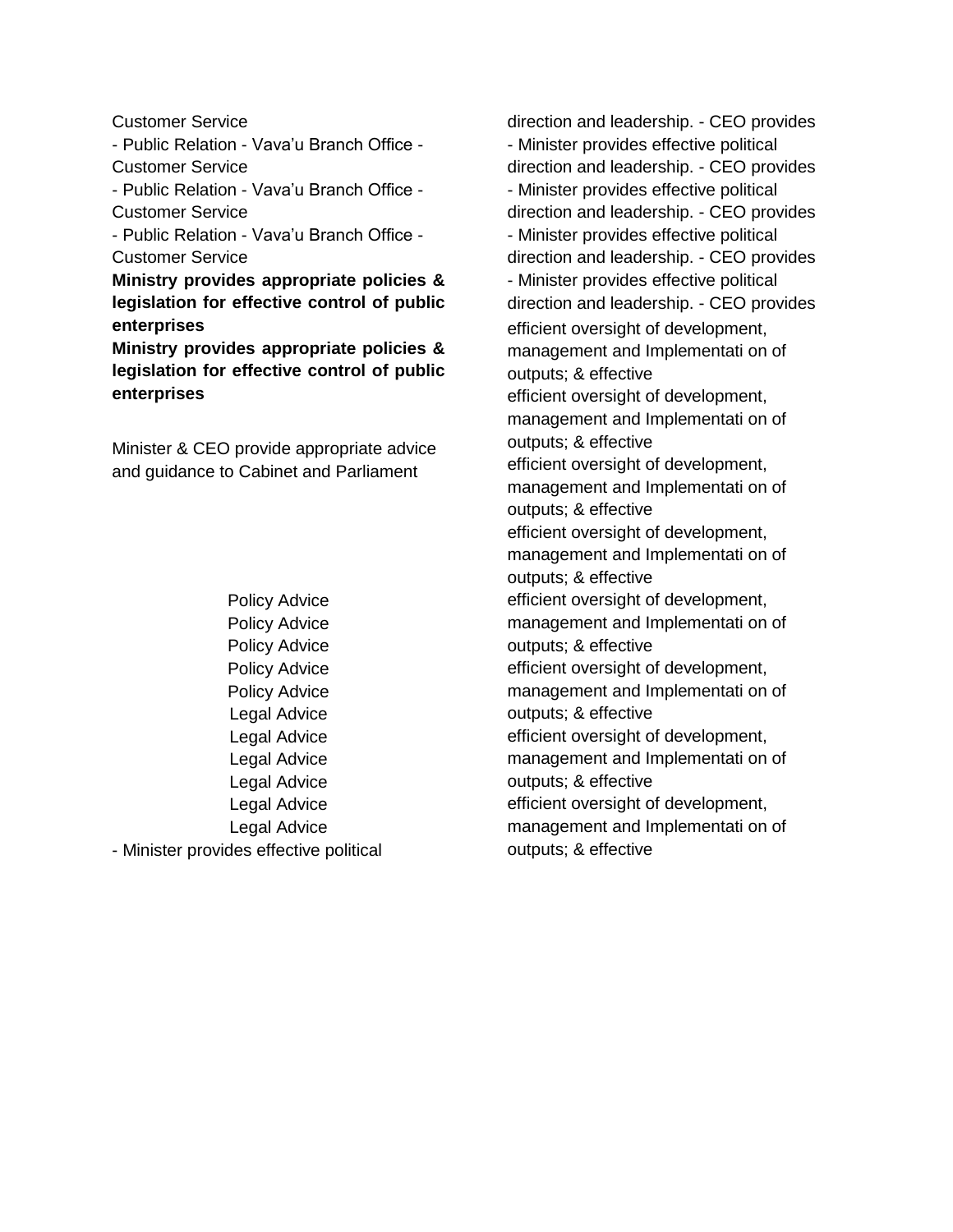### 9 **1.4. TSDF/SDGs/Regional Frameworks**

#### **Tonga Strategic Development Framework (TSDF) National Impact**

The Ministry's operations are guided by the Tonga Strategic Development Framework (TSDF), 2015 – 2025: A more **Enhancing Our Inheritance; GOD AND TONGA ARE MY INHERITANCE** which derives the following National Impaction

#### **Government Vision** *"A MORE PROGRESSIVE TONGA SUPPORTING A HIGHER QUALITY OF LIFE FOR ALL".*

The Government of Tonga (GOT) established the Ministry to support the Minister of Public Enterprises, as the repre the shareholder in its Public Enterprises (PEs), in accordance with the PE Act, the requirements of the TSDF II, identified priorities.

As the GOT continued its reform programs in various sectors, the Ministry is working with PEs to support these progr to economic and social sustainability. This is to be achieved through the efficient utilization of public resources in cr provision and the support of the Private Sector as the engine of economic growth. These focuses guided the Minis PEs and stakeholders.

The Ministry depicted its operating powers and authority from legislations and the TSDF II, which include:

- Tonga Strategic Development Framework II. (TSDFII)
- Strategic Development Goal (SDG)
- Government Priority Framework.
- The Public Enterprises Act 2016 Edition.
- The Companies Act 1995.

We have then, broken down our Ministry related specific goal statements below in order to link to the above vision:

**Our Vision** TO BE A LEADING ORGNISATION IN PROMOTING, ENABLING & ENCOURAGING OUTSTANDIN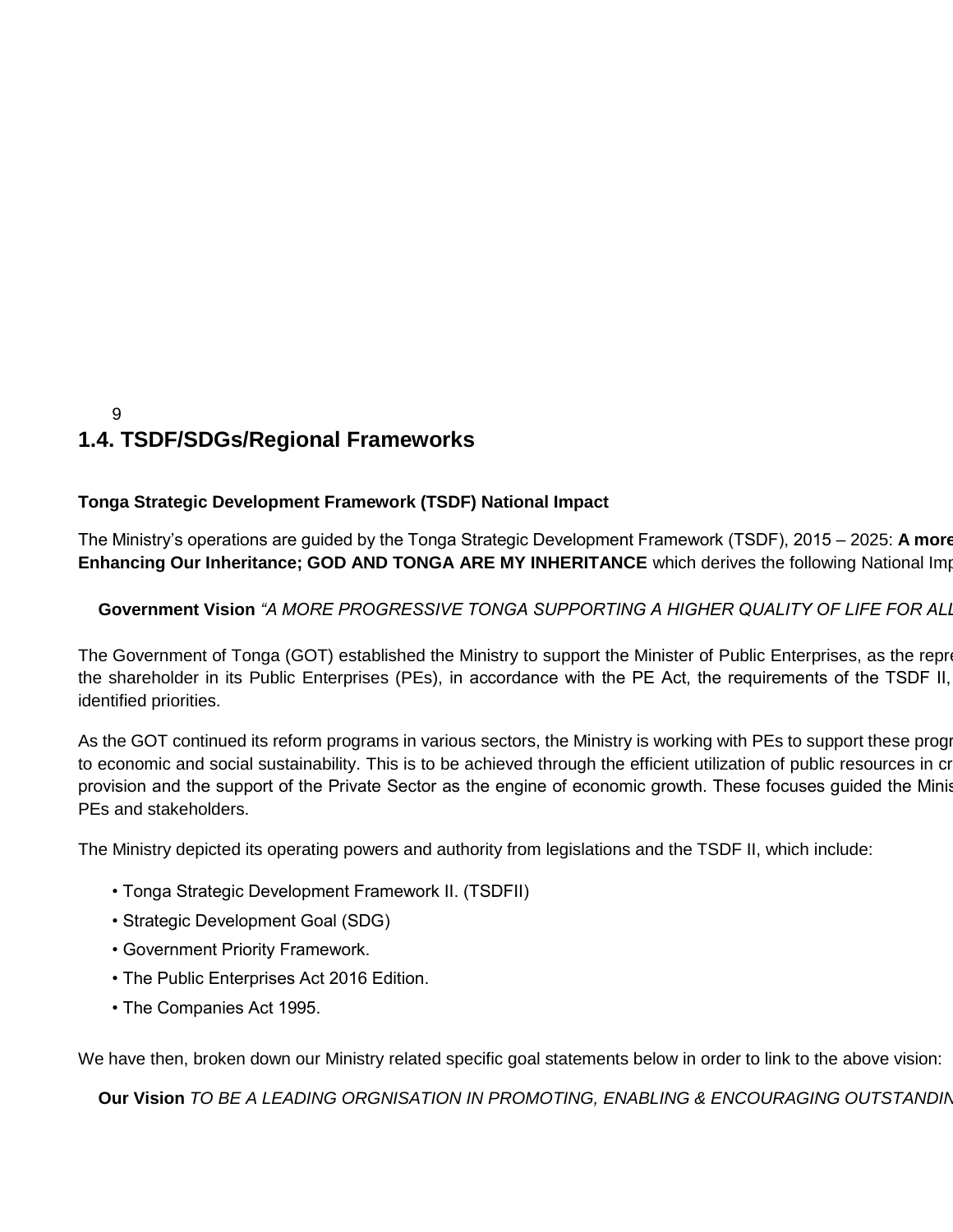#### **Mission**

1. Assist all Public Enterprises To become Profitable and sustainable & Contribute to

Government Revenue. 2. Ensure Public Enterprises are Serving and Meeting the Needs of all Tong Public Enterprises for Eventual Restructure or Reforms when Required. 4. Ensure Public Enterprises O Direction are in line with Government Priorities.

#### 10

#### **1.4.1. TSDF/SDG Impacts and Outcomes Supported by MPE Outputs.**

With the Sustainable Development Goals (SDGS) 2015 – 2030 and Tonga Strategic Development Framework I 2015 – 2025, we have extracted the following that are related to the ministry and how each target works togethe Outcomes in order to communicate through the Outputs set by the Ministry.

#### *Flow Diagram 3: The relationship between the TSDF/SDG and the Ministry Output*

This flow diagram exemplifies how the National Impact links to the National Outcome all the way through to the As given above, Goal and Output is set from Top-to-Bottom and once the central group which is the Ministry's output all other level of outcomes will be conquered as well. It is a critical aspect performed by the Ministry in con government Sustainable Development Goals in relation to the Tonga Strategic Development Framework. How of each circle level and its relationship will be further displayed in the table below.

*Table 2: Detailed all the outcomes from TSDF and its related targets and indicators from the SDG.* 

#### **TSDF National Outcomes**

#### **A. More inclusive, sustainable and dynamic & knowledge based economy**

#### TSDF Organizational Outcomes

1.2: Closer, more effective public/private partnerships with business, consumers and other community groups across the Kingdor identify and address constraints to more inclusive, sustainable and resilient economic growth.

1.3: Strengthened enabling environment for business, encouraging broad-based investment and more sustainable and inclusive profits, while protecting the rights of the consumer and being sensitivity to the environment.

1.4: Improved public enterprise performance to generate appropriate returns on government investment while supporting inclusiv development and the growth of businesses and communities.

#### **Sustainable Development Goals (SDG)**

#### Targets Indicators

8.1. Sustain per capita economic growth in accordance with national circumstances and, in particular at least 7 per cent gross do growth per annum in the least developed.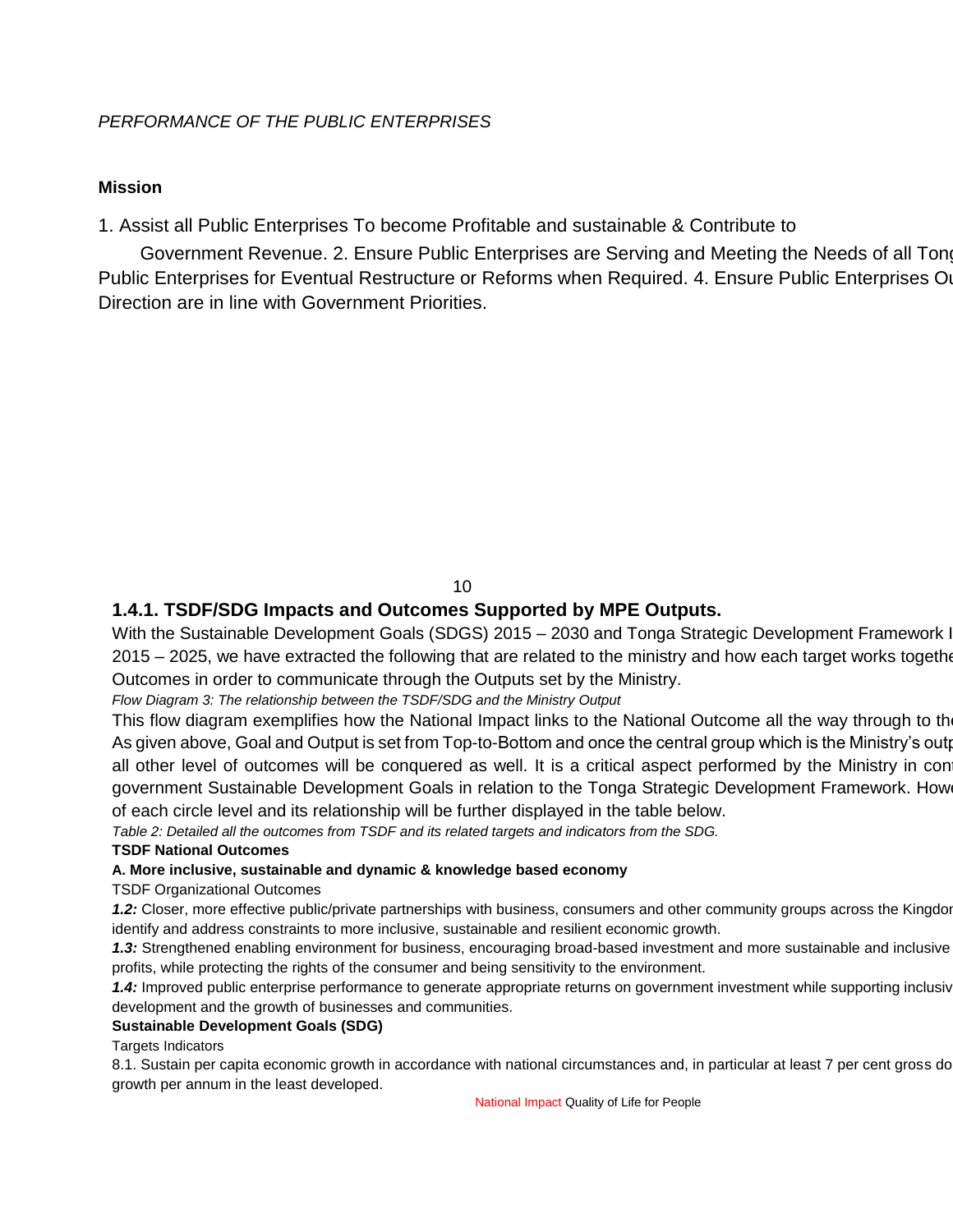#### Organizational Outcomes More Reliable, safe and affordable **GOOUTCALS** SUSTAINNABLE DEVELOPMENT GOALS

#### Indicators and Targets

PE Outcomes To deliver safe, affordable, and High Quality Services to the People

MPE OUTPUTS 1. Enhanced compliance and perform internal auditing with the reporting requirements of the PE Act 2. Improving more

Track the PE's performance

3. Improved Governance of PEs 4. Effective Rationalization of PEs 5. Quality policy and legal advice. 6. Effective and Efficient Corporate Services 8.1.1. Annual growth rate of real GDP per capita.

8.2. Achieve higher levels of economic productivity through diversification, technological upgrading and innovation, including thro high-value added and labour intensive sector.

8.2.1. Annual growth rate of real GDP per employed person.

8.5. By 2030, achieve full and productive employment and decent work for all women and men, including for young people and p disabilities, and equal pay for work of equal value.

8.5.1. Average hourly earnings of female and male employees, by occupation, age groups and persons.

11

#### **TSDF National Outcomes**

#### **D. More inclusive, sustainable and responsive good governance with strengthened rule of law**

TSDF Organizational Outcomes

3.1: A more efficient, effective, affordable, honest and transparent Public Service, with a clear focus on priority needs, working both in the capital metal of the capital metal of the capital metal of the capital metal me and across the rest of the country, with a strong commitment to improved performance and better able to deliver the required out government to all people.

#### **Sustainable Development Goals (SDG)**

Targets Indicators

16.6. Develop effective, accountable and transparent institutions at all levels.

16.6.1. Primary government expenditures as a percentage of original approved budget, disaggregated by sector (or by budget 16.6.2.\* Proportion of the population satisfied with their last experience of public services. **TSDF National Outcomes** 

#### **E. More inclusive, sustainable and successful provision & maintenance of infrastructure & technology**

#### TSDF Organizational Outcomes

4.1: More reliable, safe, affordable and widely available energy services built on an appropriate mix between traditional and rene 4.2: More reliable, safe and affordable transport services on each island, connecting islands and connecting the Kingdom with the world by sea and air, to improve the movement of people and goods.

4.3: More reliable, safe and affordable information and communications technology (ICT) used in more innovative and inclusive v people across the Kingdom and with the rest of the world, delivering key services by government and business and drawing com closely together.

#### **Sustainable Development Goals (SDG)**

Targets Indicators

9.1. Develop quality, reliable, sustainable and resilient infrastructure, including regional and trans-border infrastructure to support development and human well-being, with a focus on affordable and equitable access for all.

9.1.1. Share of the rural population who live within 2 km of an all-season road. 9.1.2. Passenger and freight volumes, by mode Promote inclusive and sustainable industrialization and by 2030, significantly raise industry's share of employment and gross do line with national circumstances, and double its share in lest dev

9.2.1. Manufacturing value added as a percentage of GDP and per capita.

9.3. Increase the access of small-scale industrial and other enterprises, in particular in developing countries, to financial services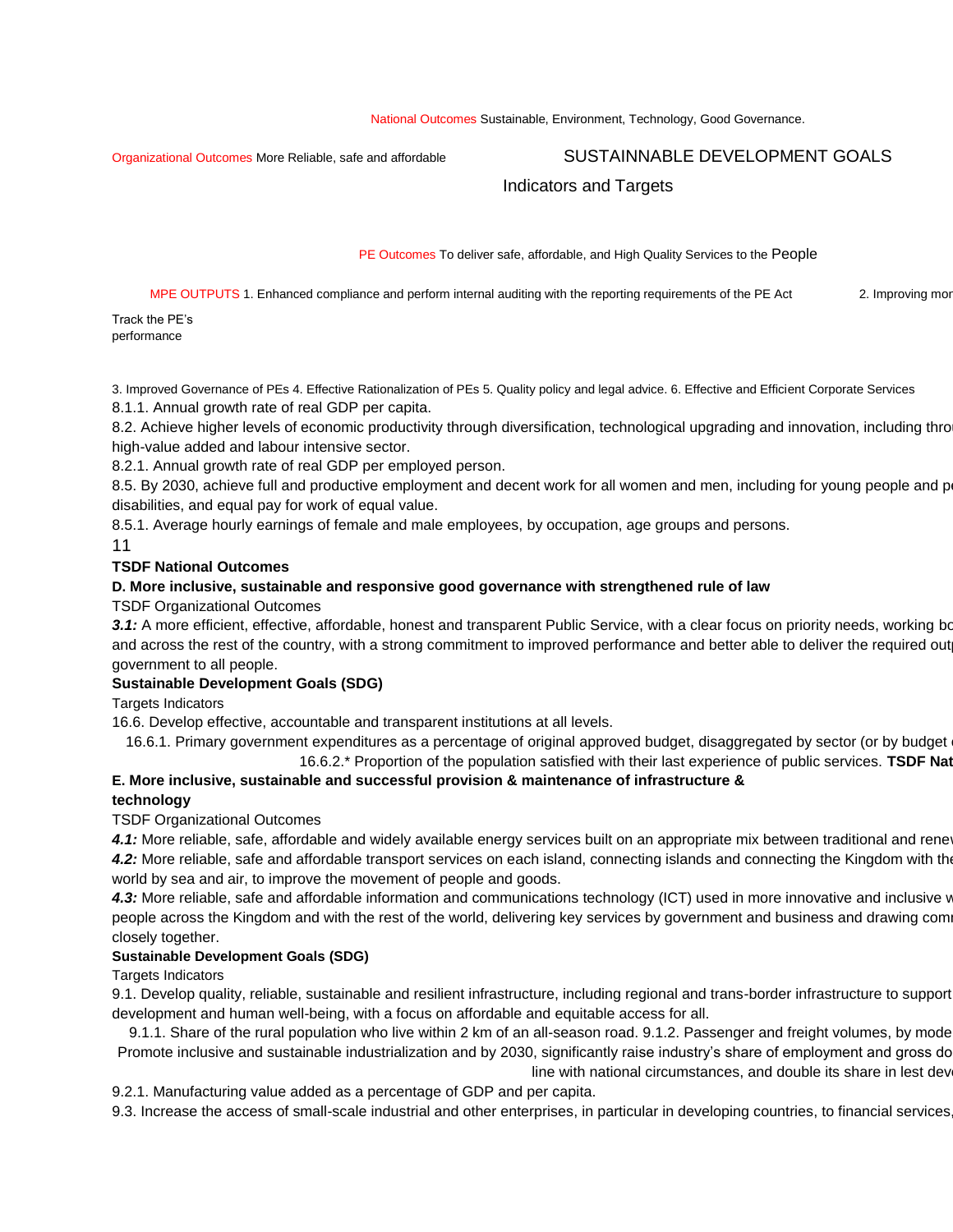affordable credit, and their integration into value chains and markets.

9.3.1. Percentage share of small-scale industries in total industry. 9.3.2. Percentage of small-scale industries with a loan or Facilitate sustainable and resilient infrastructure development in developing countries through enhanced financial, technolog support to African countries, least developed countries, landlocked developing countries

9.a.1. Total official international support (official development assistance plus other official flows) to infrastructure.

9.c. Significantly increase access to information and communications technology and strive to provide universal and affordable a Internet in least developed countries.

9.c.1. Proportions of population covered by a mobile network, by technology.

#### **TSDF National Outcomes**

12

**F.** More inclusive, sustainable & effective land & environment management, with resilience to climate change & risk

TSDF Organizational Outcomes

5.3: Cleaner environments and less pollution from household and business activities building on improved waste management, n recycling, making conditions safer, healthier and more pleasant for residents and visitors.

#### **Sustainable Development Goals (SDG)**

Targets Indicators

6.3. By 2030, improve water quality by reducing pollution, eliminating dumping and minimizing release of hazardous chemical an halving the proportion of untreated wastewater and substantially increasing recycling and safe reuse globally. 6.a. By 2030, expa cooperation and capacity building support to developing countries in water and sanitation related activities and programmes, inclu harvesting, desalination, water efficiency, wastewater treatment, recycling and reuse technologies.

6.3.2. Percentage of bodies of water with good ambient water quality 6.a.1. Amount of water and sanitation related official develo assistance that is part of a government coordinated spending plan.

7.1. By 2030, ensure universal access to affordable, reliable and modern energy services.

7.1.1. Percentage of population & household with access to electricity.

7.2. By 2030, increase substantially the share of renewable energy in the global energy mix.

7.1.2. Percentage of population with primary reliance on clean fuels and technology. 7.2.1. Renewable energy share in the consumption. 7.3. By 2030, double the global rate of improvement in

7.3.1. Energy intensity measured in terms of primary energy and gross domestic product (GDP). 7.a. By 2030, enhance internat to facilitate access to clean energy research and technology, including renewable energy, energy efficiency and advanced and o

technology, and promote investment in energy infrastructure and o

7.a.1. International financial flows to developing countries in support of clean energy research and development.

7.b. By 2030, expand infrastructure and upgrade technology for supplying modern and sustainable energy services for all in deve in particular least developed countries, small island developing States and landlocked developing countries, in accordance with the programmes of support.

7.b.1. Ratio of value added to net domestic energy use, by industry.

12.4. By 2020, achieve the environmentally sound management of chemicals and all wastes throughout their life cycle, in accord international frameworks, and significantly reduce their release to air, water and soil in order to minimize their adverse impacts or and the environment.

12.4.2.\* Treatment of waste, generation of hazardous waste, hazardous waste management, by type of treatment.

As our Ministry compiled all responsibilities into 5 main external outputs, that we have to execute in order to ac

(8) TSDF organizational and Sustainable Development Goals restated above. 1. Enhanced compliance and perform in

auditing with the reporting requirements of the

PE Act. 2. Improving monitoring System to Track the PE's performance. 3. Improved Governance of PEs. 4. Eff Rationalization of PEs. 5. Quality policy and legal advice.

And we will further elaborate more on these outputs in the Ministry Overview.

13

#### **1.4.2. GPA, Sector Plans, Regional & Community Development**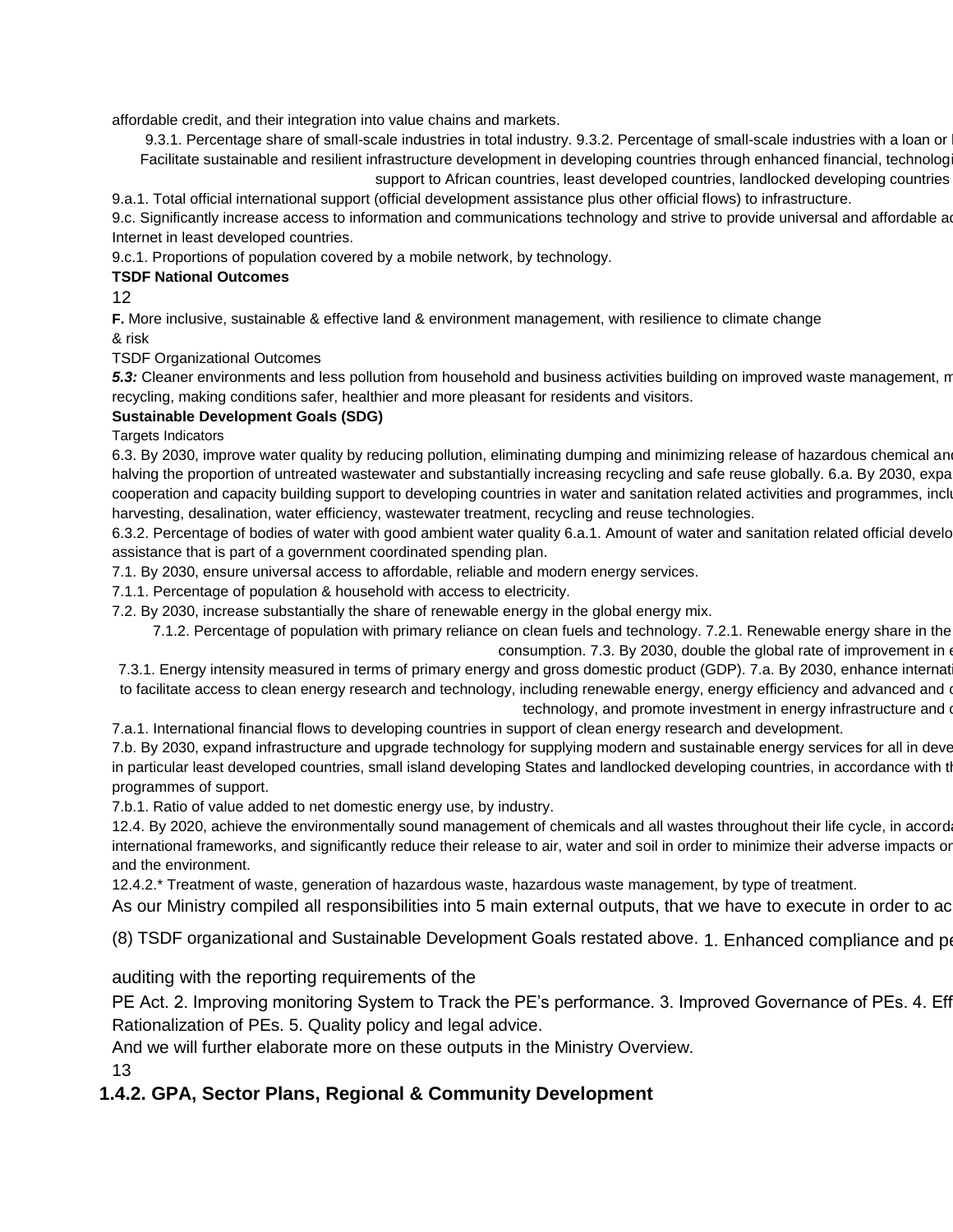The Ministry supports all the Government Priority Agenda areas, especially in these PILLARS listed below. **1. Po** 

#### **1.1.2 Leadership (SF.1 Public Sector System Reform)**

Leadership is a very critical position which MPE function of management helps to maximise efficiency and to achieve organisational goals which are set out in this plan. Also initiate policies and plans to the subordinates su especially its staff and all Public Enterprises. 1.1.5 Good Governance (SF.1 Public Sector System Re

Proper governance requires time and thought from committed leaders such as our Minister and I who understand the benefits of aligning every level of an organization to produce desired results. governance ensures that a business's environment is fair and transparent and that employees ca accountable for their actions.

**3. Social Pillar** *(New Priority set for the Ministry that is yet to fully implement)* 

#### **3.1.9 Quality Education (SF.8 Quality Education)**

FISA now owns Tonga Maritime Polytechnical Institute (TMPI) and it's the Ministry's responsi evaluate these provided training courses are up-to standards and meet the educational requirements of Education.

#### **4. Natural Resources and Environment Pillar**

#### **4.1.3 Secure and Affordable Energy Technology Development (SF.5 Support Energy**

**Sector)** Ministry of Public Enterprises work hand in hand with Tonga Power Limited to ensure that Oute Energy Project and Renewable Energy Project is well implemented in order for its Electricity tariff to affo **Environmental Protection and Sustainability** 

It is the great interest of our Ministry to encourage safety and healthy environment when provid public through all Public Enterprises. However strengthening and protecting the environment for generations.

#### **5. Infrastructure & Technology Pillar**

#### **5.1.2 Public Utilities (SF.4 Improve Beautification program (roads and infrastructure**

- **development)** We support and contribute to the wellbeing of the public in terms of water facilities. As we assig help upgrade and enable the water standard to all constituency. **5.1.3 Wharfs/bus stops (SF.4 Improve program (roads and**
- **infrastructure development)** As a shareholder in the Port of Authority and Friendly Island Shipping Agency, v to enhance the safety and beautifying our wharf for the public use and connection locally and internatior **(SF.4 Improve Beautification program (roads and infrastructure**
- development) In addition to the wharf, we also monitor the Tonga Airport Limited to guarantee that it complies international commitments and standards. However implements all the requirements and addres Aviation and Maritime Audits division.

#### 14

## **2. Ministry Overview**

As mentioned in the TSDF/SDGs/Regional Frameworks section above, we have now streamlines the Minis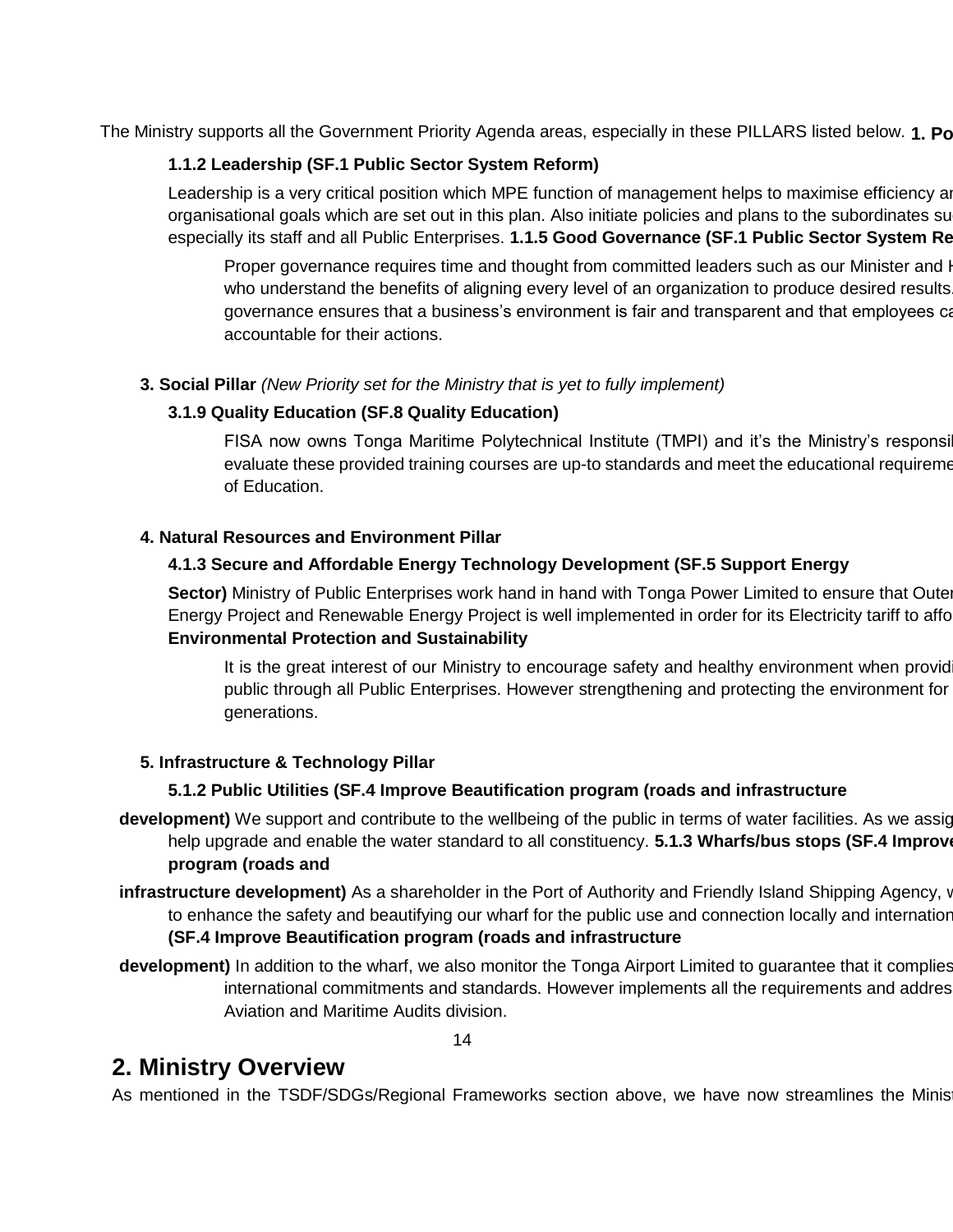different programs and each consolidated and related specific output that cooperatively subsidizes in order Outcomes and National Impact. Each Programs highlights each division and its outputs.

Program 1 – Leadership & Policy (Minister Office & CEO Office and Corporate and Services Division Program 2 & Compliance Division Program 3 – Rationalization and Special Project Division Program 4 – Legal & Policy Division *Flow Diagram 4: The Simplified and Detailed MPE Output into each Program Output* 

1.3.1 Better MPE corporate Plans and Budget with more effective action planning and monitoring including the development of internal procedur the Budget, Finance Management, Quarterly and annual reports of the Ministry, providing a clear statement of the role and performance of the N Better HR Management 1.3.3. Better Information communication management 1.3.4. Better MPE Finance and Procurement Management. 1.3.5 and Better Customer Services Vava'u/ and HP Office

 $-$  (MINSTER & CEO OUTPUTS) 1. Better lead for MPE with Clear Direction and Division of Better managing Administration and operation of the whole Ministry 3. Better Evidence Based Advice and guidance to stakeholde 4.1. Enhancing and Compliance with the reporting requirements of the PE Act. Better compliance in reporting requirement. 4.2. Effective Financ PE's outcomes and direction are in line with the Government plans and priorities 4.3. Improve Monitoring system to track the PEs performance 4 Governance of Public Enterprises

5.1. Clear and Effective Criteria Rationalization of PE's. 5.2. Asset Transferring Process 5.3. PE's reform 5.4. Improved Management of Special Established PPP 5.5. Established New PEs

4.1. Regularly Updated Legislation (Act & Regulations) 4.2. Professional and Accurate Legal Advice 4.3. Represent Government as Owner/Shareholder 3. Representative & employer in Court Cases 4.4. Adequately Empowered PEs & Directors & Legal Staff 4.5. In-house Diligence Guidelines (on M 15

MPE OUTPUTS 1.Enhanced compliance and perform internal auditing with the reporting requirements of the PE Act 2.Improving monitoring System to Track the PE's performance 3.Improved Governance of PEs 4.Effective Rationalization of PEs 5.Quality policy and legal advice. 6.Effective and Efficient Corporate Serv PE Outcomes To deliver safe, affordable, and High Quality Services to the People Organizational Outcomes More Reliable, safe and affordable

National Impact Quality of Life for People National Outcomes Sustainable, Environment, Technology, Good Governance.

## **2.1. Ministry Outputs Grouped into Divisions/Sub-Programs and Programs**

*Table 3: Detailed MPE Output into each Program with its consolidated and related Outputs.*  **Program(s) 1 Ministry's Outputs Activities/Strategies Responsible** 

> **Division**  Minister, Minister,

**Program 10.1.1** 

**Minister's Office,**  y Meeting with all Staff.

2. Better Evidence Based Advice and guidance to

1.2. Meeting with HODs. 1.3. Meeting with the Boards.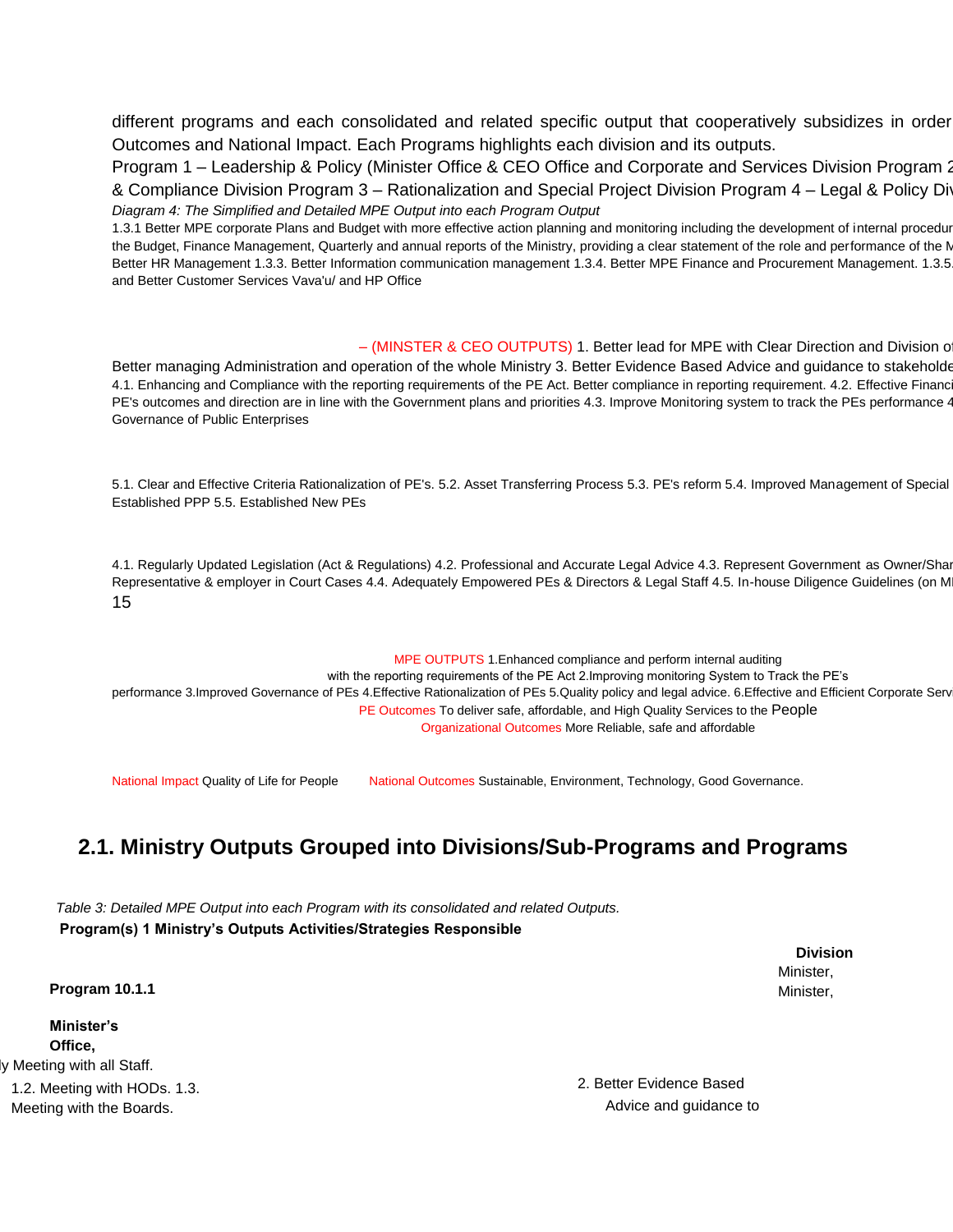| stakeholders.                                                                                                                                                                                                                                                                                                                                                                  | within budget parameters. 3.4. Maximise the use of government                                                                                                                                                                             |                                                                                                                                                                      |
|--------------------------------------------------------------------------------------------------------------------------------------------------------------------------------------------------------------------------------------------------------------------------------------------------------------------------------------------------------------------------------|-------------------------------------------------------------------------------------------------------------------------------------------------------------------------------------------------------------------------------------------|----------------------------------------------------------------------------------------------------------------------------------------------------------------------|
| 2.1. Presenting the PEs Annual Report to LA. 2.2.<br>Table the CP& Budget and MPE's Annual<br>Report at LA. 2.3. Provide advice<br>to the Ministry's stakeholders                                                                                                                                                                                                              | regarding MPE's information and policy<br>decision.                                                                                                                                                                                       | and avoid wastage at<br>appropriate<br>management policies<br>organisational and indiv<br>are effective. 3.6. Ensi                                                   |
|                                                                                                                                                                                                                                                                                                                                                                                | Minister,<br>Minister,                                                                                                                                                                                                                    | reasonable opportunitie<br>professional developme<br>Awareness and mainta<br>understanding the mini<br>services. 3.8. Improve<br>services on a continua<br>operation |
| Program 10.1.2<br><b>CEO Office</b>                                                                                                                                                                                                                                                                                                                                            |                                                                                                                                                                                                                                           | demonstrating com<br>of innovation, conti<br>performance mana                                                                                                        |
| 3.1. Ensure that the operation of the Ministry is<br>3.1. Ensure that the operation of the Ministry is<br>aligned to and consistent with the Government's national<br>strategies and outcome objectives. 3.2. Ensure that<br>effective financial management<br>aligned to and consistent with the Government's national<br>strategies and outcome objectives. 3.2. Ensure that | 4. Better Evidence Based<br>4.1. Provide the guidance necessary to monitor,<br>Advice and guidance to<br>stakeholders.<br>analyse and support the performance of public<br>enterprise. 4.2. Guide and support the processes within<br>the | <b>CEO</b><br>CEO                                                                                                                                                    |
| effective financial management                                                                                                                                                                                                                                                                                                                                                 | systems and controls are in place and observed. 3.3<br>Ensure that expenditure & revenue remains<br>CEO<br>CEO<br>CEO                                                                                                                     | Ministry for an efficient<br>responsive to the need:<br>enterprises and stakeh<br>timely and consistent p<br>performance reports to                                  |

**Division** 

#### 16 **Program(s) 1 Ministry's Outputs Activities/Strategies Responsible**

| plans.          |                                                   |
|-----------------|---------------------------------------------------|
| Program 10.1.3  | 5.1. Preparation of Corporate Plan & budget. 5.2. |
|                 | Preparation of Quarterly Report. 5.3. Preparation |
| Corporate       | of Annual Report. 5.4. Review Internal policy.    |
| <b>Services</b> | 5.1. Preparation of Corporate Plan & budget. 5.2. |
| <b>Division</b> | Preparation of Quarterly Report. 5.3. Preparation |
|                 | of Annual Report. 5.4. Review Internal policy.    |
|                 | 5.1. Preparation of Corporate Plan & budget. 5.2. |
|                 | Preparation of Quarterly Report. 5.3. Preparation |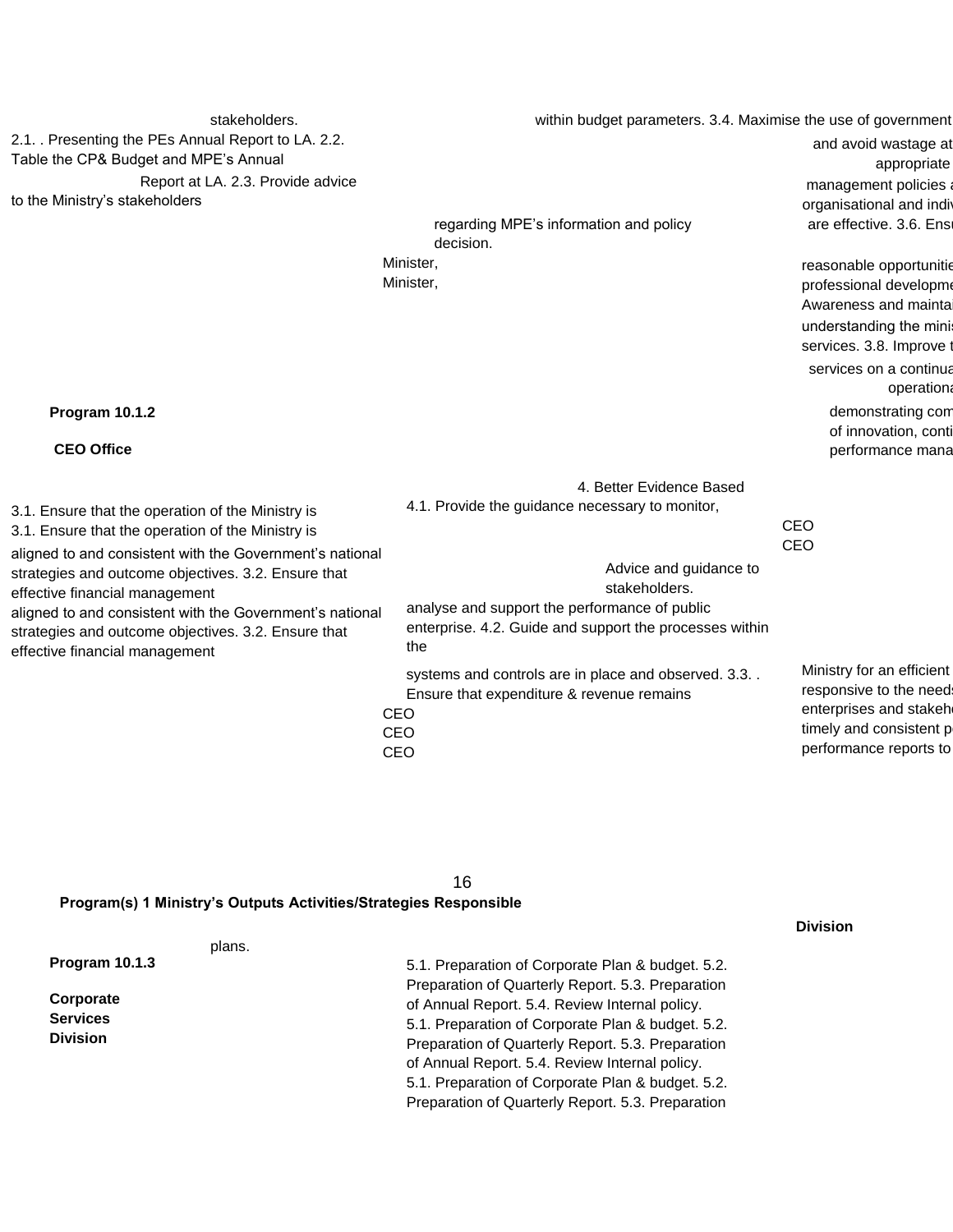of Annual Report. 5.4. Review Internal policy. 5.1. Preparation of Corporate Plan & budget. 5.2. Preparation of Quarterly Report. 5.3. Preparation of Annual Report. 5.4. Review Internal policy. CSD Division 8. Improved information

communication technology management and planning more efficiently and efficiently. Reliable Information and

Communication systems.

CSD Division

CSQ Pivisione reliable Information System and

Database 8.2. Planning/Managing

and Monitoring Information

Communication and Technology.

CSD Division CSD Division

6. Improve human 6.1. Quarterly Staff performance Management

> CSD Division CSD Division

resources management, planning, and development/training. assessment 6.2. Prepare Recruitment Process. 6.3. Review and Update Job description 6.4. Training needs assessment

> 7. Improved Financial management and planning more efficiently.(Financial Services)

7.1. MPE Annual Forecast 7.2. Assets Register 7.3. MPE Annual Procurement Plan (APP) 7.4. MPE Financial Report

#### 9. Better Customer

Services.

9.1. Establish new office at Vava'u/HP. 9.2. Conduct Monthly TV & Radio Broadcasting. 9.3. Quarterly Visit Outer Island for Consultation. 9.4. In place Billboard or Poster; 5 in Tongatapu, 3

> in Vava'u, 2 in HP, ar implement, a CSD Division CSD Division

CSD Division CSD Division

|                         | customer survey. 9.6. Design Complain System for the externally                                                                       |
|-------------------------|---------------------------------------------------------------------------------------------------------------------------------------|
|                         | (PE's and Public etc.) and internally (employee etc.) to measure customer satisfacti<br>Collect data from Consultation and other form |
|                         | of receiving complain information including media.                                                                                    |
|                         | (external) & Expectation Letter                                                                                                       |
| Program 10.2:           | from Hon. Minister.                                                                                                                   |
| <b>Monitoring,</b>      | 10.1. Do a training to all operating PEs on the                                                                                       |
| <b>Compliance &amp;</b> | 10.1. Do a training to all operating PEs on the                                                                                       |
| <b>Reporting</b>        | PE Act with amendments. 10.2. Timely follow up of the                                                                                 |
|                         | Business Plan (BP),                                                                                                                   |
|                         | PE Act with amendments. 10.2. Timely follow up of the                                                                                 |
|                         | Business Plan (BP),                                                                                                                   |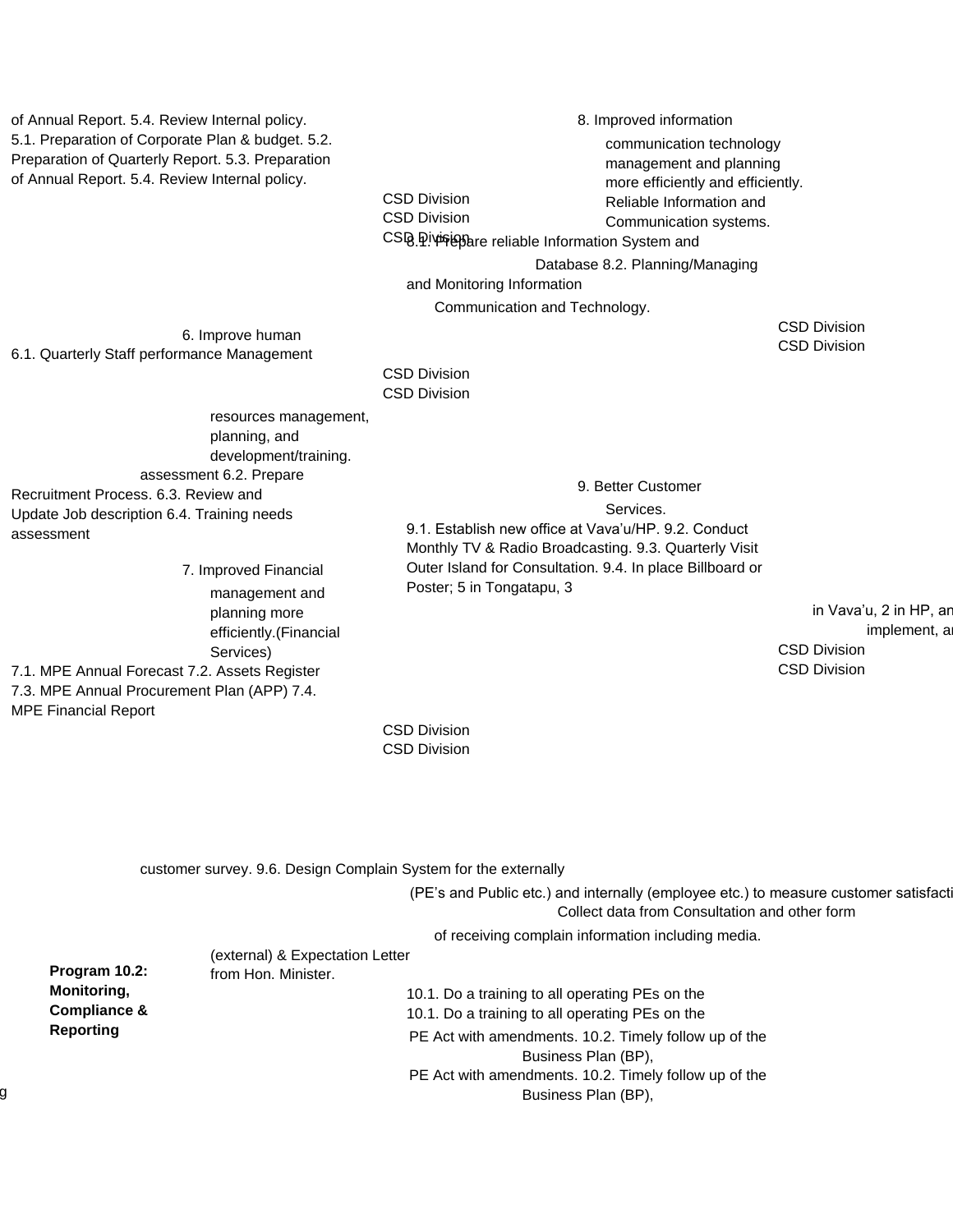| Quarterly (1&3), Half Year, Draft AR and Audited Annual           |                                                                                         | 11.2. Identify training p. |
|-------------------------------------------------------------------|-----------------------------------------------------------------------------------------|----------------------------|
| Reports (AR). 10.3. Review and amend the analysis                 |                                                                                         | Software used by           |
| template and                                                      |                                                                                         | accounting principles      |
| Quarterly (1&3), Half Year, Draft AR and Audited Annual           |                                                                                         | <b>Training and Capar</b>  |
| Reports (AR). 10.3. Review and amend the analysis                 |                                                                                         | analysis. 11.4. Fol        |
| template and                                                      |                                                                                         | each PE for in-dep         |
| reporting format. 10.4. Timely preparation of the Cabinet         |                                                                                         |                            |
|                                                                   | <b>M&amp;C Division</b>                                                                 | <b>M&amp;C Division</b>    |
|                                                                   | <b>M&amp;C Division</b><br><b>M&amp;C Division</b>                                      |                            |
|                                                                   |                                                                                         |                            |
|                                                                   |                                                                                         |                            |
|                                                                   |                                                                                         |                            |
|                                                                   |                                                                                         |                            |
|                                                                   |                                                                                         |                            |
|                                                                   |                                                                                         |                            |
|                                                                   |                                                                                         |                            |
|                                                                   | Submission.                                                                             |                            |
|                                                                   | 11. Effective financial reports. 11.1. More accurate and reliable financial reports.    | 17                         |
| Program(s) 1 Ministry's Outputs Activities/Strategies Responsible |                                                                                         |                            |
|                                                                   |                                                                                         | <b>Division</b>            |
|                                                                   |                                                                                         |                            |
| 12. PE's outcomes and                                             |                                                                                         |                            |
| direction are in line with the                                    |                                                                                         |                            |
| Government plans and                                              |                                                                                         |                            |
| priorities.                                                       |                                                                                         |                            |
| 12.1. Thoroughly analyse/review each PEs                          |                                                                                         | visits and meetings with   |
| Business Plan to ensure they are in line with government          |                                                                                         | in-depth knowledge of      |
| priorities 12.2. Ensure that PEs will achieve the principle       |                                                                                         | 13.5. Complete the sco     |
|                                                                   | objective of all PEs under the PE Act.                                                  | one discussion v           |
|                                                                   | <b>M&amp;C Division</b>                                                                 | overall performal          |
|                                                                   | <b>M&amp;C Division</b>                                                                 |                            |
|                                                                   | 14. Good Governance of<br>14.1. Assist in the Review and amend the                      |                            |
|                                                                   |                                                                                         | <b>M&amp;C Division</b>    |
|                                                                   |                                                                                         | <b>M&amp;C Division</b>    |
|                                                                   | <b>Public Enterprises</b>                                                               |                            |
| 13. Monitoring system to                                          | (external).                                                                             |                            |
| track the PEs                                                     | selection process policy guidelines for Directors.                                      |                            |
| Compliance/Performance                                            | 14.2. Implementation of the selection process                                           |                            |
| (external).                                                       |                                                                                         | policy guidelines for D    |
| 13.1. Monitor and strengthen the tracking system. 13.2.           |                                                                                         | and up                     |
| PE to response and justify the Management                         |                                                                                         | for potential and curren   |
| letter. 13.3. Perform in-depth                                    |                                                                                         | providing ind              |
| analysis to all operating                                         |                                                                                         | appointed and existing     |
|                                                                   | PEs for both Financial & Non-Financial. 13.4. Build a                                   | reviewing ar               |
|                                                                   | closer relationship through timely site                                                 | directors' performances    |
|                                                                   | <b>M&amp;C Division</b>                                                                 | 14.6. Assist in conducti   |
|                                                                   | <b>M&amp;C Division</b><br>resigning directors. 14.7. Assist with the PEs CEO Forum Mee |                            |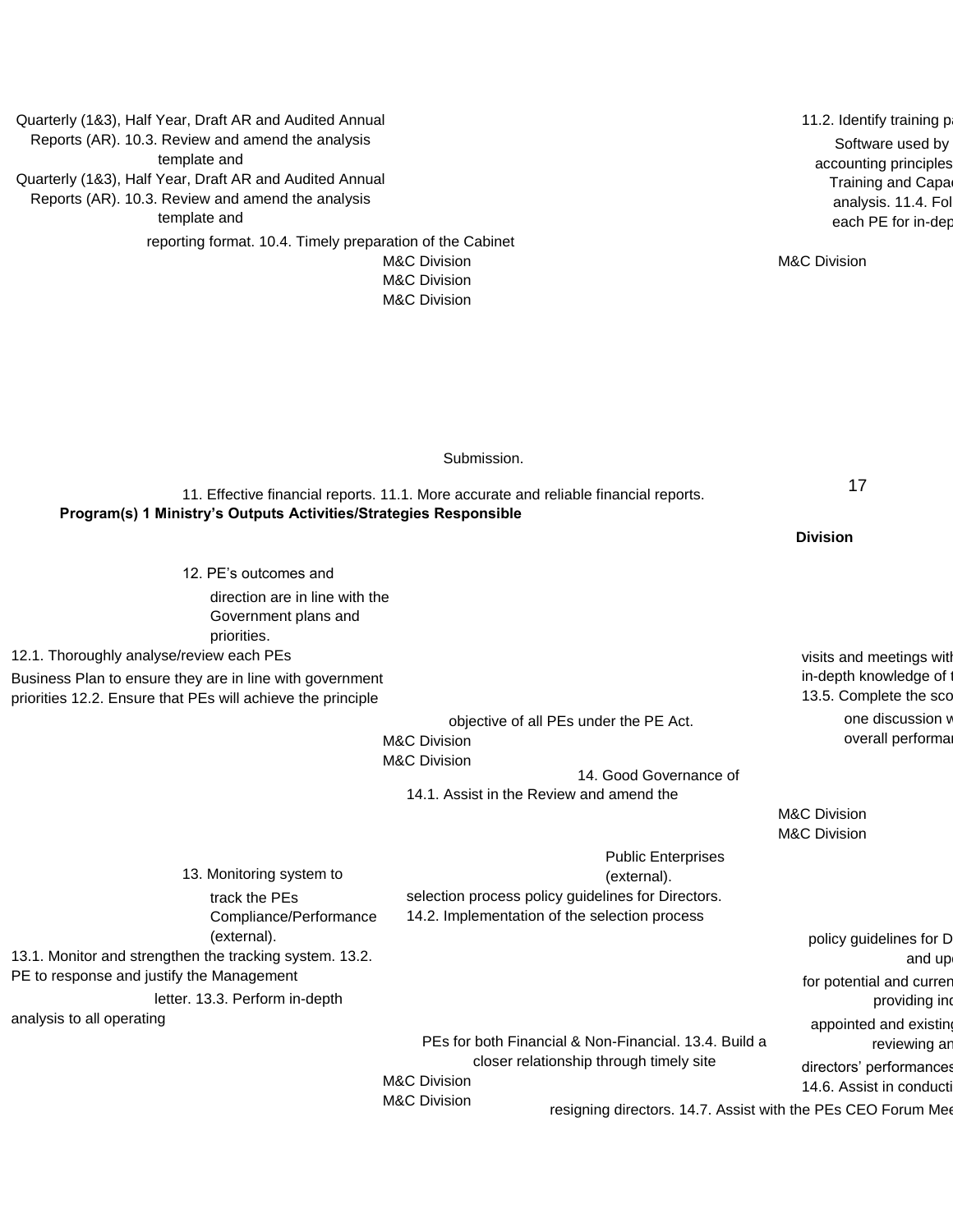|                                                                                                           | Quarterly.              | 16. Asset Transferring                                                                                                               |                                       |
|-----------------------------------------------------------------------------------------------------------|-------------------------|--------------------------------------------------------------------------------------------------------------------------------------|---------------------------------------|
|                                                                                                           |                         | 16.1. Develop a common Asset transferring criteria                                                                                   |                                       |
| Program 10.3:                                                                                             |                         |                                                                                                                                      | R&SP                                  |
| <b>Rationalization, PP</b><br>& Special Projects                                                          |                         |                                                                                                                                      | Division                              |
|                                                                                                           |                         |                                                                                                                                      | R&SP                                  |
|                                                                                                           |                         | Process.                                                                                                                             | Division                              |
| 15.1. Established the tools for standardized                                                              |                         | process from/to Government.                                                                                                          |                                       |
| 15.1. Established the tools for standardized                                                              |                         |                                                                                                                                      | R&SP                                  |
| rationalization criteria process                                                                          |                         |                                                                                                                                      | <b>Division</b>                       |
| for PE's. 15.2. Computerized all Standard Tools. 15.3.                                                    |                         |                                                                                                                                      | R&SP                                  |
| Screening ALL PE's to identify PEs which                                                                  |                         |                                                                                                                                      | Division                              |
| rationalization criteria process                                                                          |                         |                                                                                                                                      |                                       |
| for PE's. 15.2. Computerized all Standard Tools. 15.3.                                                    |                         | 17. PE's Reform. 17.1. Review Reform Process and Guid                                                                                |                                       |
| Screening ALL PE's to identify PEs which                                                                  |                         |                                                                                                                                      | 17.2. Implementation o                |
|                                                                                                           | R&SP                    |                                                                                                                                      | Create a Holding Comp                 |
|                                                                                                           | Division                |                                                                                                                                      | the Holding company -                 |
|                                                                                                           | R&SP                    |                                                                                                                                      | subsidiary company re                 |
|                                                                                                           | <b>Division</b><br>R&SP |                                                                                                                                      | all Reforn                            |
|                                                                                                           | <b>Division</b>         |                                                                                                                                      | Guidelines.                           |
|                                                                                                           | R&SP                    |                                                                                                                                      | R&SP                                  |
|                                                                                                           | Division                |                                                                                                                                      | Division                              |
|                                                                                                           | R&SP                    |                                                                                                                                      |                                       |
|                                                                                                           | Division                |                                                                                                                                      |                                       |
|                                                                                                           |                         | needs serious rationalized. 15.4. Budget preparation<br>must be true and fair<br>view for rationalization exercise. 15.5. Review the |                                       |
|                                                                                                           |                         | existing tracking system for PE's<br>identified for Rationalization.                                                                 | 18                                    |
| Program(s) 1 Ministry's Outputs Activities/Strategies Responsible                                         |                         |                                                                                                                                      |                                       |
|                                                                                                           |                         |                                                                                                                                      | <b>Division</b>                       |
|                                                                                                           |                         |                                                                                                                                      |                                       |
| 18. Improved Management of                                                                                |                         |                                                                                                                                      |                                       |
| Special Projects.                                                                                         |                         |                                                                                                                                      |                                       |
| 18.1. Review the existing tracking system of                                                              |                         |                                                                                                                                      |                                       |
| Special Project for all PEs for Management process.<br>18.2. Implement Tracking system. 18.3. Performance |                         |                                                                                                                                      | of PE's project.                      |
| Assessment of current PEs                                                                                 |                         | 19. Established PPP. 19.1. Identify Investment Options ar                                                                            |                                       |
| projects. 18.4. Provide update and feedback on the status                                                 |                         | Mechanisms. 19.2. Quarterly Screening infrastructure projects                                                                        |                                       |
|                                                                                                           | R&SP                    | for PPP. 19.3. Conduct financial analysis for government to                                                                          |                                       |
|                                                                                                           | Division<br>R&SP        |                                                                                                                                      |                                       |
|                                                                                                           | Division                |                                                                                                                                      | determine viable PPP<br>must refer to |
|                                                                                                           | R&SP                    |                                                                                                                                      | Shareholder.                          |
|                                                                                                           | Division                |                                                                                                                                      | R&SP                                  |
|                                                                                                           | R&SP                    |                                                                                                                                      | Division                              |
|                                                                                                           | Division                |                                                                                                                                      |                                       |
|                                                                                                           |                         |                                                                                                                                      |                                       |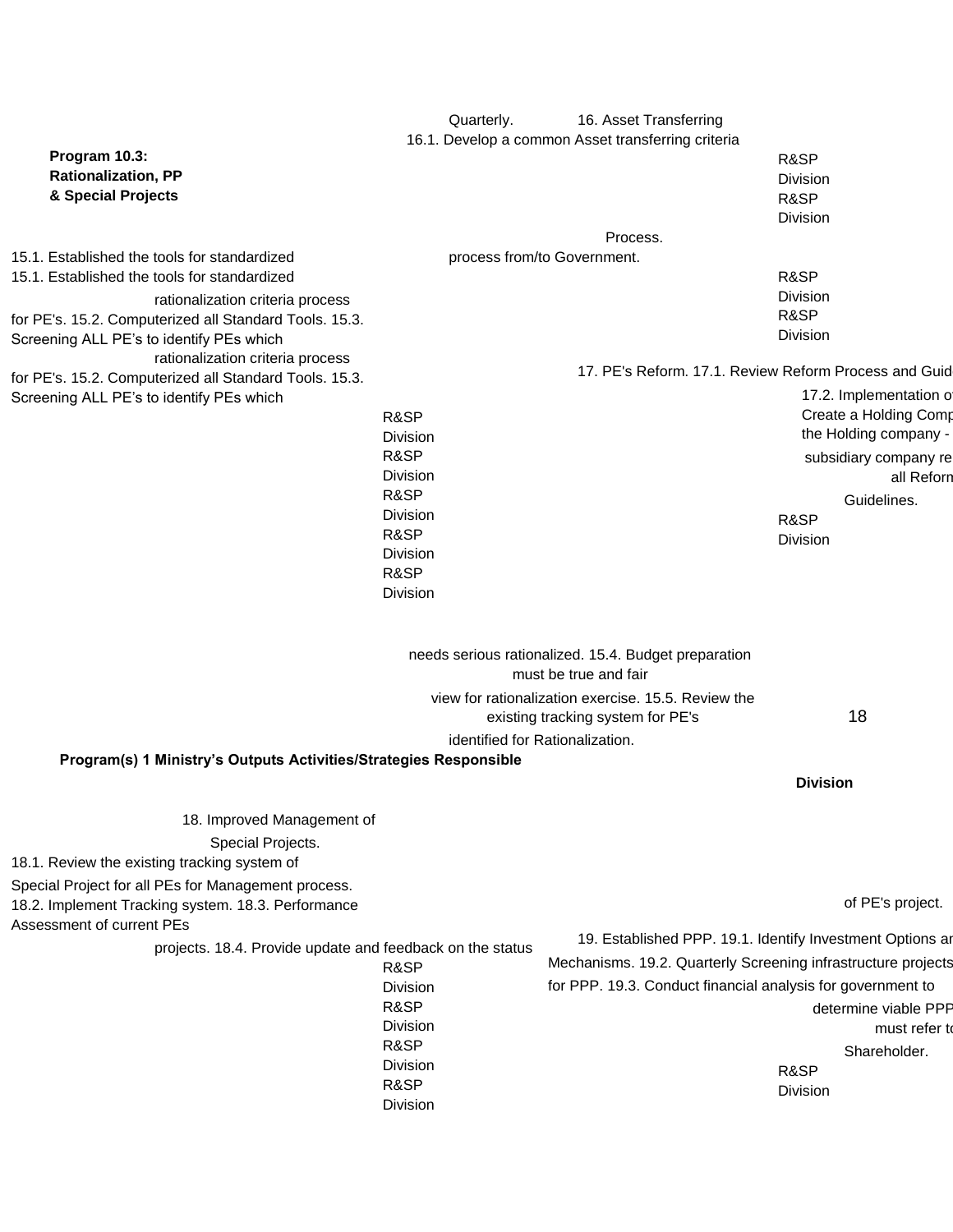20. Established New PEs. 20.1. Incorporation & Registration.

**Program 10.4: Legal and Policy** 

**Advice** 

Division

20.2. Capital Formation. 20.3. Commencement of the business. R&SP Division

23. Better Represent Government as Owner/Shareholder Representative & employer) In Court Cases.

23.1. Practice licensing. R&SP

Division

| 21.1. Written Policy Instructions or review<br>21.1. Written Policy Instructions or review<br>proposals from Cabinet, Minister or CEO for review of<br>existing or create new Act or Regulations. 21.2. Public<br>Enterprises Regulations. 21.3. PEs Benefits<br>Standardisation Policy.<br>proposals from Cabinet, Minister or CEO for review of<br>existing or create new Act or Regulations. 21.2. Public<br>Enterprises Regulations. 21.3. PEs Benefits<br>Standardisation Policy. | 24. More Adequately<br>Empowered PEs &<br>Directors & Legal Staff.<br>24.1. Induction & "off-the -shelf" training for new<br>Board Directors on their obligations, powers, rights &<br>liabilities (preferably before 1 <sup>st</sup> Board meeting). 24.2.<br>Training for Legal & Policy Staff.<br>R&SP<br><b>Division</b><br>R&SP<br><b>Division</b><br>R&SP<br><b>Division</b><br>R&SP<br><b>Division</b><br>R&SP<br>Division | R&SP<br><b>Division</b><br>R&SP<br><b>Division</b><br>R&SP<br><b>Division</b><br>R&SP<br>Division |
|----------------------------------------------------------------------------------------------------------------------------------------------------------------------------------------------------------------------------------------------------------------------------------------------------------------------------------------------------------------------------------------------------------------------------------------------------------------------------------------|-----------------------------------------------------------------------------------------------------------------------------------------------------------------------------------------------------------------------------------------------------------------------------------------------------------------------------------------------------------------------------------------------------------------------------------|---------------------------------------------------------------------------------------------------|
| 22. Better Professional and<br>Accurate Legal Advices.<br>22.1. Legal Advice request from Minister, CEO or<br>HODs - Delivery (verbal or written).                                                                                                                                                                                                                                                                                                                                     | 25. More Comprehensive In-<br>house Due-Diligence<br>Guidelines (on MPE<br>regulatory role).<br>25.1. Consultations with stakeholders (internal &<br>external) - PEs, Company Registrar, MPE HODs.<br>R&SP<br><b>Division</b><br>R&SP<br><b>Division</b><br>R&SP<br><b>Division</b><br>R&SP                                                                                                                                       | R&SP<br>Division<br>R&SP<br>Division<br>R&SP<br><b>Division</b>                                   |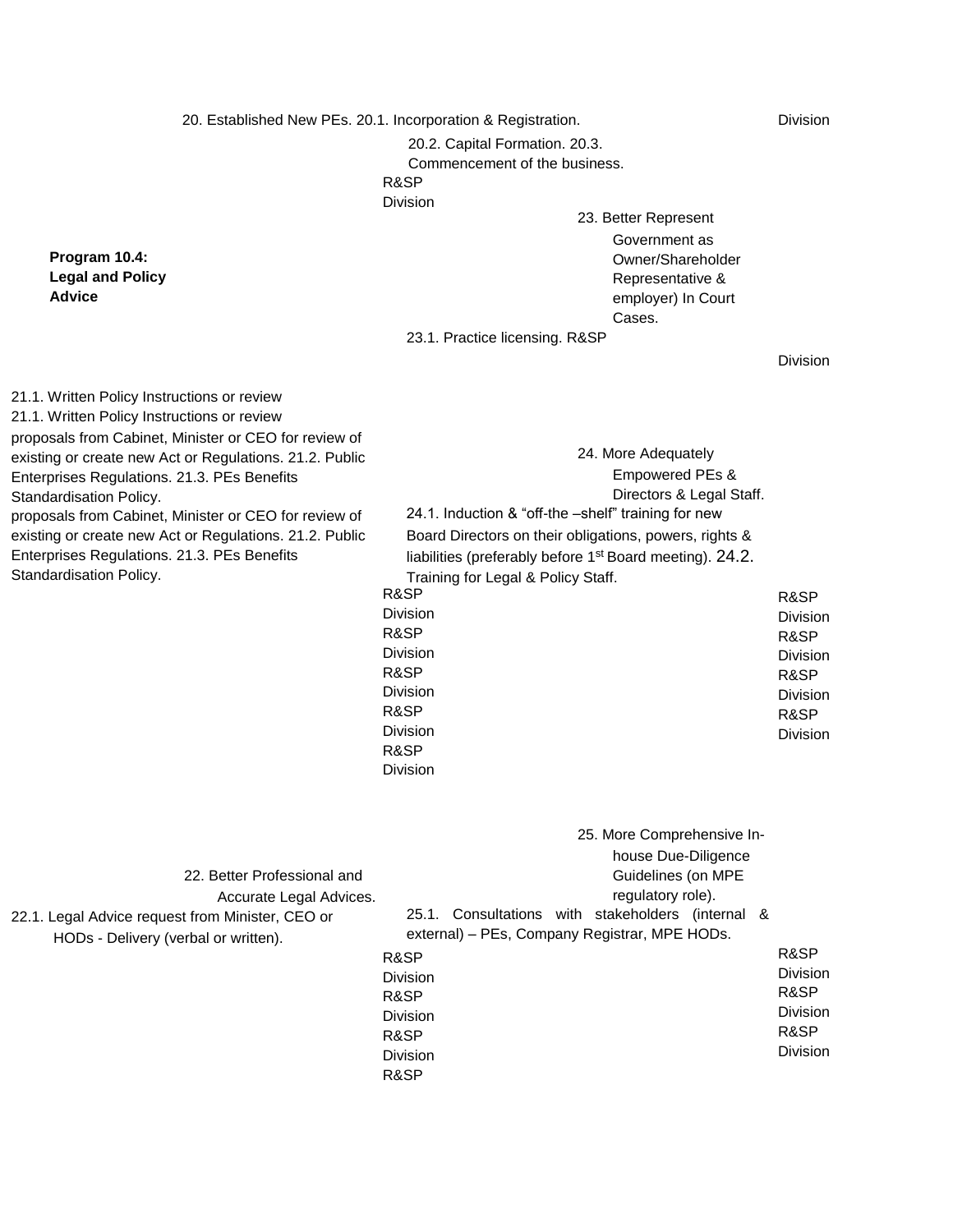*Refer to Annex 2 for more details and the breakdown of the activities shown above, reflecting a Gantt chart relationship activities and the Annual Management Plan.* 

#### 19 **2.2. Ministry Organizational Structure**

The Ministry of Public Enterprises requires high standard on specialized skills to carry out the mandate. Emphasis ha on ensuring that the organizational structure is adequately resourced to deliver on the organisation key focus area a

The outputs allocated to Division/Sub-Programs, MPE adopts the structure in Figure 5. The Minister provides overa CEO provides overall management. Each Deputy CEO (DCEO) manages a Division (with its associated sub-program who reports to the Minister.

*Flow Diagram 5: Organizational and Functional Structure: Ministry of Public Enterprises*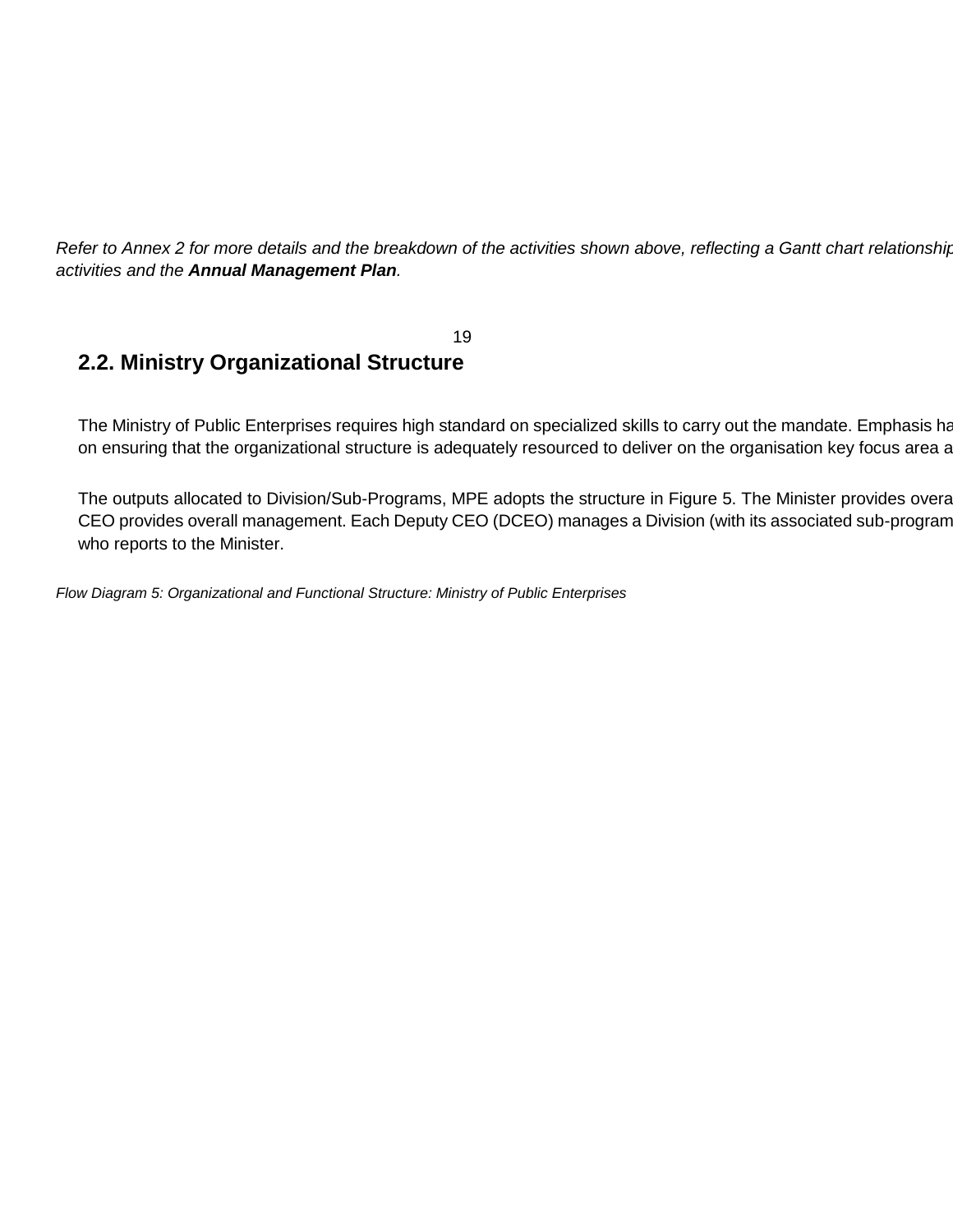Refer to Annex 2 for a detailed organisational structure attached. More streamlined and all posts within the Ministry Band Size.

Computer & ICT

Corporate Services

Division

livision

**M5ରା**toାଜୀ $t$ jcand

**Compliance** 

Hon. Minister's

**Office** 

Rationalization & Special

Projects Division Rationalization & Special

Projects Division

Legal & Policy Division Legal & Policy Division Legal & Policy Division

Finances and Procurement

Public Relation/ Vava'u & HP Sub Office

Program 1

Program 1

 $m<sub>2</sub>$ 

Human Resources & Admin Program 3 Program 4 **Rationalisation** and Special Project Rationalisation and Special Project Public-Private Partnership (PPP) Public-Private Partnership (PPP) Legal and Policy formulation & Advice

Legal and Policy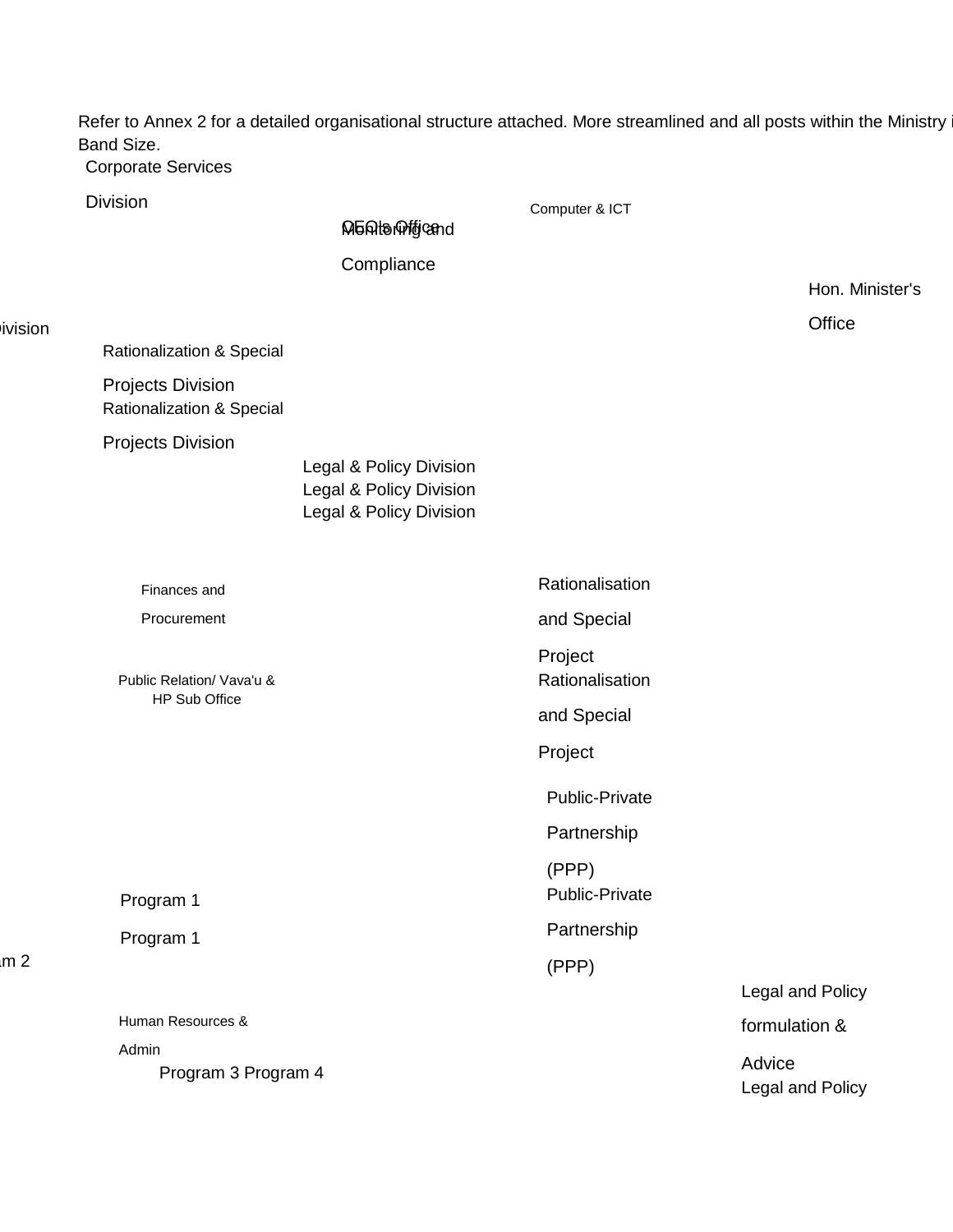formulation & Advice Legal and Policy formulation &

Advice

Legal Advice Legal Advice Legal Advice

#### 20 **2.3. Summary of MPE Planned Major Reforms**

The Ministry has an ongoing reform program set out in the Public Act Roadmap. Based on the outputs, and performance indicators (KPIs), the corporate planning, under One Process undertakes annual analysis of the perforn of the reasons for and consequences of these gaps, and identification of possible solutions. These solutions inform th of the details of the Ministry's reform program.

*There is an overall proposing of changes in the MPE staffing and operations, for the following reasons below. The change in addition to staffing is detailed in each table under each division.* 

### **2.3.1. Improved Public Relation and Customer Services under Corporate and Services Division 1. Vava'u and Ha'apai Branch:** *Cabinet decision No.510, dated on 27th July 2018*

Vava'u Branch is mentioned again in this Plan for we need a proper budget and vote to be assigned to its offic proposing the same case for the Ha'apai branch as well.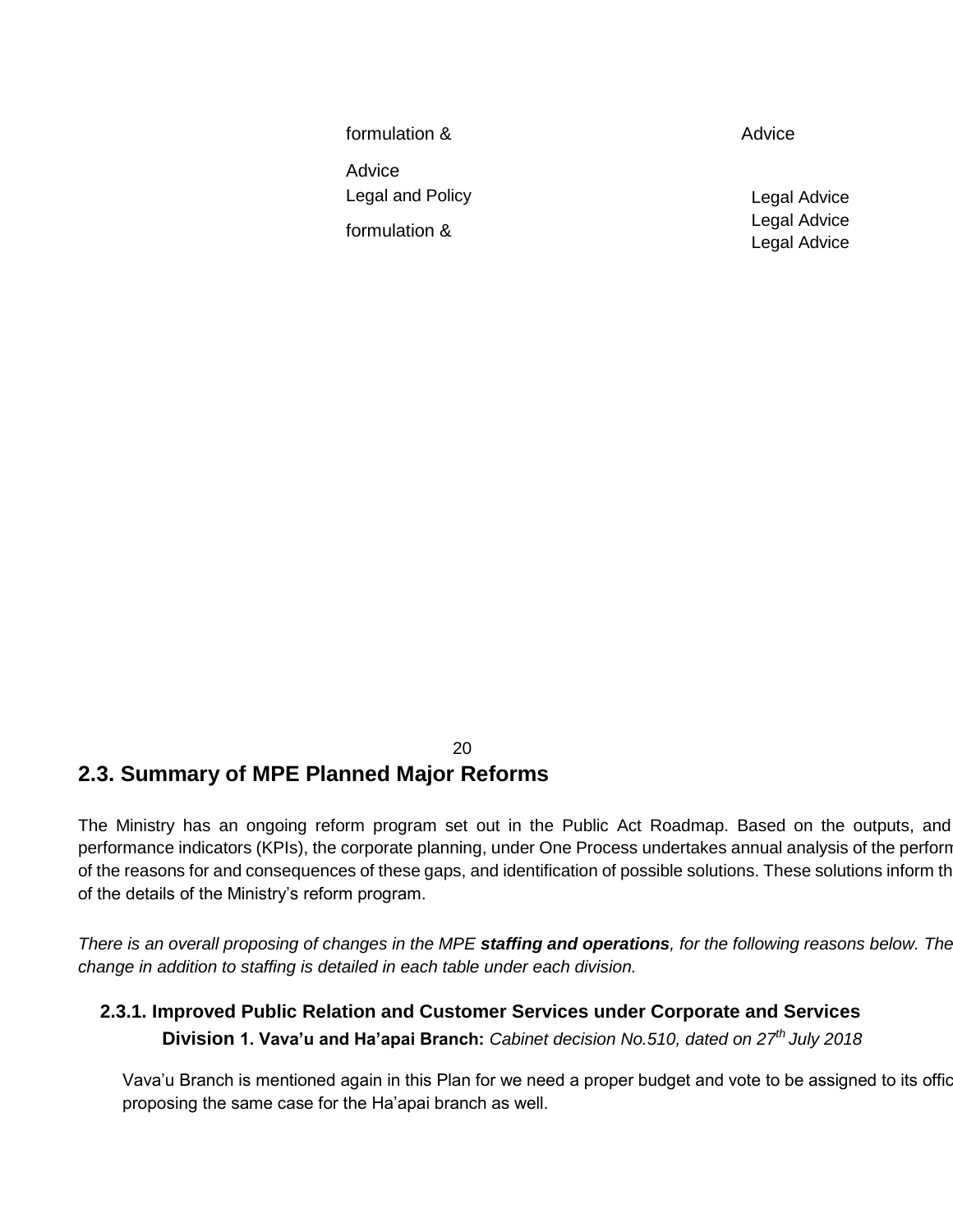However, in order to meet one of the TSDF Organisational Outcomes and one of the Ministry's mandate under

**TSDF Organisational Outcome 3.1:** A more efficient, effective, affordable, honest and transparent *clear focus on priority needs, working both in the capital and across the rest of the country, with a improved performance and better able to deliver the required outputs of government to all people.* 

*Section 13: Receiving, analysing, reporting to Cabinet and publishing Annual Reports of PEs.* 

Establishing the sub-office at Vava'u and Ha'apai are to closely monitor the performances of PEs as well as en effective, affordable, honest, and transparent and a political public service focused on clear priorities. There i Ministry to introduce best practices of customer and extend the Ministry's service to establish a sub-branch c areas, are becoming of great significance.

**Public Relation/Customer Services:** Political unrest that disrupts public; and causes the increase of complaints from the public as  $R$ a whole and becomes a high risk for the Ministry's Operation. This financial year we proposed the new responsibilities but was not approved by the budget. Therefore we utilised the existing resources.

#### **Design and Monitor Public Awareness Program through informing and educating the Public about the**

- Role and mandate of the Ministry. - Function of the Ministry to the PE's. - Ministry Relationship with the Government (Stakeholder)

**a. Design Complain System for the Public:** - Facilitate any issue raised by the community and social media.

**b. Design Customer Survey system** - To allow the Ministry to collect valuable data from the users of P while simultaneously reinforcing perceptions that Ministry genuinely cares about their opinions and welcomes their feedback.

21

**c. To Measure and Manage Customer Satisfaction. - Customer Satisfaction is when the customer expectations have been been as have been as**  $P$ met or exceeded by

the Ministry's Performance.

The Ministry of Public Enterprises recognised the growing of Public complaint as a significant gap for the Ministr Thus, public are not aware that our ministry can be a form of representative in terms of their queries and dispu encounter problems with PEs. This gap needs to be reinforced in order to help with improving the services provided to public from our PE's and to strengthen our ministry's relation with the public.

To establish a culture of excellent customer service in our Ministry by planning, developing and sustaining a cu program. Train our staff to give our customers the highest level of service.

*Table 4: Proposing changes in the Corporate and Services Division* 

**ITEM DESCRIPTION AMOUNT** Staffing

Billboard x10 **Publicity** \$40,320 \$6,000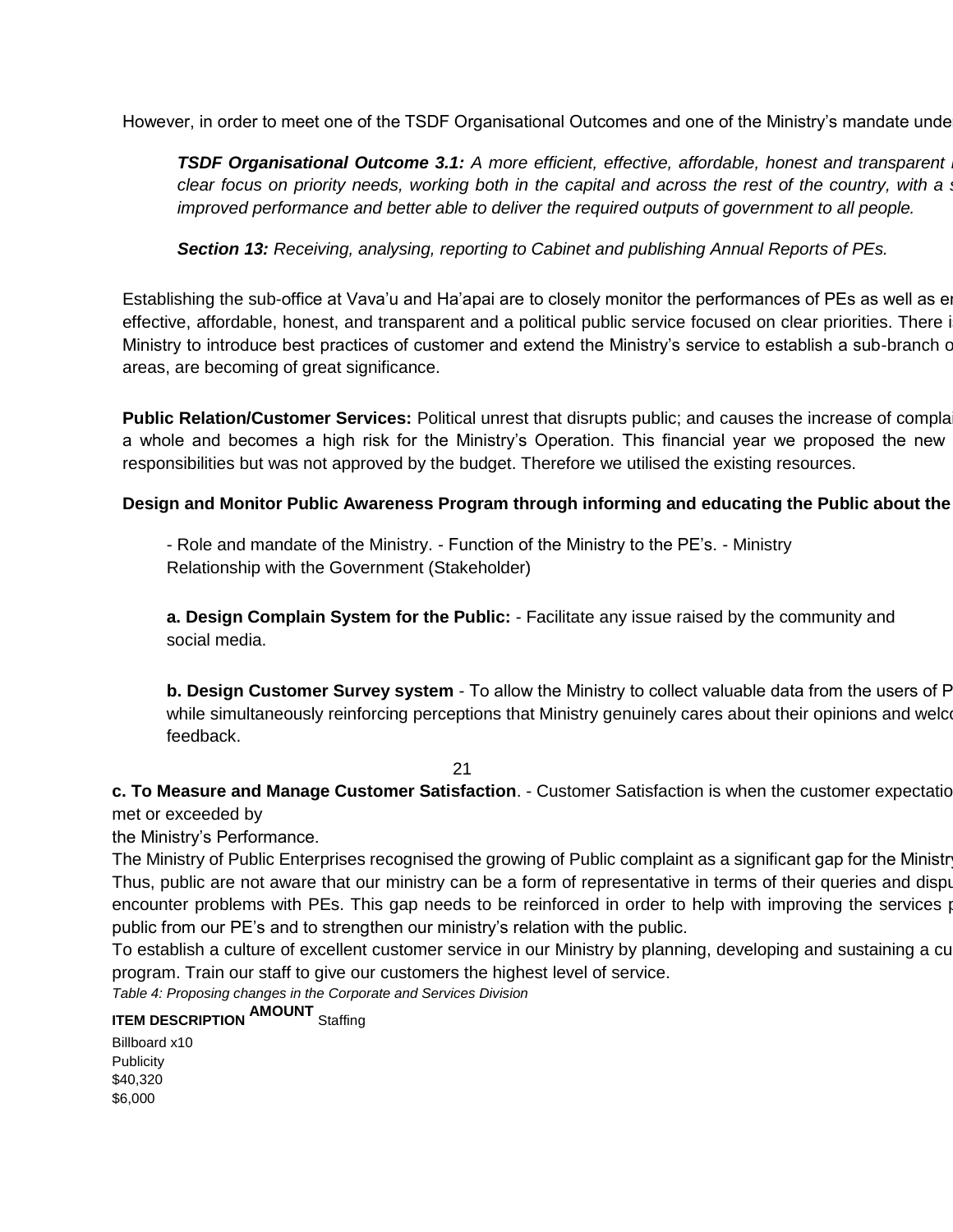\$4,000

**2.3.2. Improved Monitoring and Compliance Division** Improve credibility of financial reports and perforr PEs. Proactively response to any issue arises from the PEs' operation in both financial and non-financial that w material impact on the PE.

#### **To adequately support the Ministry's delivery of its external outputs:**

The Head of this Division proposed the following changes to its divisional votes and budget to help with its oper achieving its divisional outputs.

*Table 5: Proposing changes in the Monitoring and Compliance Divisional Budget* **Output Activity Item Description Amount**  Effective financial reports 1. Training and Capacity

Building of analysis. 2. Accounting Software and Accounting Standards (IFRS).

\$5,000 \$40,000 seeking donor partner. Good Governance of Public Enterprises (external) Internal Training once a Quarter (Local Consultant) Overseas Training (Training Provider) 3. Director Training Training for all existing and new Directors (Institute of Directors, NZ) Continuous off the shelf training with Directors \$5,000 \$5,000 Monitoring system to track the PEs Compliance/Performance (external) 4. Arrange Award Night i. Trophy \$5,000 for all PEs ii. Operational Cost. iii. Venue. iv. Refreshment. v. Cocktail **Total \$60,000**  22

The importance of our employee training doesn't end with new workers. Managing training and development is workplace safety, productivity, and satisfaction. Among the most useful skills that can be addressed, are mar employee motivation, and employee recognition. So in these initiatives, we are seeking fund for local training and

Moreover, training is not going to be limited to our internal staff only but we have extended these trainings to all F significant factor that this training will facilitate all PEs with the right information and concepts so that all may disse correct decision.

To enforce **TSDF Organizational Outcome 1.4:** Improved public enterprise performance to generate appropriate government investment while supporting inclusive, sustainable development and the growth of businesses and community therefore proposed and arranged for an Award Night for all PEs. Anticipating to encourage quality and better services

#### **2.3.3. Rationalisation and Special Projects Division**

#### **To adequately support the Ministry's delivery of its external outputs:**

There is no new proposed posts but only with these additional changes in the divisional budget, for the purp operations in order to meet their divisional output. Given below is the new proposed changes:

*Table 6: Proposing changes in the Rationalisation and Special Projects Divisional Budget* 

**ITEM DESCRIPTION AMOUNT**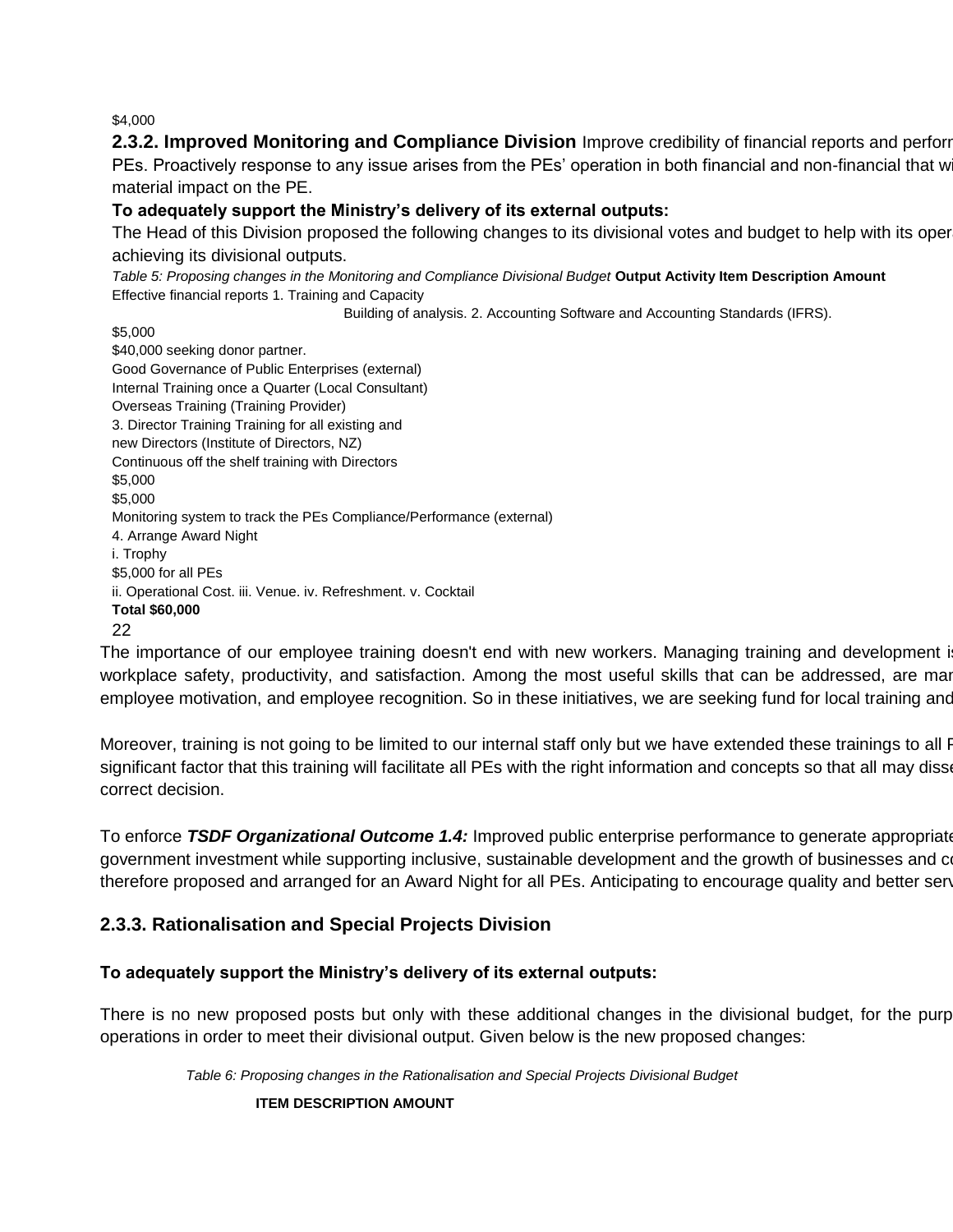Consultant fee. \$7,500 (Establish holding Company- Utilities Sector)

### **2.3.4. Improved Legal & Policy Division. 1. Principal Policy Advisor and Senior Policy Advisor**

The Head of Division for Legal and Policy will be working with the help of these proposed posts to;

i. To standardize key common Policies for Implementation by all PE's, Such as:

a. HR Policy b. Insurance Policy c. Per diem or Travelling Allowance Policy d. Code of Conduct for Directors and CEO's e. Procurement Policy f. Remuneration Review for the Board, CEO and the rest of the staff g. Policy for other Benefits provides by the PE to the employee.

- ii. Regular updated Legislation (Act & Regulation) iii. Translation & proof reading of bills & Regulation. iv. Public Enterprises Regulation submitted to cabinet.
- v. Liaise & information sharing with Crown Law & PE's on Case. vi. Adequately empowered PE's & Legal Staff. vii. In-House Due –Diligence Guidelines (on MPE regulatory).

#### 23

#### **To adequately support the Ministry's delivery of its external outputs:**

The **principal policy advisor** and **senior legal advisor** are to assist DCEO for legal division with the following pertaining to PEs contracts, formulate, review, improve and monitor policies and regulations relating to the Publ and enforce shareholder's (Ministry's) powers and rights in regards to the mandates of the PE Boards; Monitor Shareholder compliance with legal obligations under any contractual instruments, monitor compliance by PE policies, enforcement of policies and Shareholder legal rights, draft Bills, regulations and policies.

A lead shareholder's review team from legal and policy division is to conduct an administration policy review include accessing to, evaluating and standardizing all Board's administration policies. The review exercise will how business is run, as this is within the legal mandate of the PE. PE's will be required to cover any cost invo the exercise.

The Head of Division is also proposing the following divisional votes and budget to help with its operations and divisional outputs.

*Table 7: Proposing changes in the Legal and Policy Divisional Budget* 

**ITEM DESCRIPTION AMOUNT** Staffing \$57,120

Training In house & Overseas \$20,000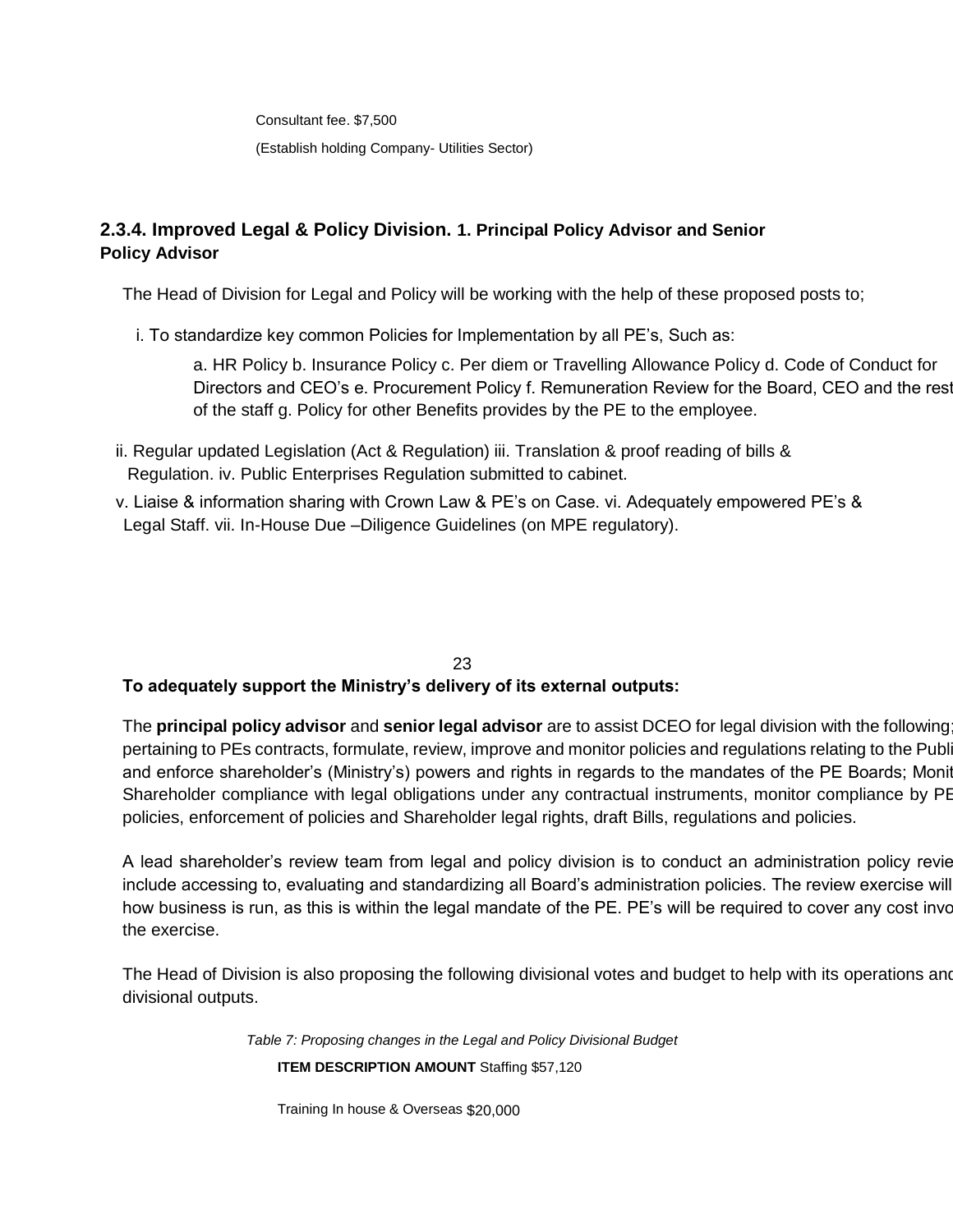Overtime \$1,000

overseas travel \$2,000

Barrister practice & licensing \$20,000

24

### **3. Ministry Budget and Staffing** To deliver the MPE Outputs to the standards set out for each di

program the overall budget, summarized in Table 4 - 7 and staff, summarized in Table 8 are required

### **Table 8: Ministry Budget by Recurrent, Development and item (cash & in-kind – millions)**

#### **2017/18 REVISED**

Notes: 1. Established and Unestablished staff' is all expenditures under CATs 10 and 11. 2. Ministry Operation Programs 1, 2 and 3, all expenditures under CATs 12, 13, 14. 3. Assets' is expenditures under CAT 20. 4. Serv of the Government' includes all Expenditures under Program 4.

#### **2018/19 REVISED 2019/20 BUDGET 2020/2021 Projection**

**2021/2022 Projection** Established Staff (10xx) \$1,102,400 \$1,216,000 \$1,033,400 \$1,033,400 \$1,033,400

Un established Staff (11xx) \$7,000 \$7,100 \$37,500 \$37,500 \$37,500 Travel and Communication (12xx)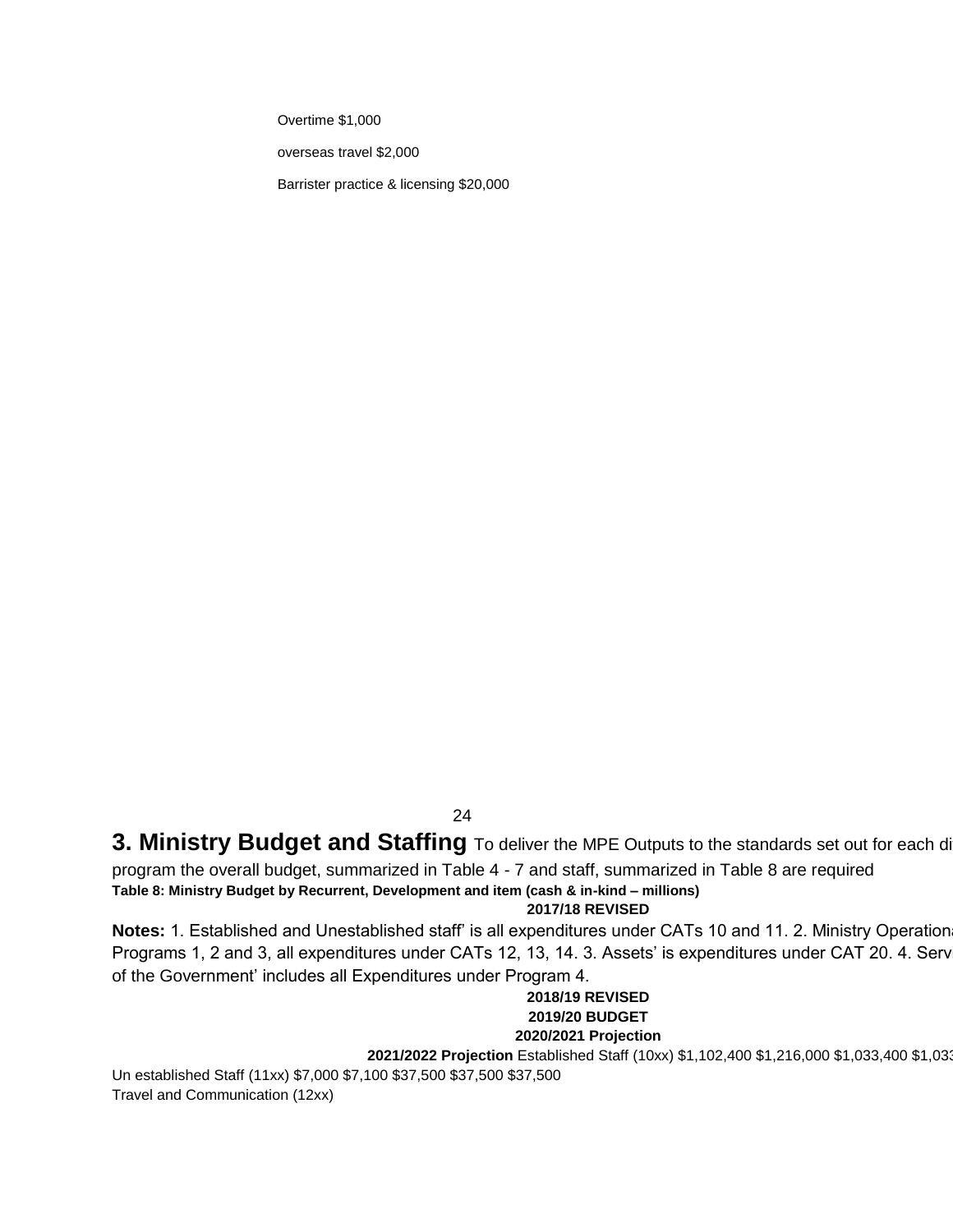\$62,500 \$90,600 \$230,800 \$230,800 \$230,800 Maintenance and Operations (13xx) \$54,000 \$17,100 \$21,100 \$21,100 \$21,100 Purchase of Goods and Services (14xx) \$244,000 \$212,900 \$180,900 \$180,900 \$180,900 Consultant & Technical Fees \$0 \$10,600 0 0 0 \*\*Assets (20xx) \$6,000 \$11,000 \$6,000 \$6,000 \$6,000 **Total MPE Operation Recurrent \$1,475,900 \$1,565,300 \$1,509,700 \$1,509,700 \$1,509,700 Government General Fund Recurrent**  Established Staff (10xx) 0 0 0 0 0 Maintenance and Operations (13xx) 0 0 0 0 0 Purchase of Goods and Services (14xx) 0 0 0 0 0 Grants and Transfers (15xx) 0 0 0 0 0 Development Duties Expenditure (16xx) 0 0 0 0 0 Debt Management (17xx) 0 0 0 0 0 Contingency Fund (18xx) 0 \$100,000 0 0 0 Pension and Gratuity (19xx) 0 0 0 0 0 Assets (20xx) 0 0 0 0 0 Equity Payment (21xx) 0 0 0 0 0 Private Sector Development (22xx) 0 0 0 0 0 **Total Government General Fund \$0 \$100,000 0 0 0 Total Expenditure Recurrent \$1,475,900 \$1,665,300 1,509,700 1,509,700 1,509,700**  25 **Table 9: Ministry Total Staff by Key Category Category 2017/18** Revised **2018/19**  revised **2021/22 projections 2021/22 projections Established Staff 2019/20 Budget 2019/20 Budget 2019/20 Budget 2020/21 projections 2020/21 projections 2020/21 projections 2020/21 projections**  Executive Officer ( Level 0 to 2) 4 5 5 5 5 Professional Staff (Level 3 to 9) 17 14 17 17 17 Other Staff (Level 9A to 14A) 16 17 15 15 15

#### **Total Established Staff 37 36 37 37 37**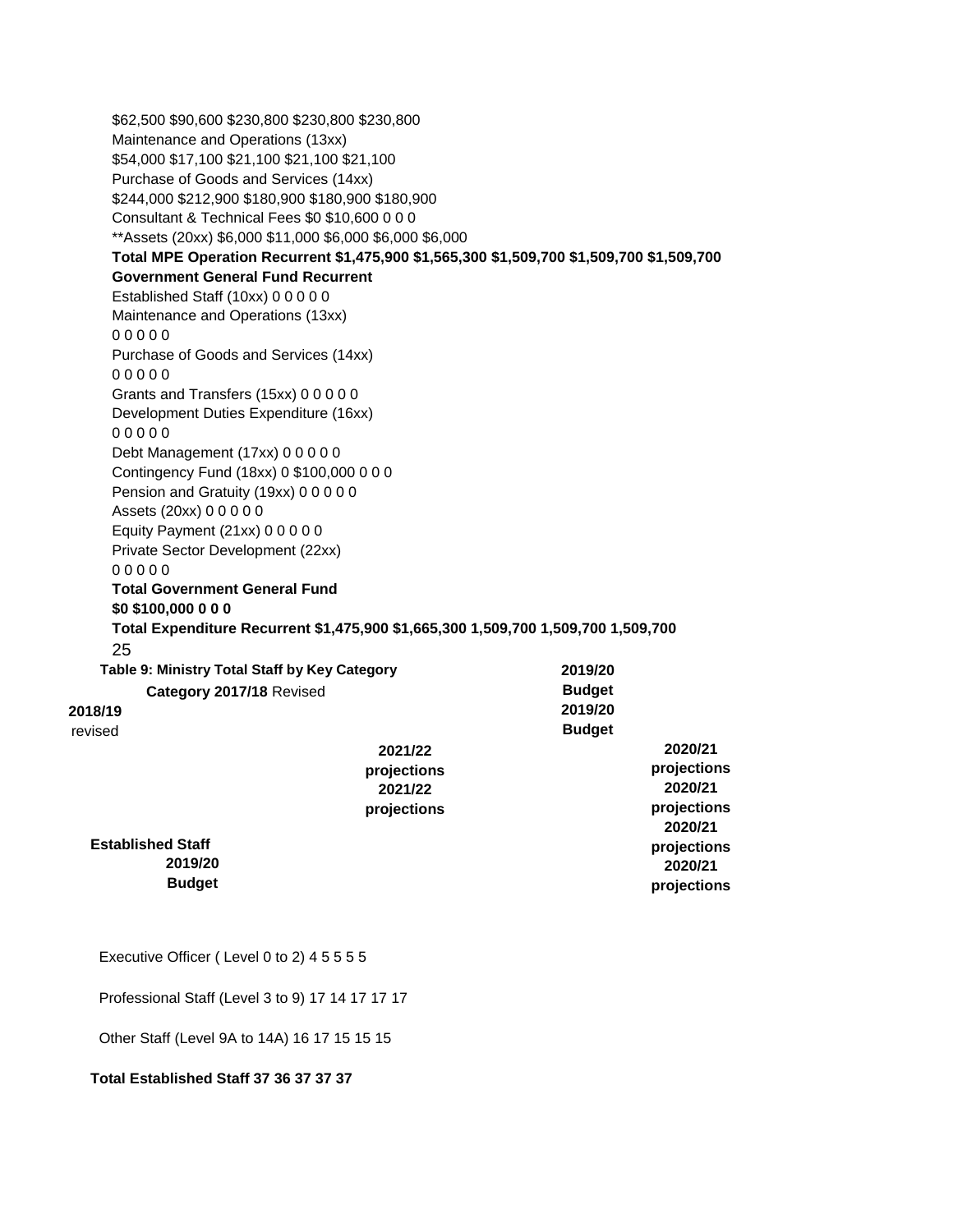Unestablished Staff 1 2 3 3 3

**Total Staff 38 38 40 40 40** 

**Total Recurrent Cost (\$m) \$1,109,400 \$1,223,100 \$1,033,400 \$1,033,400 \$1,033,400** 

## **3.1. Program 10.1: Leadership and Policy**

*MPE has* **minor changes** *such as public Enterprises reform and Internal Ministry Restructure as per section 2.3 above.* 

**Table 10: Total Staff by Key Category Sub-Program 10.1.1** *Office of the Minister* 

**Description 2017/18** revised **2018/19** budget **2019/20** proj. 1 **2020/21** proj. 2

**Total = Recurrent (\$k)** 114,500 137,700.00 \$38,000 \$38,000

Executive Staff 1 1 1 1

Prof Staff 1

Other Staff 1 2 0 1

#### **Total Established 3 3 1 1**

Unestablished 0 0 0 0

26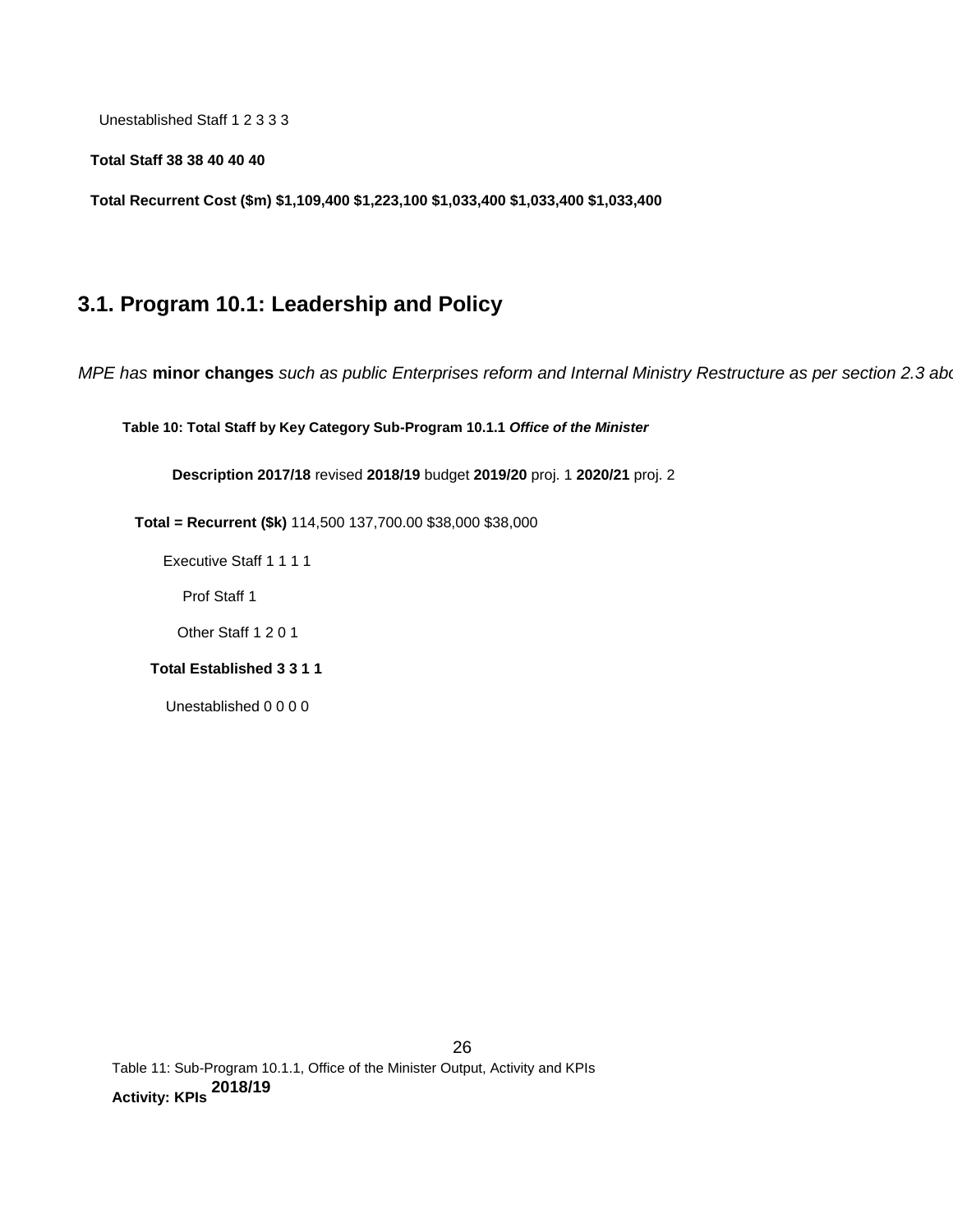**(baseline) 2019/20 2020/21 2021/22 TARGETS** 

**#** 

**Budget** 

**Output 1: Better Leadership SDG/TSDF** 1. Monthly Meeting with all Staff. 1. No of Meeting every Year 12 16.6.1 2. Meeting with HODs. 2. No. of Meeting every Year 12 12 12 12 16.6 16.6.1 3. PE's AGM meeting. 3. Number of PE AGM meeting completed <sup>14 PEs 14 PEs 14 PEs 14 PEs 16.6 16.6.1</sup> Output 2: Better Evidence Based Advice and guida

**stakeholders SDG/TSDF** 4. Policy Paper Submitted to the Cabinet. 4. No. of Policy Paper approved by

cabinet 5. Presenting the PEs Annual Report to LA. 5. Number of approved PEs reports 14 PEs 14 PEs 14 PEs 14 PEs <sub>8</sub>

the CP& Budget and MPE's Annual Report at LA. 6. Approve Budget documents by

Legislative Assembly (LA) 7. Approved MPE's Annual Report

1 1 1 1 16.6 16.6.1

7. Provide advice to the Ministry's stakeholders regarding MPE's information and policy decision. 8. Clear and Timely advice produce. 16.6 16.6.1 Table 12: Total Staff by Key Category Sub-Program 10.1.2 *Office of the CEO*  **Description 2017/18** revised **2018/19** budget **2019/20** proj. 1 **2020/21** proj. 2 **Total = Recurrent (\$m)** 83,400 87,400 116,500 116,500 Executive Staff 1 1 1 1 Prof Staff 1 0 0 0 Other Staff 1 1 1 1 Total Established **3 2 2 2**  Unestablished 0 0 0 0 27 **INDICATORS #** 

Table 13; Sub-Program 10.1.2, Office of the CEO Output, Activity and KPIs **Activity KPIs 2018/19 (baseline) 2019/20 2020/21 2021/22 TARGET # Budget** 

## **Output 1: Better managing MPE Operation SDG/TSDF**

1. Ensure that the operation of the Ministry is aligned to and consistent with the Government's national strategies and outcome of 1. Corporate Plan (CP) 4/7 5/7 6/7 7/7 aligned to TSDF (CP **Organisational Organisational Organisational** Organisational completed by due date) Outcomes. Outcomes. Outcomes. Outcomes. 16.6 16.6.1 2. Budget outcomes linked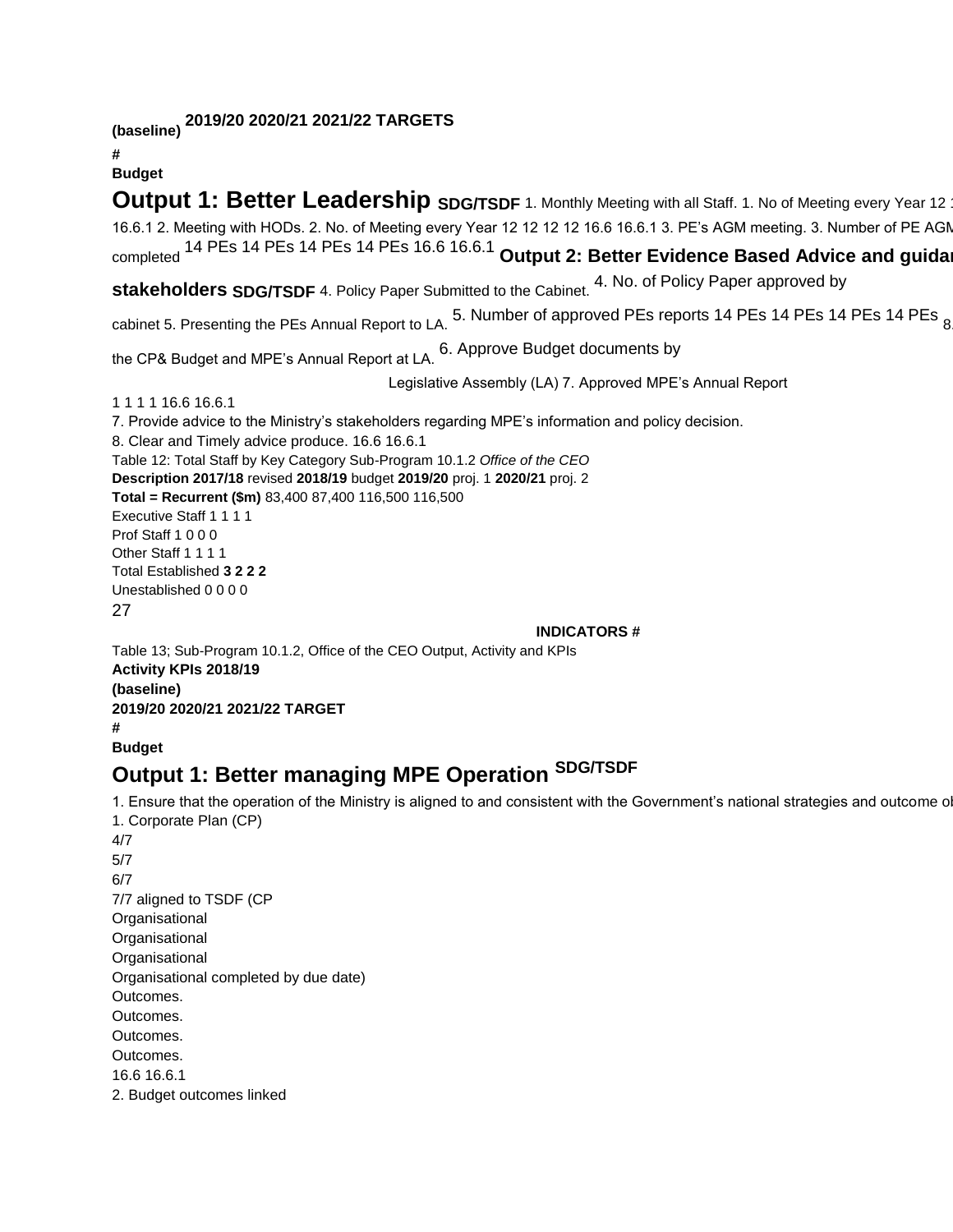directly to relevant TSDF. (Minimum 80% Ministry CP objective achieved) 70% of CP 80% of CP 80% of CP 80% of CP Indicators **Indicators Indicators** Indicators Achieved Achieved Achieved Achieved 16.6 16.6.1 2. Establish and agree communication arrangements with the Minister and the Staff as well. 3. No. of meeting with the Minister and the Staff 12 12 12 12 16.6 16.6.1 4. Minister well briefed on all policy matters 100% 100% 100% 100% 16.6 16.6.1 3. Ensure that effective financial management systems and controls are in place and observed. 5. All statutory reporting processes required under the Public Finance management Act are completed on time. 12 12 12 12 16.6 16.6.1 6. Effective financial audit compliance achieved 1 1 1 1 16.6 16.6.1 4. Ensure that expenditure & revenue remains within budget parameters. 7. Compliance with budget guidelines / parameters 12 12 12 12 16.6 16.6.1 8. Revenue maximized through improved revenue compliance 100% compliance 16.6 16.6.1 9. Expenditure within budget approved. 100% 100% 100% compliance compliance compliance 100% compliance 16.6 16.6.1 5. Ma government resources and avoid wastage at all times. 100% 100% 100% compliance compliance compliance 10. Annual review of all

Continual with Continual with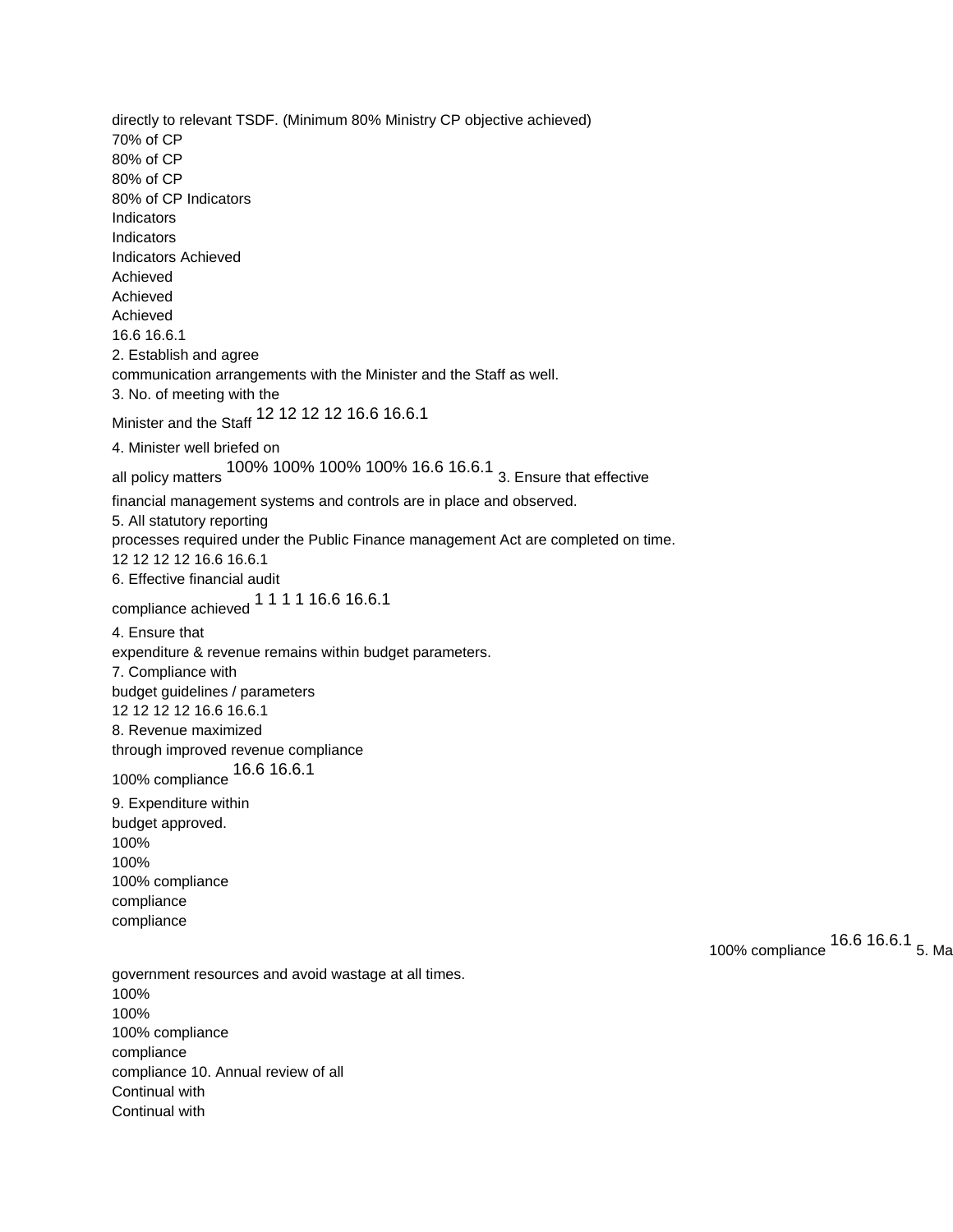Continual with Continual with programs and activities budget and budget and budget and budget and to ensure continuing operational operational operational operational relevance. performance performance performance performance 16.6 16.6.1 28 **INDICATORS #**  11. Use of Government assets (vehicles, computer equipment, etc.) by Ministry staff observes Government policy. Nil breaches / Nil breaches / damage to damage to government government assets through assets through negligence negligence 16.6 16.6.1 6. Ensure that appropriate human resource management policies and processes, that will increase organisational and individual capability, are i effective. 12. Suspected policy breaches addressed promptly and thoroughly observing due process. 100% compliance 100% compliance 100% compliance 100% compliance 16.6 16.6.1 13. Staffing gaps addressed through efficiencies – critical technical / middle management positions increased incrementally / annually 100% aligned organisational structure and position with Ministry mandate 100% aligned organisational structure and position with Ministry mandate 100% aligned organisational structure and position with Ministry mandate 100% aligned organisational structure and position with Ministry mandate 16.6 16.6.1 14. Staff performance assessed 6 & 12 monthly – addressing nonperformance and recognizing good performance 100% compliance 100% compliance 100% compliance 100% compliance 16.6 16.6.1 7. Ensure that

employees are provided with reasonable opportunities for personal and professional development.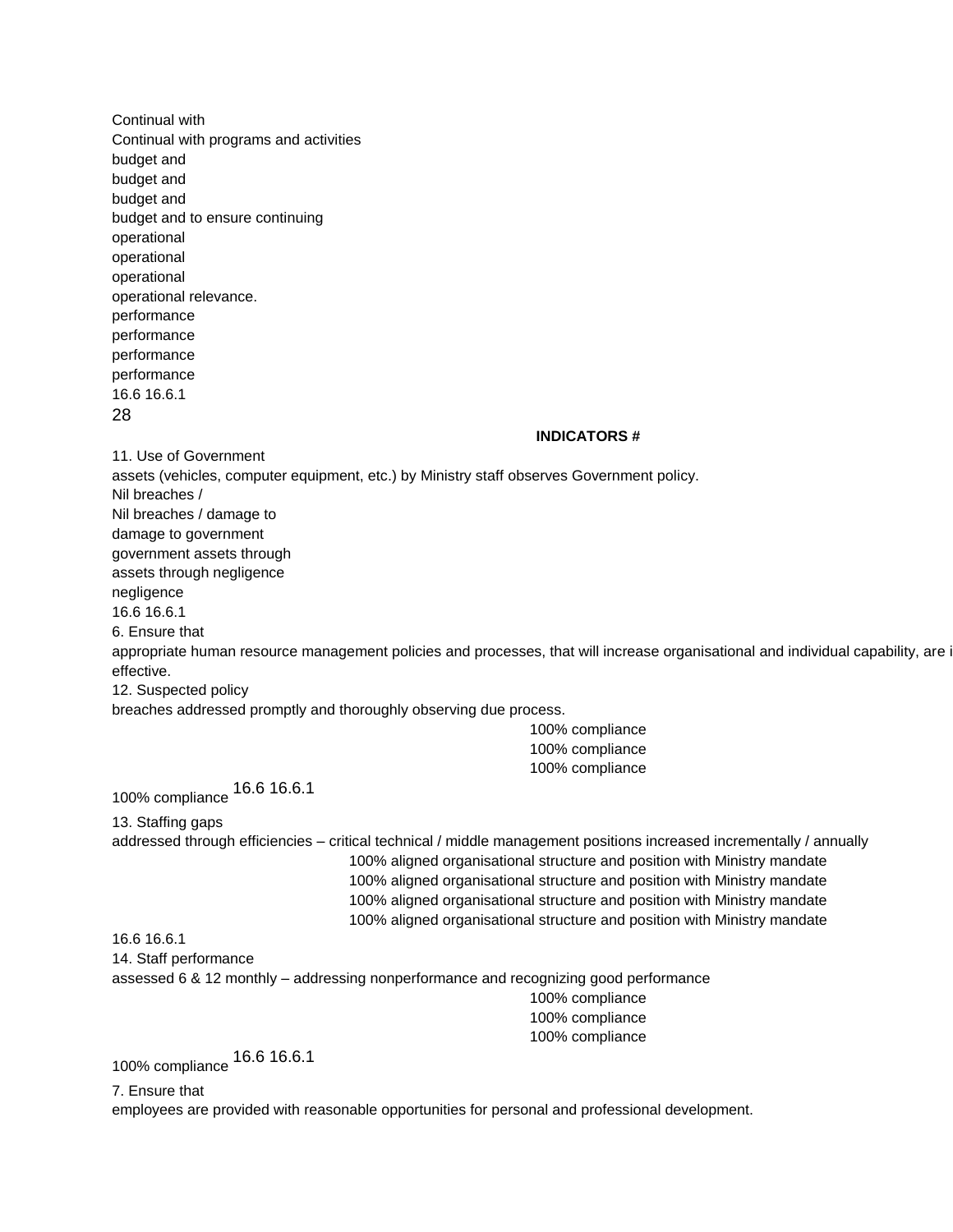15. Individual Staff

Development Plan in place and jointly implemented between the employee and supervisor within available resources.

Quarterly and Annually monitor Quarterly and Annually monitor Quarterly and Annually monitor Quarterly and Annually monitor

16.6 16.6.1

8. Enhance public Awareness and maintain understanding the ministry's policies, programs and services.

16. Develop, implement

and maintain a proactive communication strategy aimed at ensuring that the stakeholders develops an understanding of the Mini services provided.

1 1 1 1 16.6 16.6.1

29

Nil breaches / damage to government assets through negligence Nil breaches / damage to government assets through negligence

17. Customer complaints managed promptly and effectively. Less than 5 Less than 5 complaints complaints

Less than 5 complaints 16.6 16.6.1

9. Improve the accessibility and standards of services on a continual basis. 18. Ministries Service

Standards published and monitored. 19. 95% of services

delivered within defined standards. 20. Number of process improvements implemented per annum.

95% 1

95% 1

95% 1

95% 1

16.6 16.6.1

10. Maintain sound operational management, demonstrating commitment to and encouragement of innovation, continuous impro performance management.

21. Evidenced annual activities review to streamline internal operation. 22. Develop proposals for restructuring the Ministry as and when required.

1 1 1 1 16.6 16.6.1

#### **Output 2: Better Evidence Based Advice and guidance to stakeholders**

**SDG/TSDF** 1. Provide the

guidance necessary to monitor, analyse and support the performance of public enterprise. 2. Guide and support the processes w for an efficient and effective organisation,

1. Complete appointment

and reappointment of every director to a Public Enterprise.

1 1 1 1 16.6 16.6.1

2. Completed

Amendments PE Act <sup>1</sup> 1 1 1 1 1 6.6 1 6.6.1

3. Complete Financial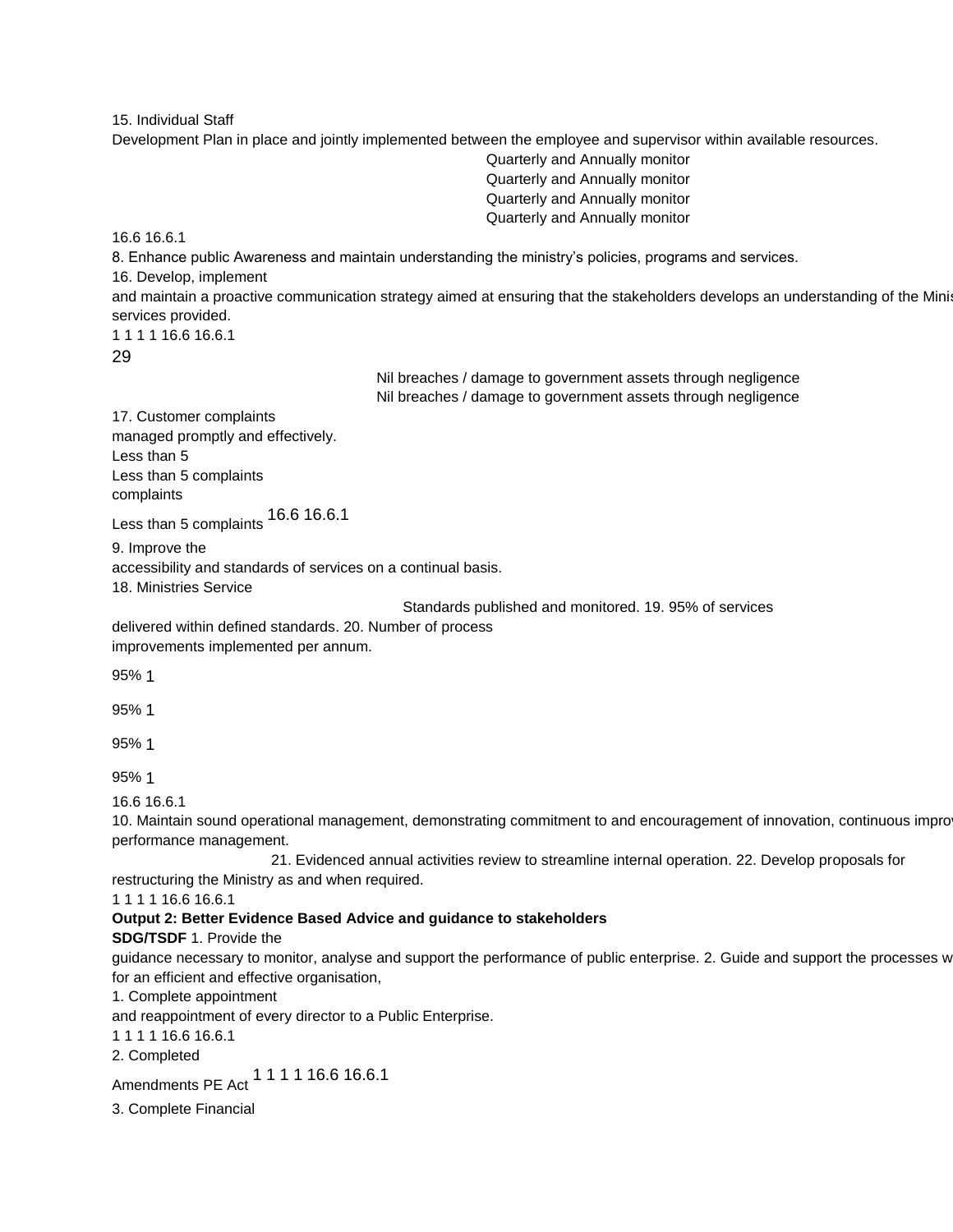Analysis Reports 14 PEs 14 PEs 14 PEs 14 PEs 8.1 8.1.1 4. Complete Business Plans submitted from PEs 14 PEs 14 PEs 14 PEs 14 PEs 8.1 8.1.1 5. Completed PE to be rationalized 2 PE's 2 PE's 2 PE's 2 PE's 8.1 8.1.1 30 Less than 5 complaints 6. Complete and submit Asset Transfer proposal to Cabinet 1 PE's 1 PE's 1 PE's 1 PE's 8.1 8.1.1 7. Complete Projects Reports QTR and Annually basis QTR and Annually basis QTR and Annually basis QTR and Annually basis  $8.1 8.1.1$  8. Comp and New PPP <sup>1</sup> <sup>1</sup> 1 <sup>1</sup> 8.1 <sup>8</sup>.1.1 <sub>9</sub>. Complete reviewed or new created Act or Regulation and tabled in LA 1 1 1 1 16.6 16.6.1 10. Advice new written policy to directions 16.6 16.6.1 11. Seek legal advice from Legal and Policy Division 16.6 16.6.1 12. Instruct and Approved In-House Due- Diligence Policy contents responsive to the needs of other ministries, public enterprises and stakeholders. 3. Prov quality, timely and consistent policy advice and operational performance reports to the Minister & Commission 16.6 16.6.1 4. Improve the 13. Ministry policy papers accessibility and and Cabinet standards of Submissions evidences services on a compliance and continual basis. consultation 14. Quarterly written reports to the Minister and the Commission 1 1 1 1 16.6 16.6.1 31 Table 14: Total Staff by Key Category Sub-Program 10.1.3 *-Corporate Services.*  **Description 2017/18** revised **2018/19** budget **2019/20** proj. 1 **2020/21** proj. 2 **Total = Recurrent (\$k)** 288,900 355,500 400,600 400,600

Executive Staff 1 1 1 1

Prof Staff 6 5 7 7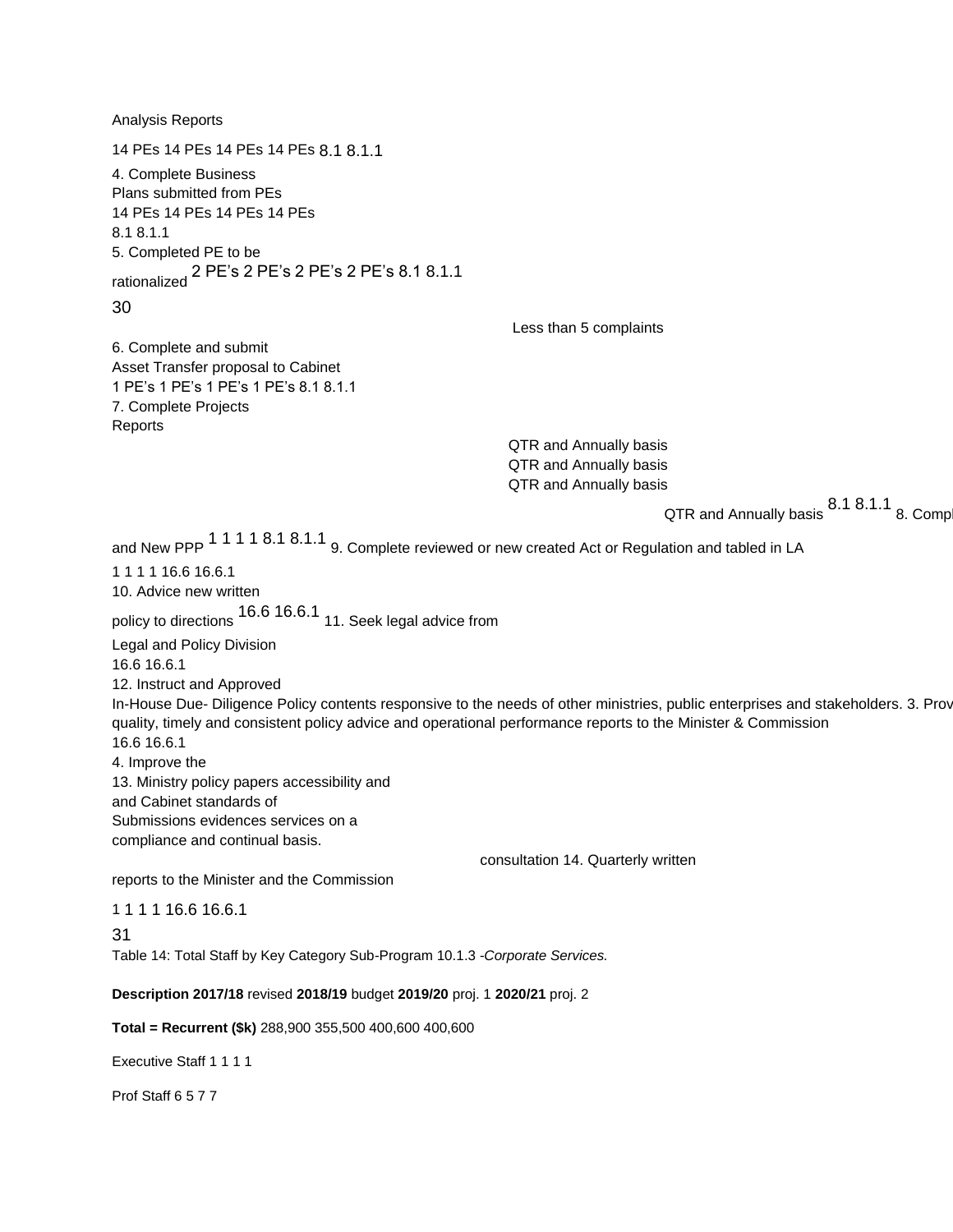Other Staff 12 12 11 11 Total Established **19 18 19 19**  Unestablished 1 2 3 3

There is an increase in professional staff to be able to deliver the existing outputs delegated to the division, which under delivered for a while now. A qualified senior staff will be recruited under CSD here to our main office to lo relation of our Ministry with the public. In addition, a staff to look after the public relation in Vava'u and Ha'apai a assigned tasks from the DCEO and OCEO. This is a new initiative that will cater for all public awareness which better customer service practises.

\*\*One staff is currently on study leave under scholarship of the China Government. The scholarship commenced 27 August 2018 to complete her course of study by August 2022. So in reality, National Planning division has been operated by two staff for the p years.

Table 15 Sub-Program 10.1.3, Corporate Services Output, Activity and KPIs

**INDICATORS #** 

| Activity KPIS 2018/19                                               | <b>Budget</b>                                  |
|---------------------------------------------------------------------|------------------------------------------------|
| (baseline)<br>2019/20 202021 2021/22 TARGET                         | <b>Budget</b><br><b>Budget</b>                 |
| #<br><b>INDICATORS#</b><br><b>INDICATORS#</b><br><b>INDICATORS#</b> | <b>CORPORATE AND SERVICES</b><br><b>DISION</b> |

**Output 1:** Better formulated budgets/Reports that is balance with corporate plans **SDG/TSDF** 

1. Preparation of Corporate Plan & budget.

Amend Final CP and budget and submit to CEO 1 1 1 1 16.6 16.6.1

2. Preparation of Quarterly Report. Approved Quarterly Report 4 4 4 4 16.6 16.6.1 3. Preparation of Annual Report. Approved

1 1 1 16.6 16.6.1 4. Review Internal Policy. Internal Policy Reviewed

1 1 1 1 16.6 16.6.1

#### 32

Output 2: Improve human resources management, planning, and development/training **SDG/TSDF**  1. Quarterly Staff performance Management assessment.

Quarterly PMS submitted 4 4 4 4 16.6 16.6.1

2. Prepare Recruitment Process. Submit Recruitment Report to PSC Depends on the new and vacant posts putting out <sup>16.6</sup> 16.6.1 3. Review and Update Job description. JDs submission All staff 16.6 16.6.1 4. Training needs ass

Training needs assessment 1 1 1 1 16.6 16.6.1

Output 3: Improved Financial management and planning more efficiently.(Financial Services) SDG/TSDF 1. MPE Annual Foreca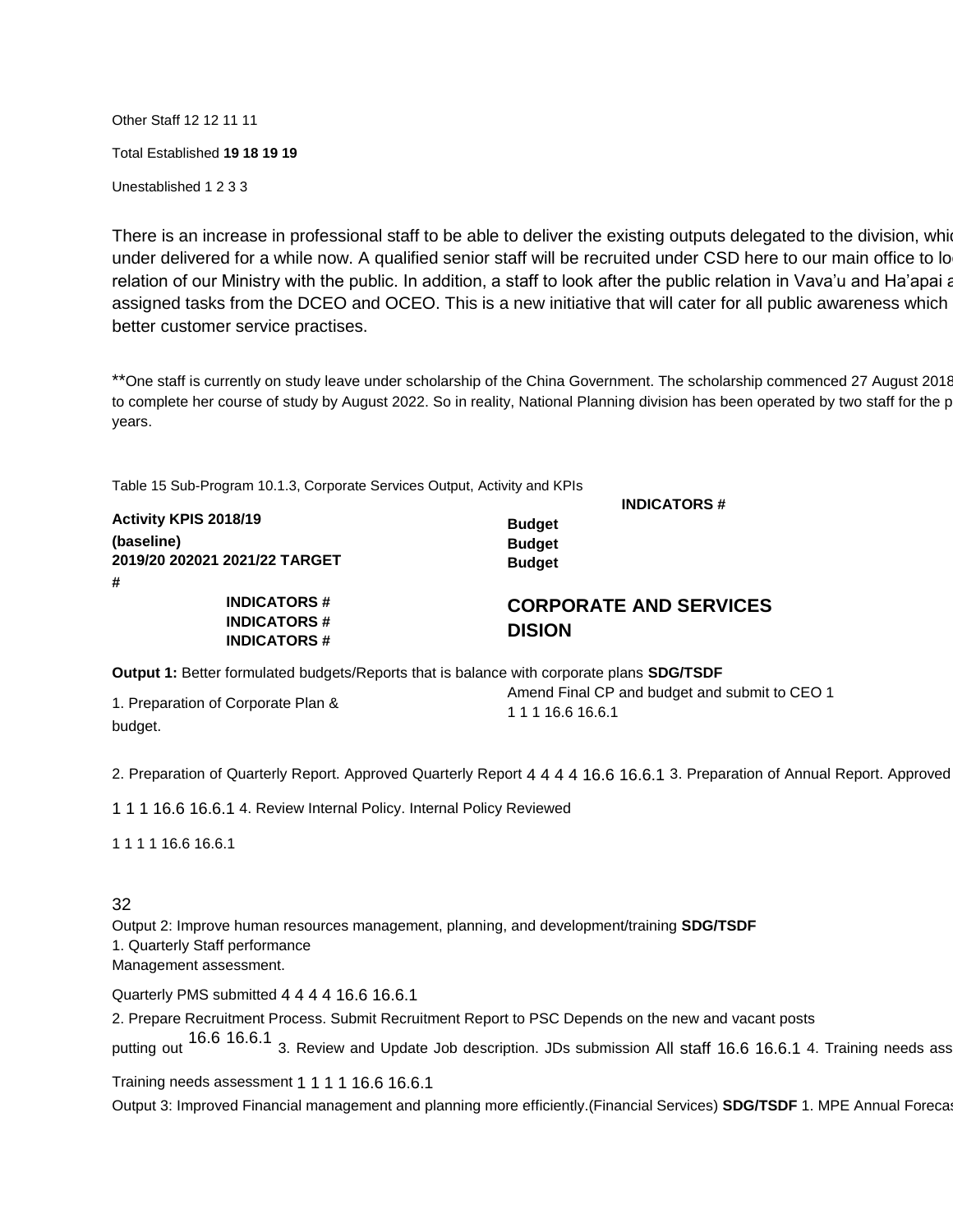Annual Forecast 1 1 1 1 8.1 8.1.1 2. Assets Register. Updates Assets Register 4 4 4 4 8.1 8.1.1 3. MPE Annual Procurement (APP). Submit APP

1 1 1 1 8.1 8.1.1

4. MPE Financial Report. Submit financial report On going On

going

On going

On going 8.1 8.1.1 Output 4: Improved information communication technology management and planning more efficient

Reliable Information and Communication systems **SDG/TSDF** 1. Prepare reliable Information and Communication systems

and Database.

Installed and updates Information System and Database 25% 50% 75% 100% 9.c 9.c.1

2. Planning/Managing and Monitoring

Information Communication Technology.

Firewall smoothly running and no complain about unsafe emails

Submit hardware reports to management after 5 days from the end of each month.

Submit software reports to management after 5 days from the end of each month

Website user satisfaction

9.c 9.c.1

100% 100% 100% 100%

33

**Program 1** Output 5: Better Customer Services **SDG/TSDF** 1. Establish new office at Vava'u/HP. Ratio of fortnightly Security Repo checked and confirmed as accurate 70% 85% 100% 70% 16.6 16.6.1 2. Conduct Monthly TV & Radio

Broadcasting.

TV and Radio Broadcasting conducted 6 12 12 12 16.6 16.6.1

3. Quarterly Visit Outer Island for

Consultation.

Quarterly Visit Outer Island for Consultation 2 4 4 4 16.6 16.6.1

4. In place Billboard or Poster 5 in

Tongatapu, 3 in Vava'u, 2 in HP, and 2 in 'Eua.

In place Billboard or Poster 5 in Tongatapu, 3 in Vava'u, 2 in HP, and 2 in 'Eua.

6 12 12 16.6 16.6.1

5. Develop, implement, analyse and

report customer survey.

Develop customer survey questionnaire (English & Tongan) 70% 80% 100% 16.6 16.6.1

6. Design Complain System for the

externally (PE's and Public etc.) and internally (employee etc.) to measure customer satisfaction.

Conduct a customer survey and prepare a biannual report to Management on the Survey results with recommended actions.

In place MPE Complaint System to track and response to External and Internal Customer

2 2 2 16.6 16.6.1

7. Collect data from Consultation and

other form of receiving complain information including media.

Data being collected

50% 75% 100% 5 16.6.1

8. Award the best Quality Service

Provider.

Best quality services awarded

1 1 1 16.6 16.6.1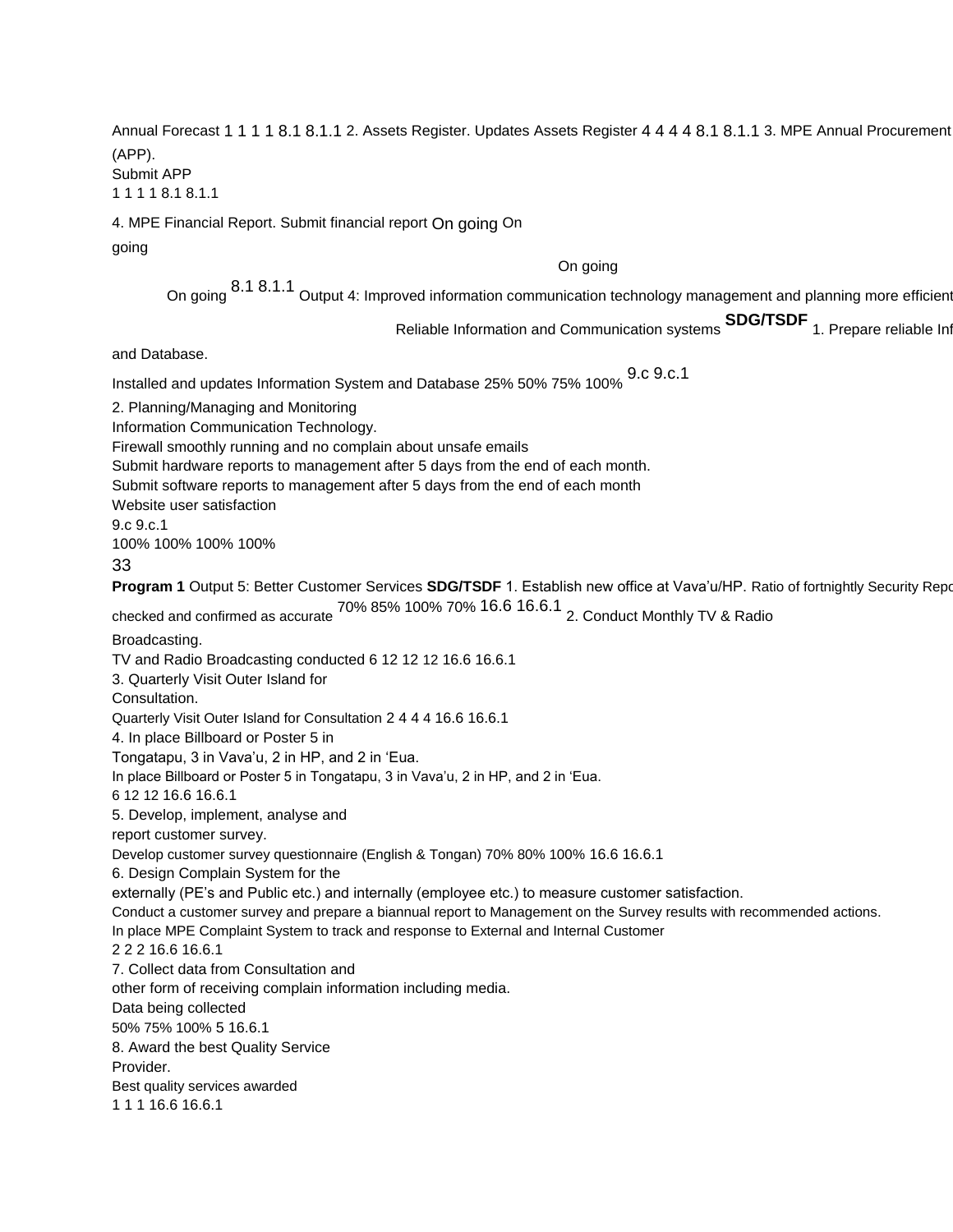34

## **3.2. Program 10.2: Monitoring & Compliance**

There is a no new staff in this Division but the head of Division reform the activities which is include the capacity **Table 16: Total Staff by Key Category Sub-Program 10.2.** 

**Description 2017/18** revised **2018/19** budget **2019/20** proj. 1 **2020/21** proj. 2

**Total = Recurrent (\$k)** 177,000 172,900 186,900 183,900 Executive Staff 1 1 1 1 Prof Staff 5 5 5 5 Other Staff 1 1 1 1

Total Established **7 7 7 7** 

Unestablished *Two staffs are currently on study leave under Australian and New Zealand Scholarship. One staff is current on study leave under Australian Scholarship commenced Feb 2018 and is expected to complete her course of study by February 2020. The other staff is currently on study leave under New Zealand Scholarship commend on January 2018 and is expected to complete her course of study by November 2020*.

Table 17 Program 10.2, Monitoring & Compliance Output, Activity and KPIs

**Activity KPIS 2018/19 (baseline)** 

**2019/20 202021 2021/22 TARGET** 

**#** 

#### **INDICATORS #**

**Budget** 

#### **COMPLIANCE AND REPORTING DIVISION**

Program 2 Output 1: Better facilitating and guiding the PE to ensure compliance with the reporting requirements of the PE Act (ex Expectation Letter from Hon. Minister.

#### **SDG/TSDF**

1. Do a training to all operating PEs on

the PE Act with amendments. All operating PEs to be trained by the end

of FY provided that the amendments are approved.

8.1 8.1.1 8.2.1 8.5.1

2. Timely follow up of the Business

Plan (BP), Quarterly (1&3), Half Year, Draft AR and Audited Annual Reports (AR).

12 12 12 12

8.1 8.1.1 8.2.1 At least 100% of

8.5.1 complied with the due dates in the PE Act. 10 12 12 12

35

8.1 3. Review and amend the analysis

template and reporting format. 100% consistency for all operating PEs

Cabinet Submission. 8 10 12 12

8.1.1 8.2.1 8.5.1 4. Evaluate public ent

for borrowing and loan guarantees as per the requirement of the PE Act. 100% complied with the standard

template provided and the PE Act. 70% 80% 85% 100%

8.1 8.1.1 8.2.1 8.5.1 Output 2: Effective financial reports**. SDG/TSDF** 1. More accurate and reliable financial

reports.

8.1 8.1.1 8.2.1 8.5.1 2. Identify training

Accounting Software used by PEs, BP, HY, AR and appropriate accounting principles treatment. 100% action once an issue is identified.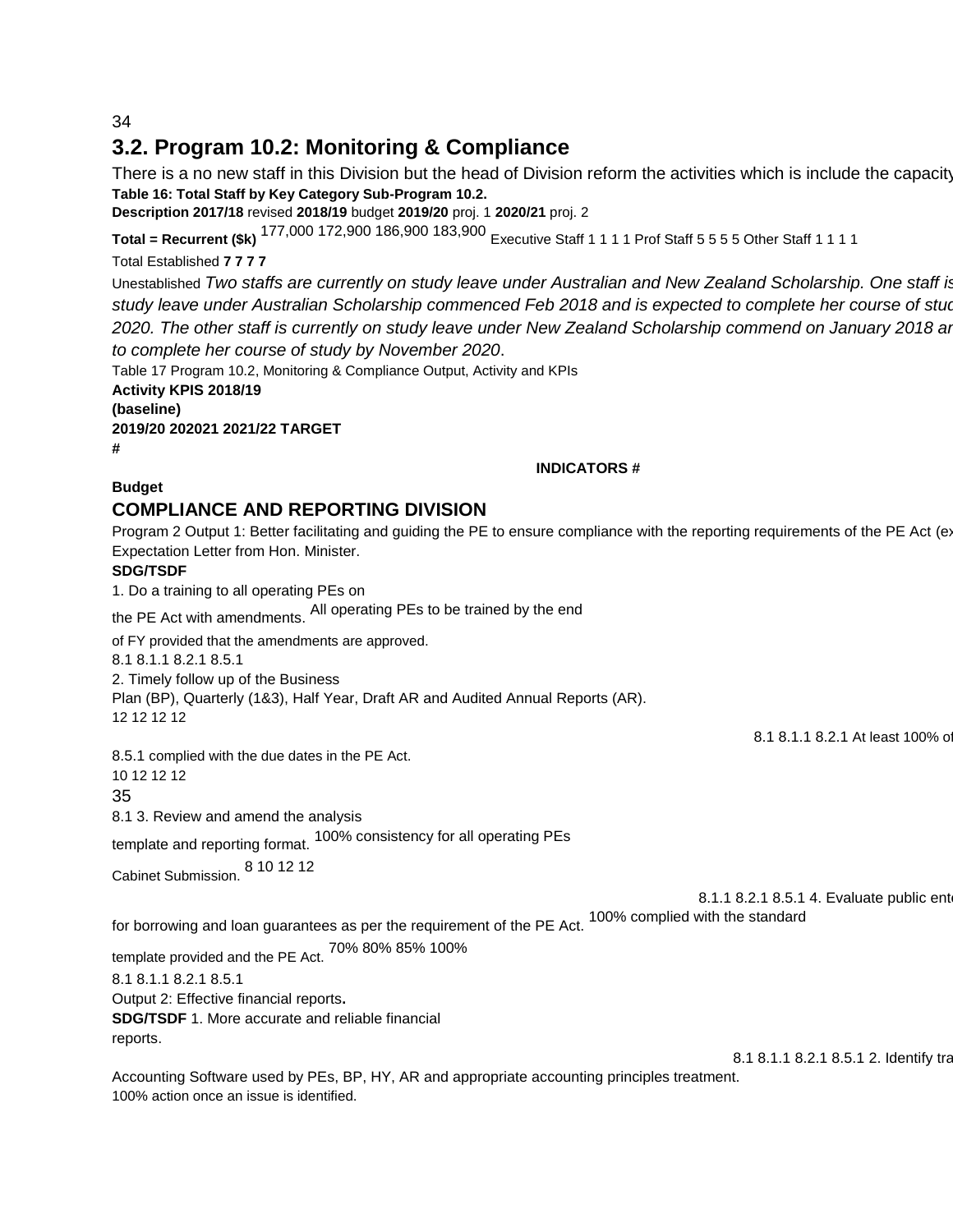80% 95% 100% 8.1 8.1.1 At least 3 trainings to be conducted with 8.2.1 all Analysts. 2 3 >3 >3 8.5.1 3. Conduct Internal Training and Capacity building of analyst to enhance analysis. At least 1 training conduct every Quarter for all analyst. 4 4 4 4 8.1 8.1.1 8.2.1 8.5.1 4. Follow up the Post Audit Report from each PE for in-depth. 100% of the expectations are achieved. 75% 80% 90% 100% 8.1 8.1.1 8.2.1 8.5.1 5. Analysis as er Expectation Letter. 100% provide support to the PEs to comply with the relevant acts. E.g. Company Act, Income Tax Act etc. 8.1 8.1.1 8.2.1 8.5.1 Program 2 Output 3: PE's outcomes and direction are in line with the Government plans and priorities. **SDG/TSDF** 1. Thoroughly each PEs Business Plan to ensure they are in line with government priorities. 80% 90% 95% 100% 100% linkage PE business plan with the 8.1 8.1.1 Government Priority. 8.2.1 60% 80% 90% 100% 8.5.1 36 8.1 2. Ensure that PEs will achieve the 8.1.1 principle objective of all PEs under 8.2.1 the PE Act. 8.5.1 Program 2 Output 4: Better Monitoring of PEs using the Monitoring system to track the PEs Compliance/Performance (external) **3** Monitor and strengthen the tracking system. 100% compliance with the PE Act objectives and any other relevant acts. 60% 80% 85% 100% 8.1 8.1.1 8.2.1 8.5.1 2. PE to respon Management letter. 100% accuracy and timely of information provided. 80% 85% 90% 100% 100% of the PEs provide justification. 8.1 8.1.1 60% 65% 80% 90% 8.2.1 8.5.1 3. Perform in-de operating PEs for both Financial & Non-Financial. More accurate report and submitted on time. 80% 90% 95% 8.1 8.1.1 8.2.1 8.5.1 4. Build a closer relationship through timely site visits and meetings with PEs to familiarise and have in-depth knowledge of their operation/performance. 100% comple report. 60% 70% 85% 95% 8.1 8.1.1 8.2.1 8.5.1

5. Complete the scorecard and then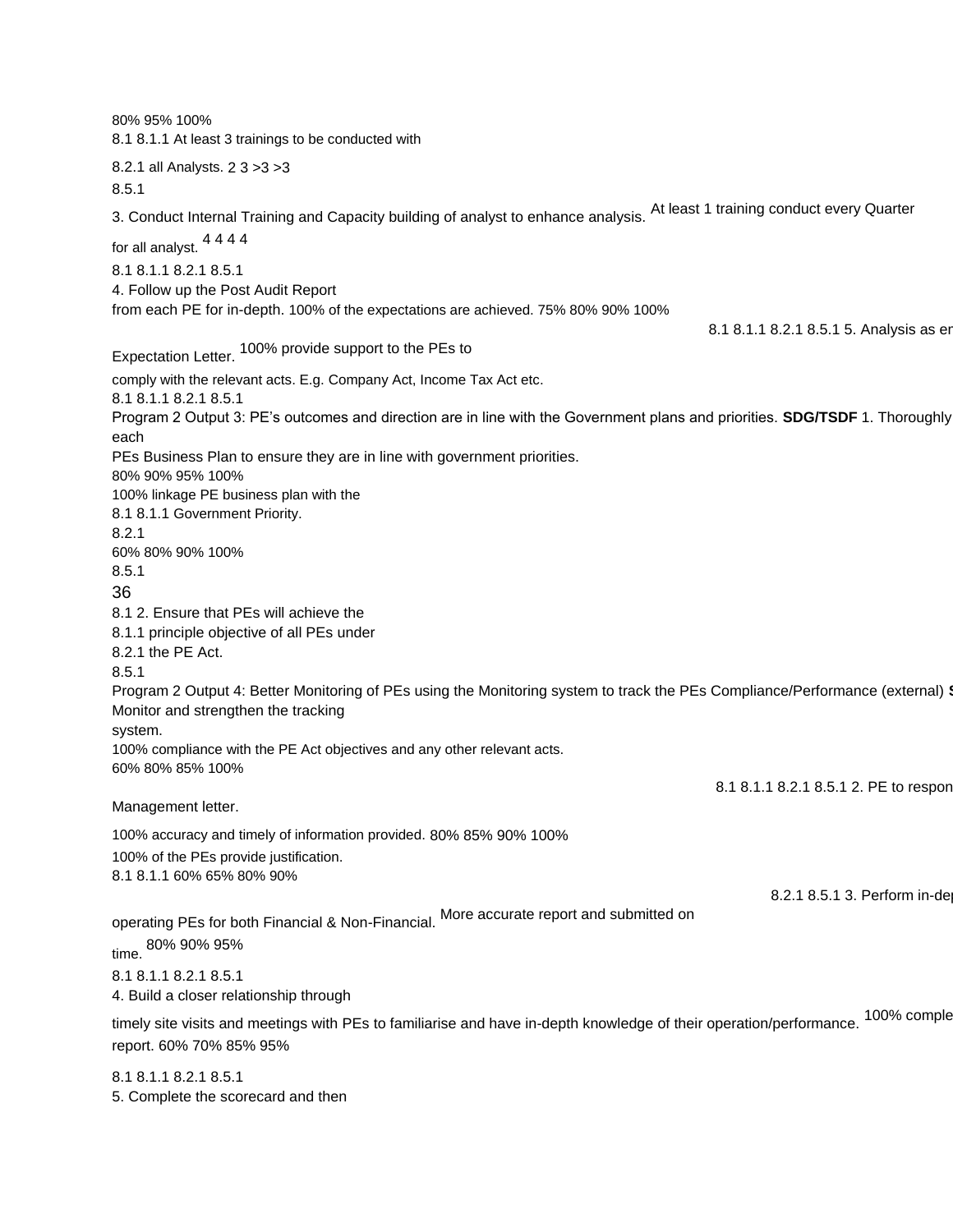one on one discussion with each PE about their overall performance. Less than 2 PEs complained. 80% 8.1 8.1.1 8.2.1 100% 100% 100% 8.5.1 satisfacti satisfacti satisfacti on on on 37 8.1 6. Implement appropriate standards to 8.1.1 align with MPE Expectation. 8.2.1 8.5. Above 80% of output achieved. 80% 90% 100% 100% 7. Monitor and Regular update of the Database/Files of the PE performance. 100% update and completed. 80% 100% 100% 100% 8. Evaluate public enterprises request for borrowing and loan guarantees as per the requirement of the PE ACT. 100% accurate and completed. 100% 100% 100% 100%

Program 2 Output 5: Good Governance of Public Enterprises (external) **SDG/TSDF** 1. Assist in the Review and amend the selection process policy guidelines for Directors. 100% accuracy and timely of the

8.

8.

information provided. 80% 85% 100% 100%

8.1 8.1.1 8.2.1 8.5.1

2. Implementation of the selection process policy guidelines for Directors. 100% of the directors are interviewed. 90% 95% 100% 100%

8.1 8.1.1 8.2.1 8.5.1

3. Maintain, manage, and update the

database for potential and current board of directors.

8.1 8.1.1 100% verifying and justifying the

8.2.1 disclosed information to avoid intervene

60% 75% 80% 100% with the primary objectives of PEs.

### 8.5.1

38

8.1 4. Assist in providing induction training

8.1.1 to newly appointed and existing Directors.

100% accuracy and timely of information provided. 60% 75% 85% 95%

8.2.1 8.5.1

5. Assist in reviewing and monitoring

the director's performances and their term of contract. 100% of the resigned directors are

interview. 60% 75% 80% 100%

8.1 8.1.1 8.2.1 8.5.1 6. Assist in conducting the exit

interviews for resigning directors. 100% verifying and justifying the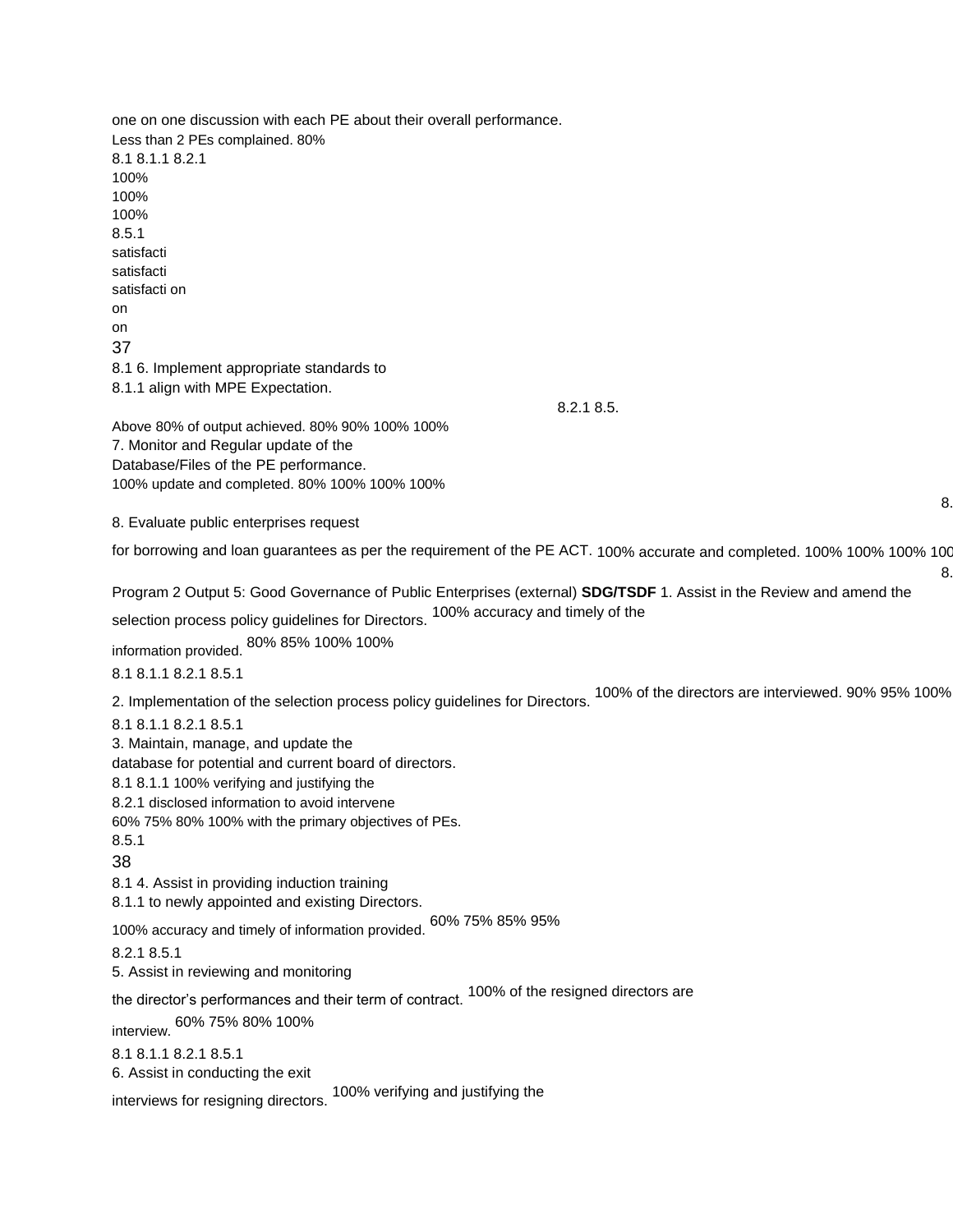disclosed information to avoid intervene with the primary objectives of PEs. 8.1 8.1.1 60% 75% 85% 95% 8.2.1 8.5.1 7. Assist with the PEs CEO Forum

Meeting Quarterly. 100% accuracy and timely of information

provided. 60% 75% 80% 100%

8.1 8.1.1 8.2.1 8.5.1 39

## **3.3. Program 10.3: Rationalization and Special Project.**

Additional training services will be provided to help staff better their financial analysis of the PEs performances. Table 18: Total Staff by Key Category Sub-Program 10.3.

**Description 2017/18** revised **2018/19** budget **2019/20** proj. 1 **2020/21** proj. 2

**Total = Recurrent (\$k)** 200,900 232,500 260,500 260,500 Executive Staff 1 1 1 1 Prof Staff 4 4 5 5 Other Staff 1 1 1 1

Total Established **6 6 7 7** Unestablished 0 0 0 0

\*\*One staff is currently on study leave under New Zealand scholarship. The scholarship commenced February 2018 expected to complete her course of study by March 2019.

Table 19; Program 10.3, Rationalization and Special Project Division Output, Activity and KPIs

#### **Activity KPIS 2018/19 (baseline) 2019/20 2020/21 2021/22 TARGET**

**#** 

**Budget** 

#### **INDICATORS #**

#### **Output 1: Effective and Efficient Rationalization of PE's. SDG/TSDF** 1. Established the tools for

standardized rationalization criteria process for PE's. Report Submit to CEO and Minister. 5/5 8/8 10/10

6.3, 6.a, 7.1, 7.2, 7.3, 7.a, 7.b, 12.4

6.3.2,6.a.1, 7.1.1,7.2.1, 7.3.1,7.a.1, 7.b.1,12.4.2 2. Computer

6.3.2,6.a.1, 7.1.1,7.2.1, 7.3.1,7.a.1, 7.b.1,12.4.2 3. Screening AL

Tools. 100% Implementation. 100% 100% 100% 100% 6.3, 6.a, 7.1, 7.2, 7.3, 7.a, 7.b, 12.4

PEs which needs serious rationalized. 6.3, 6.a,

6.3.2,6.a.1, 7.1, 7.2, 7.3, 7.a, 7.b, 12.4 Approved standardized rationalization Guidelines for I

7.1.1,7.2.1, 7.3.1,7.a.1, 7.b.1,12.4.2 40

6.3.2,6.a.1, 4. Budget preparation must be true and fair view for 7.1.1,7.2.1, rationalization exercise.

system for PE's identified for Rationalization.

100% Accurate and timely report submit. 100% 100% 100% 100%

6.3.2,6.a.1, 7.1.1,7.2.1, 7.3.1,7.a.1, 7.b.1,12.4.2 Output 2: Asset Transferring Process **SDG/TSDF** 1. Develop a common Asset transferring criteria process from/to Government. 6.3, 6.a,

7.3.1, 7.a.1, 7.b.1, 12.4.2 5. Review the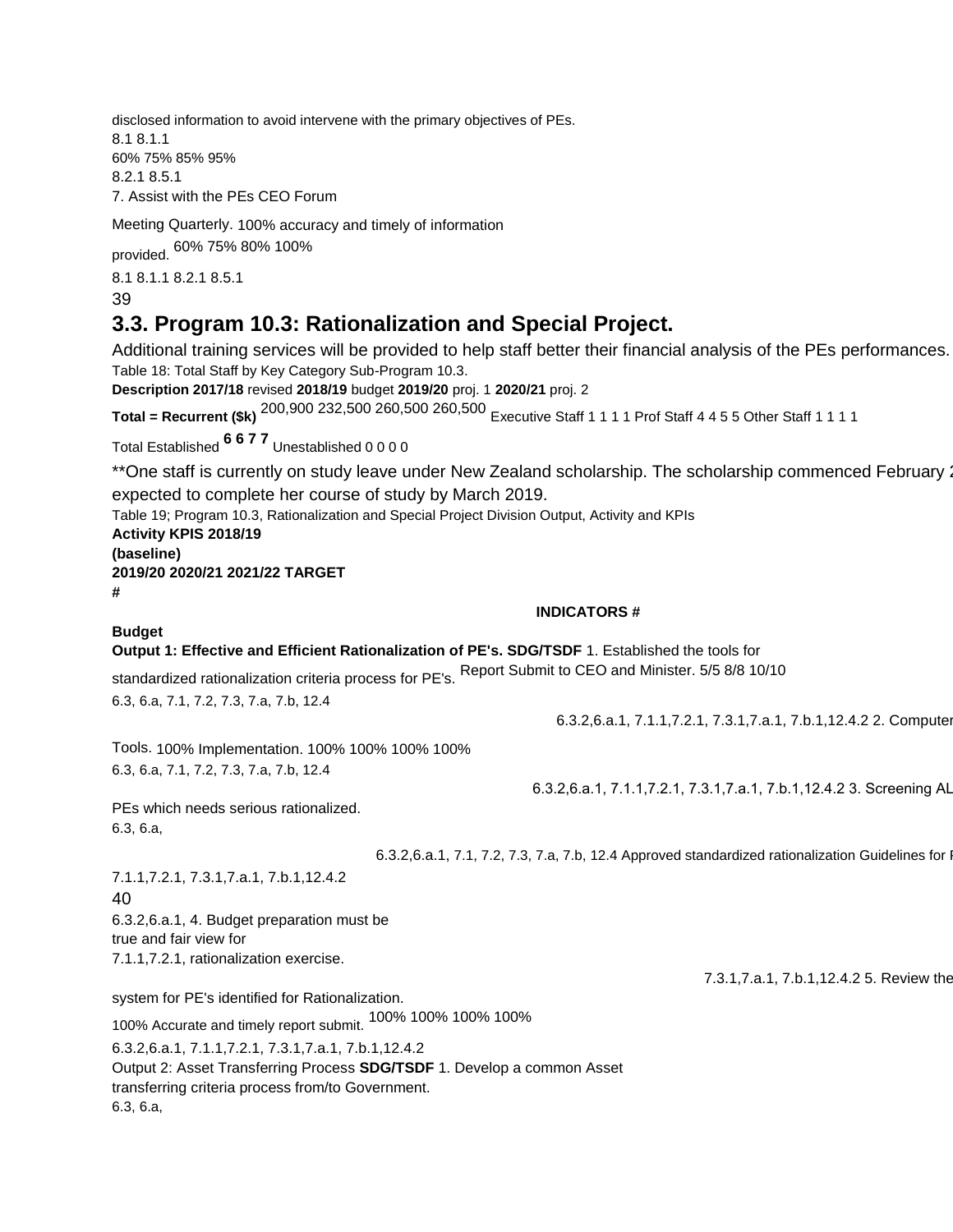In place specific tracking system for PE's identified for Rationalization.  $1, 7.1, 7.2,$ 1 1 1 7.3, 7.a, 7.b, 12.4 Timely, completed and approve. 6.3.2,6.a.1, 100% 100% 100% 100% 7.1.1,7.2.1, 7.3.1,7.a.1, 7.b.1,12.4.2 Output 3: PE's Reform **SDG/TSDF** 1. Review Reform Process and Guidelines. Tracking system for all PEs Reform process in-place. 100% 100% 100% 100% 6.3, 6.a, 7.1, 7.2, 7.3, 7.a, 7.b, 12.4 6.3.2,6.a.1, 7.1.1,7.2.1, 7.3.1,7.a.1, 7.b.1,12.4.2 2. Impleme Process. Fully Monitor the progress of PE's project. 100% 100% 100% 100% 6.3, 6.a, 7.1, 7.2, 7.3, 7.a, 7.b, 12.4 6.3.2,6.a.1, 7.1.1,7.2.1, 7.3.1,7.a.1, 7.b.1,12.4.2 3. Create a H 100% complete and approve. 100% 100% 100% 100% 6.3, 6.a, 7.1, 7.2, 7.3, 7.a, 7.b, 12.4 6.3.2,6.a.1, 7.1.1,7.2.1, 7.3.1,7.a.1, 7.b.1,12.4.2 4. Operati company - subsidiary company relationship. 6.3, 6.a, 7.1, 7.2, 7.3, 7.a, 7.b, 12.4 6.3.2,6.a.1, 7.1.1,7.2.1, 7.3.1,7.a.1, 7.b.1,12.4.2 5. Computerize Conversion Guidelines. 100% effective and efficient. 6.3, 6.a, 100% 100% 100% 100% 7.1, 7.2, 7.3, 7.a, 7.b, 12.4 Complete and approve. 6.3, 6.a, 6.3.2,6.a.1, 80% 90% 7.1, 7.2, 7.3, 7.a, 7.b, 7.1.1,7.2.1, 7.3.1,7.a.1, 7.b.1,12.4.2 41 6.3, 6.a, 7.1, 7.2, 7.3, 7.a, 7.b, 12.4 Output 4: Improved Management of Special Projects **SDG/TSDF** 1. Review the existing tracking system of Special Project for all PEs for Management process. Fully Monitor the progress of PE's project. 100% 100% 100% 100% 6.3, 6.a, 7.1, 7.2, 7.3, 7.a, 7.b, 12.4 6.3.2,6.a.1, 7.1.1,7.2.1, 7.3.1,7.a.1, 7.b.1,12.4.2 2. Implement Tracking system. Provide update an status of PE's project. 60% 70% 80% 100% 6.3, 6.a, 7.1, 7.2, 7.3, 7.a, 7.b, 12.4 6.3.2,6.a.1, 7.1.1,7.2.1, 7.3.1,7.a.1, 7.b.1,12.4.2 3. Performand current PEs projects. 6.3.2,6.a.1, 7.1.1,7.2.1, 7.3.1,7.a.1, 7.b.1,12.4.2 4. Provide upd on the status of PE's project. Fully Monitor the progress of PE's project to achieve objective. 100% 100% 100% 100% 6.3, 6.a, 7.1, 7.2, 7.3, 7.a, 7.b, 12.4 100% Provide update and feedback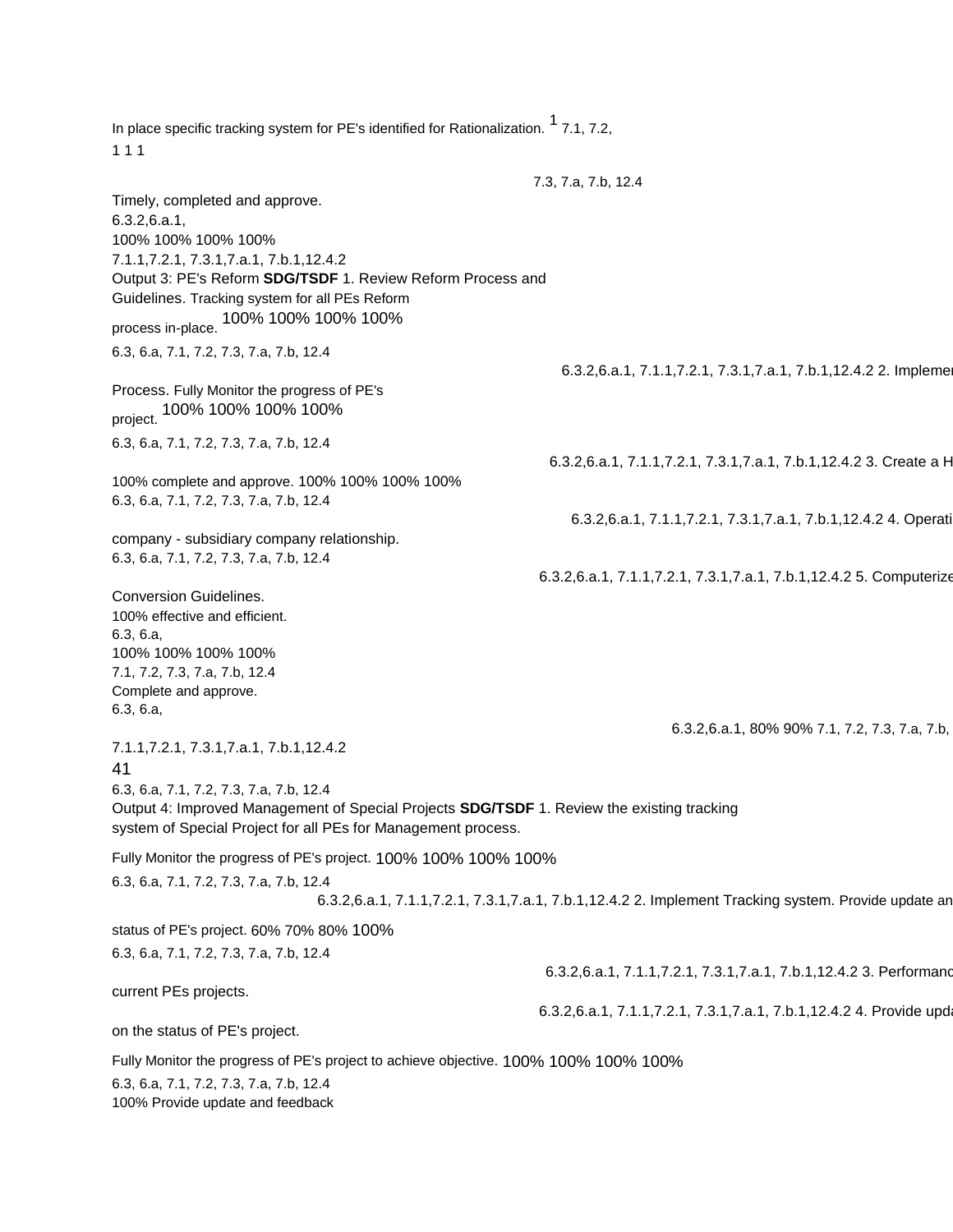6.3.2,6.a.1, on the status of PE's project. 100% 100% 100% 100% 7.1.1,7.2.1, 7.3.1,7.a.1, 7.b.1,12.4.2 Output 5: Established PPP **SDG/TSDF** 1. Identify Investment Options and Financing Mechanisms. 1 or 2 investment options. 100% 100% 100% 100% 6.3, 6.a, 7.1, 7.2, 7.3, 7.a, 7.b, 12.4 6.3, 6.a, 7.1, 7.2, 7.3, 7.a, 7.b, 12.4 6.3.2,6.a.1, 7.1.1,7.2.1, 7.3.1,7.a.1, 7.b.1,12.4.2 2. Qu infrastructure projects for PPP. 1 or 2 PEs to engage in PPP projects. 12 12 12 <sup>12</sup> 6.3, 6.a, 7.1, 7.2, 7.3, 7.a, 7.b, 12.4 6.3.2,6.a.1, 7.1.1,7.2.1, 7.3.1,7.a.1, 7.b.1,12.4.2 3. Conduct fina government to determine viable PPP Projects. 100% of Data Accuracy. 3 3 3 3 6.3.2,6.a.1, 7.1.1,7.2.1, 7.3.1,7.a.1, 7.b.1,12.4.2 4. ALL PPP must refer to the consent of Shareholder. 6.3, 6.a, 7.1, 7.2, 7.3, 7.a, 7.b, 12.4 100% complied. 4 4 4 4 6.3, 6.a, 7.1, 7.2, 7.3, 7.a, 7.b, 12.4 6.3.2,6.a.1, 7.1.1,7.2.1, 7.3.1,7.a.1, 7.b.1,12.4.2 42 Output 6: Established New PEs **SDG/TSDF** 1. Incorporation & Registration. 100% Submitted and approved. 50% 75% 90% 100% 6.3, 6.a, 7.1, 7.2, 7.3, 7.a, 7.b, 12.4 6.3.2,6.a.1, 7.1.1,7.2.1, 7.3.1,7.a.1, 7.b.1,12.4.2 2. C 100% Transfer to new Legal Division. 80% 82% 85% 100% 6.3, 6.a, 7.1, 7.2, 7.3, 7.a, 7.b, 12.4 6.3.2,6.a.1, 7.1.1,7.2.1, 7.3.1,7.a.1, 7.b.1,12.4.2 3. Comr business. Approved standardized rationalization Guidelines for PE's. 12 12 12 <sup>12</sup> 6.3, 6.a, 6.3.2,6.a.1, 7.1, 7.2, 7.3, 7.a, 7.b, 12.4 7.1.1,7.2.1, 7.3.1,7.a.1, 7.b.1,12.4.2 43

### **3.4. Program 10.4: Legal & Policy**

The capacity of the division has been increased to help better administer all PEs. The Head of Division is hoping number of staff in order to help with policy formulation and to create the independent review lead team, to assis providing the appropriate advice and strategic direction and management. The variances from the revised and budget are determined by new recruitments that are proposing for the next financial year 2019/2020. Table 20: Total Staff by Key Category Sub-Program 10.4.

**Description 2017/18** revised **2018/19** budget **2019/20** proj. 1 **2020/21** proj. 2

**Total = Recurrent (\$k)** 58,400 62,200 71,400 71,400

Executive Staff 1 1 1 1 Prof Staff 0 1 1 Other Staff 0 0 0 0 Total Established 1 1 2 2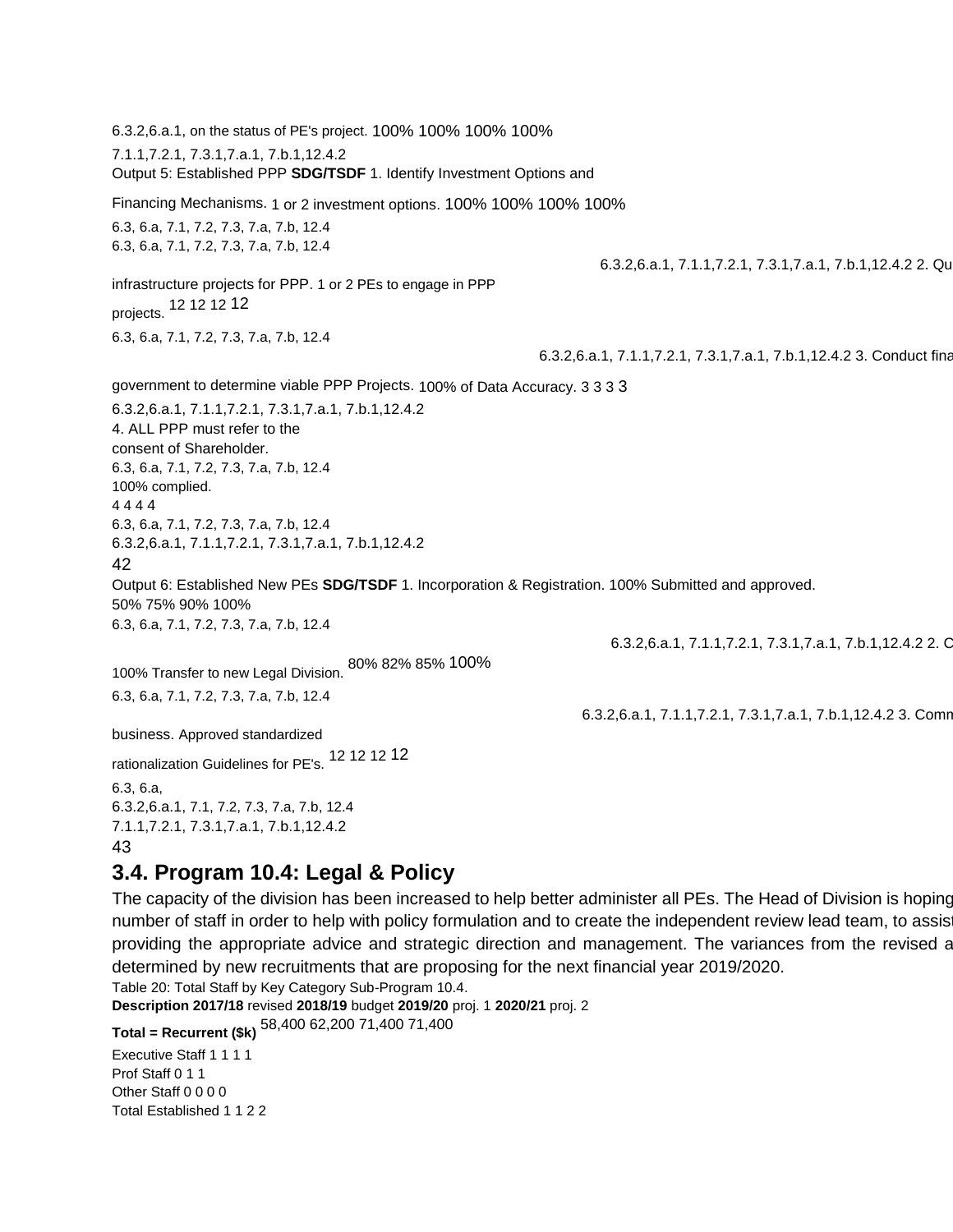Unestablished Table 21; Sub-Program 10.4, Legal & Policy Output, Activity and KPIs **Activity KPIS 2018/19 (baseline) 2019/20 2020/21 2021/22 TARGET # INDICATORS # Budget LEGAL AND POLICY DIVISION** Program 4 Output 1: Better formulation and updated of Legislation to enable an efficien operations" **SDG/TSDF**  1. Written Policy Instructions or review proposals from Cabinet, Minister or CEO for review of existing or create new Act or Regulations.  $9.1$ 9.1.1,9.1.2, 1x *Public Enterprise (Amendment) Bill*  9.2.1,9.3.1, *2018,* Passed by Legislative Assembly 100% timeliness. 9.a.1 9.c.1 2. Public Enterprises Regulations. 90%-100% legal advices acted on by Minister, CEO & HODs. 100% timeliness. 1 1 1 1  $9.1$ 9.1.1,9.1.2, 80% 90% 100% 100% 9.2.1,9.3.1, 9.a.1, 9.c.1 44 3. PEs Benefits Standardisation Policy. Complete and approved appropriate translations to any amendments and new PE regulation. 9.1.1,9.1.2, 9.2.1,9.3.1, 9.a.1, 9.c.1 Program 4 Output 2: Better Professional and Accurate Legal Advices **SDG/TSDF** 1. Legal Advice request from Minister, CEO or HODs - Delivery (verbal or written) of advice as when required. 100% accurate, timely and quality 9.1, 9.2, 9.1.1,9.1.2, advice. 9.3, 9.a, 9.2.1,9.3.1, 100% 100% 100% 100% 9.c 9.a.1,9.c.1 Program 4 Output 3: Better Represent Government as Owner/Shareholder Representative & employer) In Court Cases SDG/TSI licensing. Practice licensing being approved and released. 50% 75% 100% 100%  $9.1$ 9.1.1,9.1.2, 9.2.1,9.3.1, 9.a.1,9.c.1 Program 4 Output 4: More Adequately Empowered PEs & Directors & Legal Staff **SDG/TSDF** 1. Induction & "off-the –shelf" training for new Board Directors on their obligations, powers, rights & liabilities (preferably before 1<sup>st</sup> Board meeting). Approved and compliance with all statutory or legal requirement. 80% 100% 100% 100%  $9.1$ 9.1.1,9.1.2, 9.2.1,9.3.1, 9.a.1,9.c.1 2. Training for Legal & Policy

Staff. 0 to 5 complaints about L&P Staff 25% 50% 75% 100%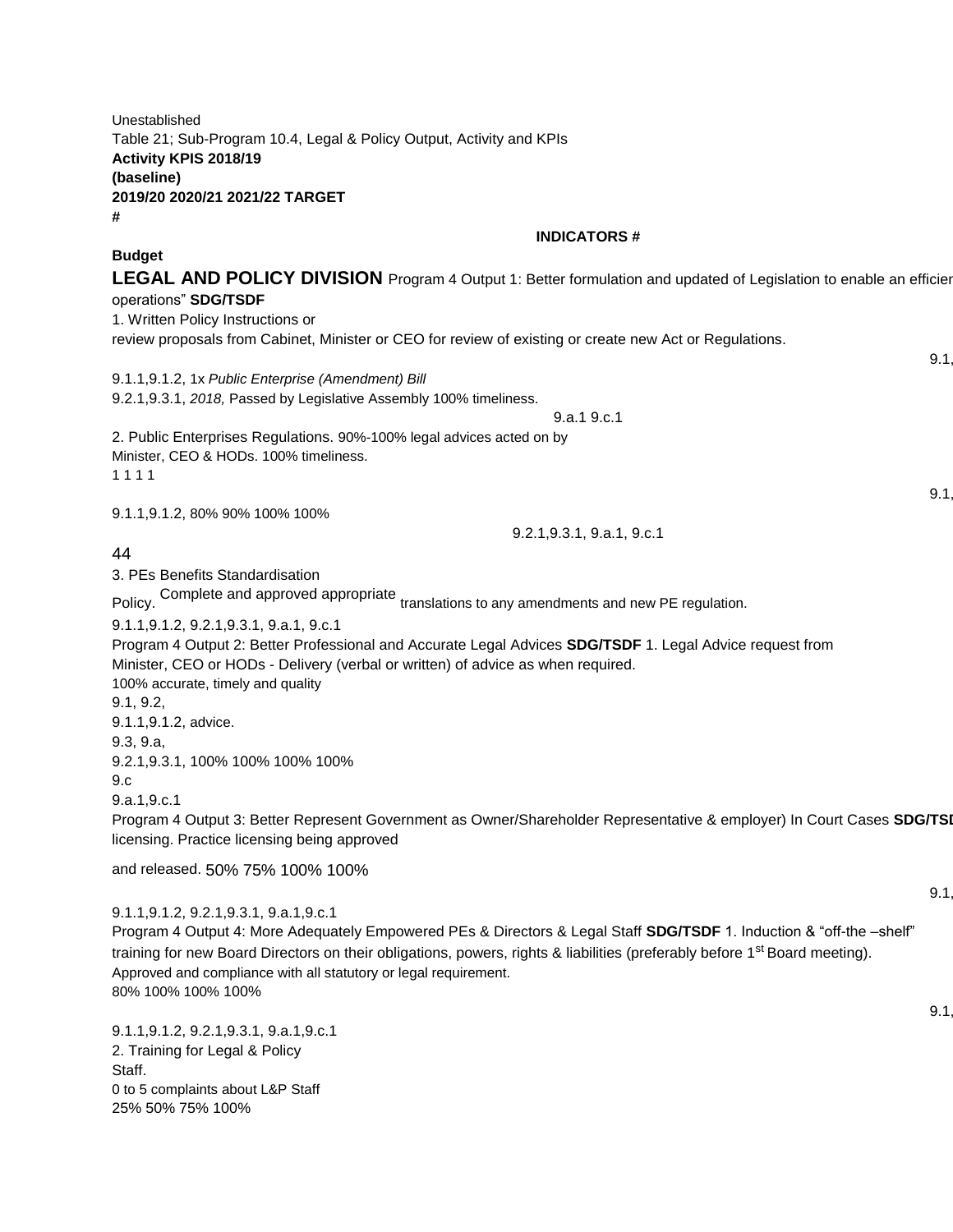$9.1$ 

9.1.1,9.1.2, 9.2.1,9.3.1, 9.a.1,9.c.1 Program 4 Output 5: More Comprehensive In-house Due-Diligence Guidelines (on MP **SDG/TSDF 1. C** 

stakeholders (internal & external) – PEs, Company Registrar, MPE HODs. 100% interests of Shareholder 9.1, 9.2, 9.1.1,9.1.2, represented and enforced in the courts. 9.3, 9.a, 9.2.1,9.3.1, 60% 75% 95% 100% 9.c 9.a.1,9.c.1

45

1 1 1 1

 $9.1$ 

## **APPENDIX Annex 1: Documents**

## **Contributing to MPE Mandate**

#### **Key Legislation, policy decision and plans**

The mandate is established by the following key legislation, policy decision and plans:

- The Constitution of Tonga
- Government Act
- Tonga Strategic Development

Framework II

- Public Enterprises Act
- Public Finance Management Act
- Public Audit Act
- Public Service Act
- Appropriation Act
- Retirement Fund Board Act
- Pensions Act
- National Reserve Bank of Tonga
	- Act
- Tonga Trust Fund Act
- Emergency Fund Act • Remuneration Act
- Merged Retirement Fund Act
- Bretton Woods Act
- Procurement Regulations
- Public Revenue Regulations
- Internal Audit Charter
- International Agreements
- Government Priority Agenda
- Public Financial Management Reform
	- Roadmap
- Companies Act
- TCC Act
- TBC Act
- TWB Act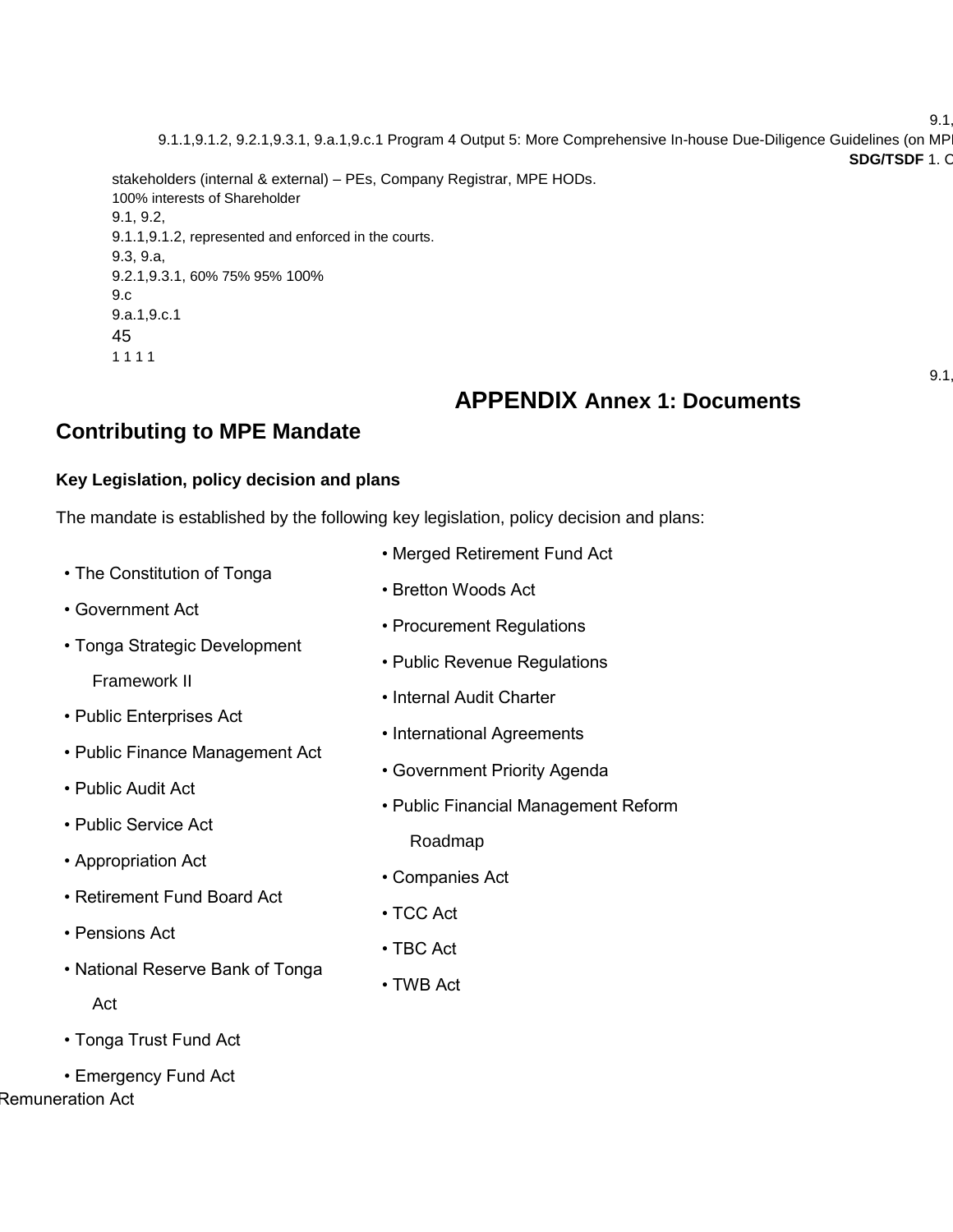## Annex 2: Ministry Output detailing AMP, Flow Diagrams and Gantt chart for Progr

2. Better evidence based advice and guidance to stakeholders 2. Better evidence based advice and guidance to stakeholders CEO Output CEO Output

1. Enhanced compliance and perform internal auditing with the reporting requirements of the PE Act

2. Improving monitoring System to Track the PE's performance

- 3. Improved Governance of PEs
- 4. Effective Rationalization of PEs
- 5. Quality policy and legal advice. Organizational Output

1. Better political figurehead for MPE with Clear direction and division of labour between Minister and CEO

2. Better evidence based advice and guidance to stakeholders Minister Output

1. Better Leadership, Administration, Financial, Policy Advice, and secretariat support.

1. Better Leadership, Administration, Financial, Policy Advice, and secretariat support.

2. Better evidence based advice and guidance to stakeholders

- 1. Better MPE Corporate Plans and Budget
- 2. Better Monitoring and evaluation
- 1. Better MPE Corporate Plans and Budget
- 2. Better Monitoring and evaluation
- 1. Better MPE Corporate Plans and Budget
- 2. Better Monitoring and evaluation

corporate plan and budget 3. Better reporting system 4. Better office administration 5. Better management, planning and corporate plan and budget 3. Better reporting system 4. Better office administration 5. Better management, planning and corporate plan and budget 3. Better reporting system 4. Better office administration 5. Better management, planning and development. development. development.

- 6. Better Human Resources management
- 6. Better Human Resources management
- 6. Better Human Resources management
- 7. Better Information communication technology management and efficiently and effectively reliable.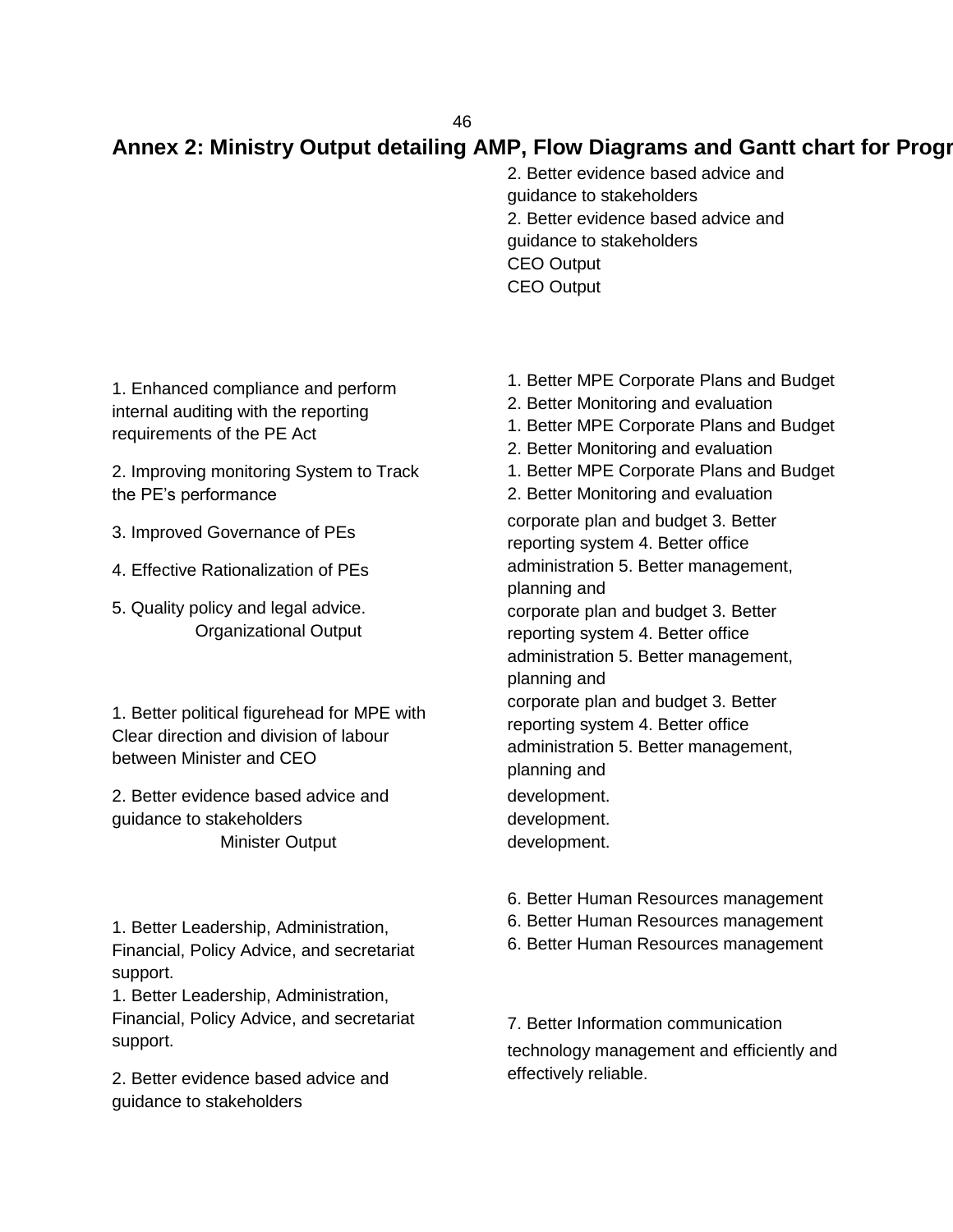8. Better MPE Finance, Procurement and Asset Management CSD Output CSD Output CSD Output **Activities Activities Activities Activities** 

Divisional Activities. Refer Table Below Divisional Activities. Refer Table Below Divisional Activities. Refer Table Below Divisional Activities. Refer Table Below

## DIVISIONAL OUTPUTS LINKS WITH ORGANISATIONAL **OUTPUTS**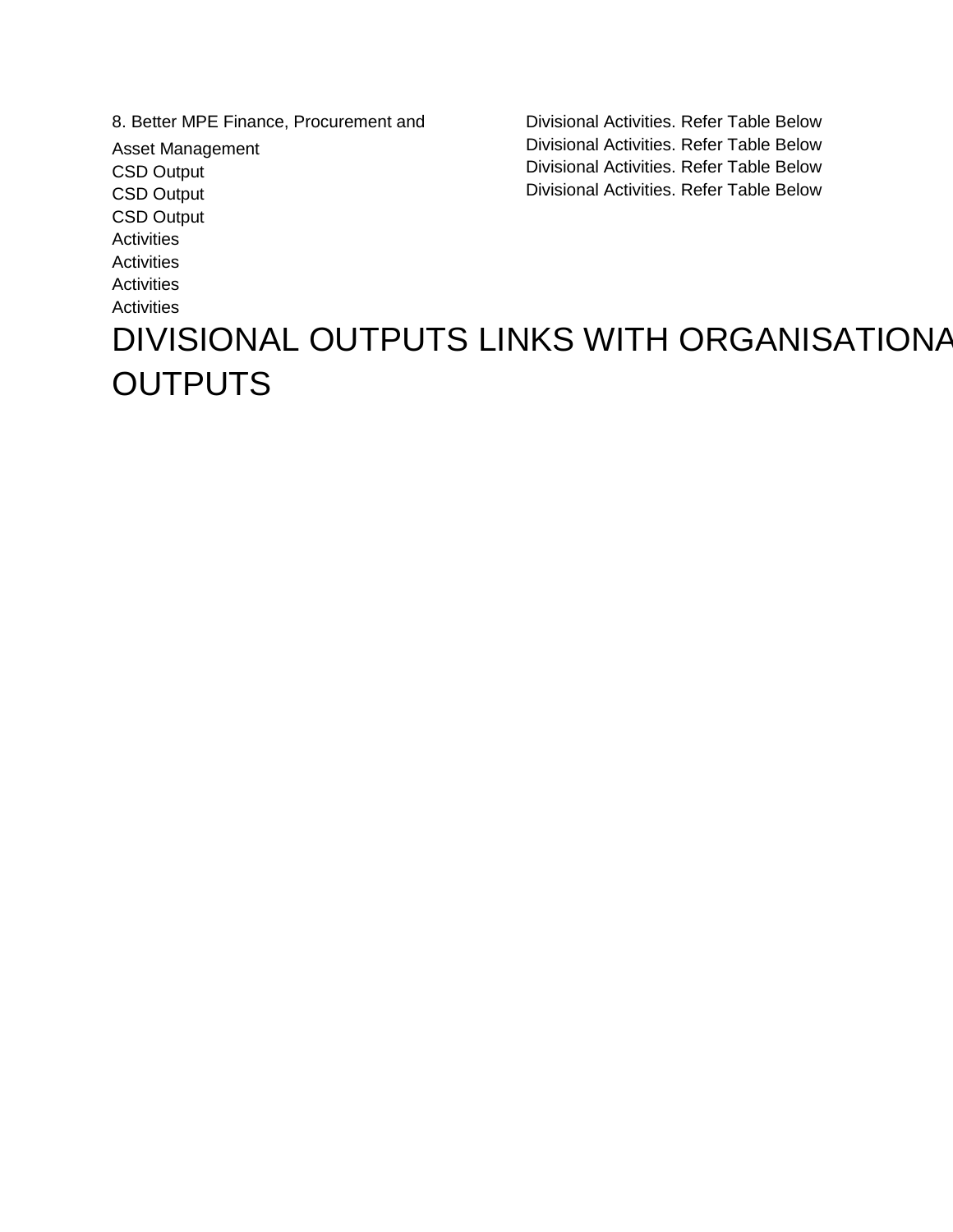47 9. Better Public Relation/Vava'u and

Ha'apai Office

## **BUSINESS PROCESS MAPPING WORK BREAKDOWN STRUCTURE**

Office of the Minister and CEO OOMC001 MPE Kepueli

'Ioane

## **OOMC1 Better lead MPE with Clear direction and Divisions of labour between Minister**

**and CEO (TASK ID)** 

**OOMC1.1** Administration of Ministry of Public Enterprises Portfolio Leadership OOMC1.1.1 Table CP and Budget to the Parliament through Cabinet Approval OOM/C Minister/CEO OOMC1.1.2 Table annual report to the Pariment through Cabinet Approval OOMC1.1.1 OOM/C Minister/CEO 1 week OOMC1.1.3 AGM meeting completed OOMC1.1.2 OOM/C Minister/CEO 1 week OOMC1.1.4 Pe's Annual Report approval by Cabinet OOMC1.1.3 OOM/C Minister/CEO 1 week OOMC1.1.5 Letter of Expectation from the Minister to the Pe's delived. OOMC1.1.4 OOM/C Minister/CEO 3 days OOMC1.1.6 CEO 6 Month Bi-annual Report Compelete OOMC1.1.5 OOM/C Minister/CEO OOMC2 Provide better eviden **advice and guidance to stakeholders** OOMC2.1 Compliance PE Act and Relevant Act OOMC2.1.1 Cabinet submission approved OOM/C Minister/CEO OOMC2.1.2 PE Act amendment approved by Cabinet OOMC2.1.1 OOM/C Minister/CEO OOMC2.1.3 Direction Inward and Outward to the Stakeholders. OOMC2.1.2 OOM/C Minister/CEO OOMC2.1.4 Approved internal policy and requlation. OOMC2.1.3 OOM/C Minister/CEO **OOM/C3 Better Managing the administration and Operation of the whole Ministry OOMC3.1. Monitoring of MPE administration and Operation**  OOMC3.1.1 Approved annual and Monthly Forecast. OOM/C Minister/CEO 1 week OOMC3.1.2 Approved Annual Procurement Plan OOMC3.1.1 OOM/C Minister/CEO 1 day OOMC3.1.3 Approved MPE Financial Report OOMC3.1.2 OOM/C Minister 1 week OOMC3.1.4 PMS Quarterly Report approve OOMC3.1.3 OOM/C Minister/CEO 5 days 48 OOMC3.1.5 Monthly/ quarterly and annually report approved OOMC3.1.4 OOM/C Minister/CEO OOMC3.1.6 Recruitment Report approve OOMC3.1.5 OOM/C Minister/CEO OOMC3.1.7 Annual Leave Plan approve OOMC3.1.6 OOM/C Minister/CEO OOMC3.1.8 Annual training Plan approve OOMC3.1.7 OOM/C Minister/CEO OOMC3.1.9 All Divisional Output Approve. OOMC3.1.8 OOM/C Minister/CEO

OOMC3.1.10 Conduct Monthly and Weekly meeting with HOD and all Staff. OOMC3.1.9 OOM/C Minister/CEO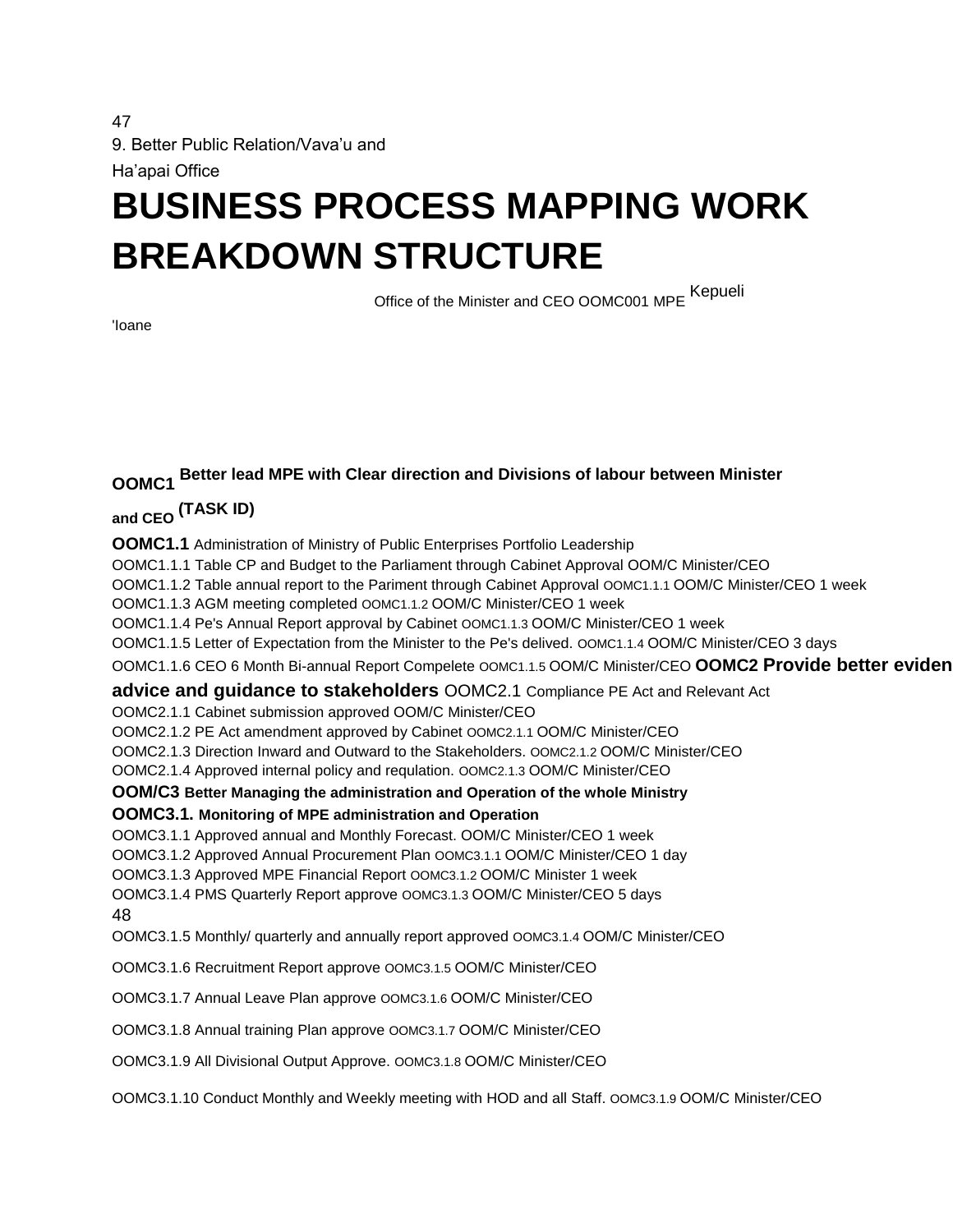50

Corporate Services CSD001 MPE Kepueli 'Ioane

## **CSD1 Better formulated budgets/Reports that is balance with**

**corporate plans (TASK ID) 0% CSD1.1** Preparation of Corporate Plan & budget 0% CSD1.1.1 Begin preparation of Corporate Plan & budget HOD Kepu 0% CSD1.1.2 Collect information from Divisions CSD1.1.1 HOD Kepu 1 week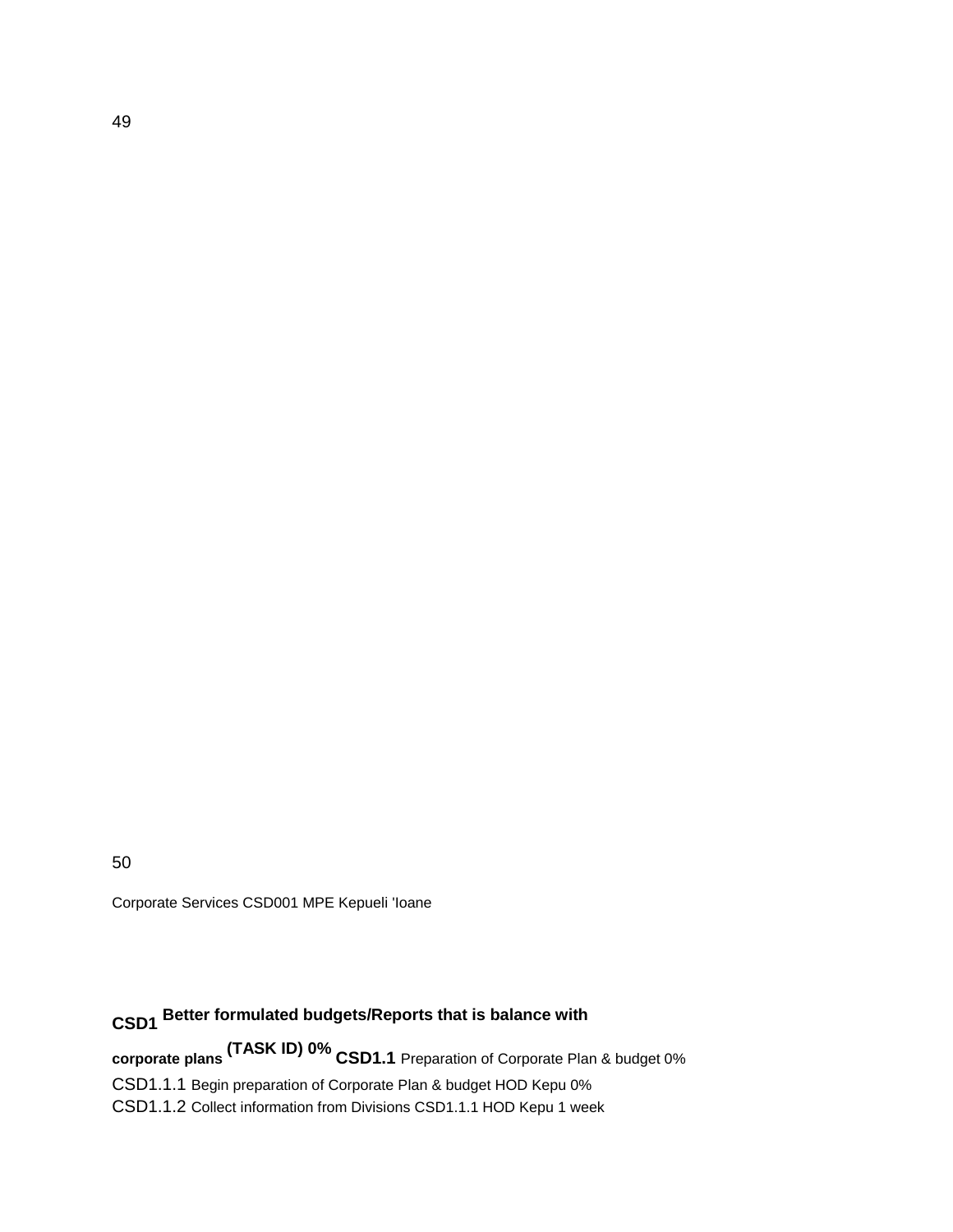CSD1.1.3 1st draft with updated information. CSD1.1.2 HOD Kepu 0% 1 week CSD1.1.4 Finance Updates Budget CSD1.1.3 1 week CSD1.1.5 Retreat (CEO and staff paticipate on design Plan) CSD1.1.4 CEO CEO & Staff 0% 3 days

CSD1.1.6 Submit Final CP AMP and budget to CEO for feedback CSD1.1.5 HOD Kepu 1 week

CSD1.1.7 CEO feedback CSD1.1.6 CEO CEO 1 week

CSD1.1.8 Amend Final CP and submit to MoFNP for feedback CSD1.1.7 HOD Kepu 1 week

CSD1.1.9 MoFNP feedback CSD1.1.8 MoFNP MoFNP 1 week

CSD1.1.10 Consultations on CP and Budget CSD1.1.9 MoFNP MoFNP 2 week

CSD1.1.11 Amend Final CP and budget and submit to CEO CSD1.1.10 HOD Kepu 3 days CSD1.1.12 CEO and Minister Sign

CEO & Minister CEO & Minister 1 day CSD1.1.13 Print 20 copies of CP and Budget CSD1.1.12 HOD Kepu 1 week

CSD1.1.14 Submit 20 copies to Cabinet CSD1.1.13 Minister Minister 1 day

CSD1.1.15 Cabinet approval received CSD1.1.14 Minister Minister 1 week CSD1.1.16 Print 10 extra copies of CP and Bu Legislative

Assembly CSD1.1.15 HOD Kepu 5 days CSD1.1.17 Submit 30 copies for Legislative Assembly for approval CSD1.1.16 Min days

CSD1.1.18 Legislative Assembly approval received CSD1.1.17 Minister Minister 2 week

CSD1.1.19 Present CP, AMP and Budget to All Staff CSD1.1.18 HOD Kepu 1 day

51

CSD1.1.20 Remind HODs of Qtr report due date CSD1.1.19 HOD Kepu 1 day

CSD1.1.21 Receipt Qtr report from Head of Division CSD1.1.20 HOD Kepu 1 week CSD1.1.22 write 1st Draft Qtr report and s

feedback CSD1.1.21 HOD Kepu 1 week CSD1.1.23 CEO feedback CSD1.1.22 CEO CEO 2 day

CSD1.1.24 Write Final Draft and Submit CEO for approval CSD1.1.23 HOD Kepu 3 days

CSD1.1.25 CEO Approval received CSD1.1.24 CEO CEO 1 day

**CSD1.2** Head of Division prepare their Divisional Quartely Report. 0%

CSD1.2.1 Remind HODs of Qtr report due date HOD Kepu 1 day

CSD1.2.2 Receipt Qtr report from Head of Division CSD1.2.1 HOD Kepu 1 week

CSD1.2.3 write 1st Draft Qtr report and submit to CEO for feedback CSD1.2.2 HOD Kepu 1 week

CSD1.2.4 CEO feedback CSD1.2.3 CEO CEO 2 day

CSD1.2.5 Write Final Draft and Submit CEO for approval CSD1.2.4 HOD Kepu 3 days

CSD1.2.6 CEO Approval received CSD1.2.5 CEO CEO 1 day

**CSD1.3** MPE annual report 2016/2017 0% CSD1.3.1 Remind HODs of Divisional AR & Head of Units of Unit

Report HOD Kepu 0% 1 day CSD1.3.2 Receipt Divisional Annual report & Unit Reports CSD1.3.1 HOD Kepu 0% 3 week CSD1.3.3 Compile and write 1st Draft Arand submit to CEO for

feedback CSD1.3.2 HOD Kepu 3 week CSD1.3.4 CEO feedback CSD1.3.3 CEO CEO 1 week

CSD1.3.5 Amend report and submit final AR to CEO for approval CSD1.3.4 HOD Kepu 1 week

CSD1.3.6 CEO approval and signature by CEO and Minister CSD1.3.5 CEO & Minister CEO & Minister 1 day

CSD1.3.7 Print 20 copies of CP and Budget CSD1.3.6 HOD Kepu 1 week

CSD1.3.8 Submit 20 copies to Cabinet CSD1.3.7 Minister Minister 1 day

| CSD1.3.9 Cabinet approval received CSD1.3.8 Minister Minister 1 week CSD1.3.10 Print 10 extra copies of CP and Budg |  |  |
|---------------------------------------------------------------------------------------------------------------------|--|--|
| Legislative                                                                                                         |  |  |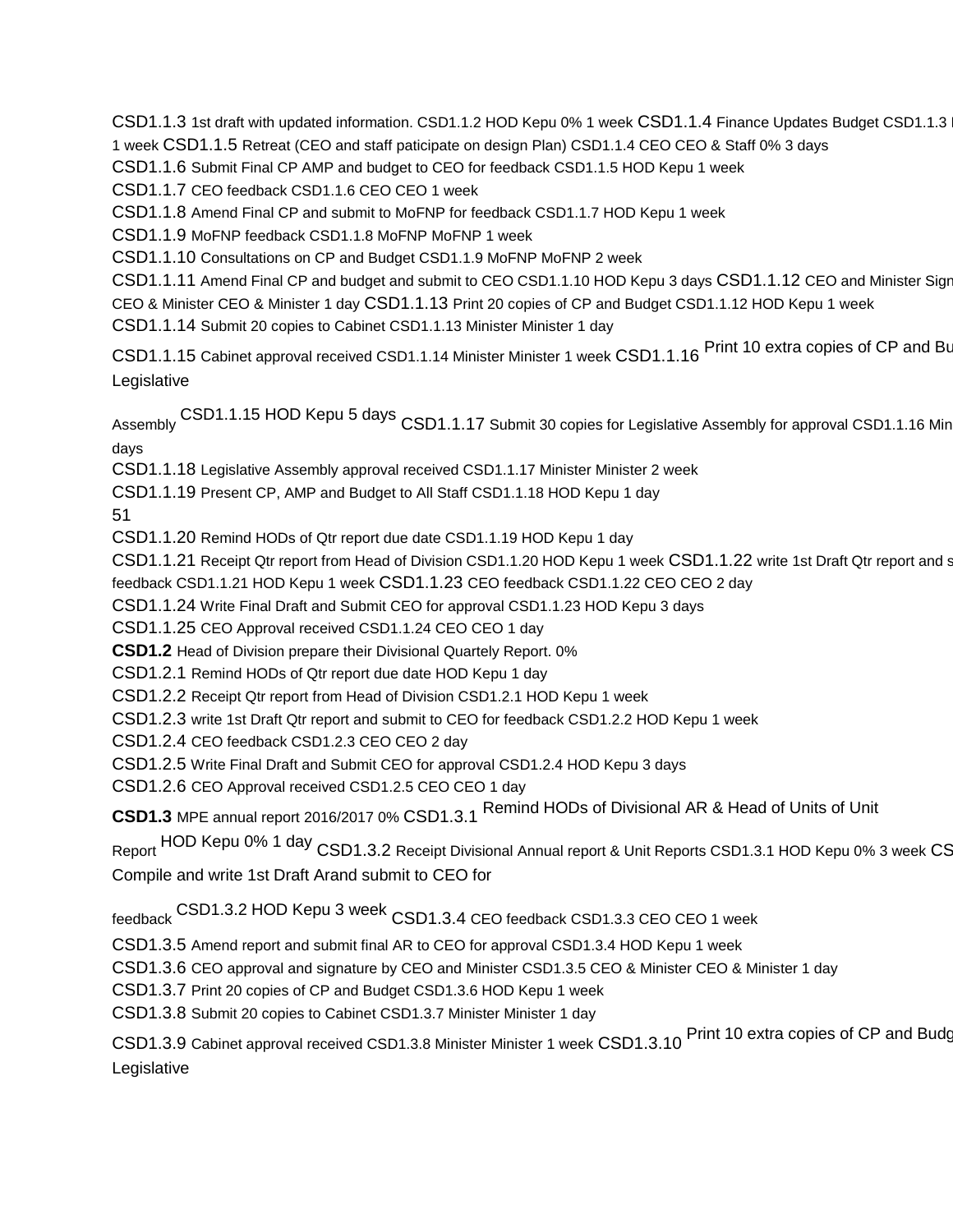Assembly CSD1.3.9 HOD Kepu 5 days

52

CSD1.3.11 Submit 30 copies for Legislative Assembly for approval CSD1.3.10 Minister Minister 3 days

CSD1.3.12 Legislative Assembly approval received CSD1.3.11 Minister Minister 2 week

**CSD1.4** Review and Develop Internal Policy 0%

CSD1.4.1 Direct to review and develop Internal Policy HOD Kepu 0% CSD1.4.2 Review and Develop Internal Policy CSD1.4. Pesi, Sione,

Tevita 2 week CSD1.4.3 Submit to HOD for feedback CSD1.4.2 HOU Vea, Pesi, Sione,

Tevita <sup>1 day</sup> CSD1.4.4 HOD feedback CSD1.4.3 HOD Kepu 1 week CSD1.4.5 Amend Internal Policies and submit to HOD for CSD1.4.4 HOU Vea, Pesi, Sione,

Tevita <sup>1 day</sup> CSD1.4.6 Submit Internal Policies to CEO for feedback CSD1.4.5 HOD Kepu 1 day

CSD1.4.7 CEO feedback CSD1.4.6 CEO CEO 1 week CSD1.4.8 Final Update/Amend Policies and submit to CEO for approval CSD1.4.7 HOU Vea, Pesi, Sione,

Tevita 0% 2 days CSD1.4.9 CEO Approval CSD1.4.8 CEO CEO 1 day

53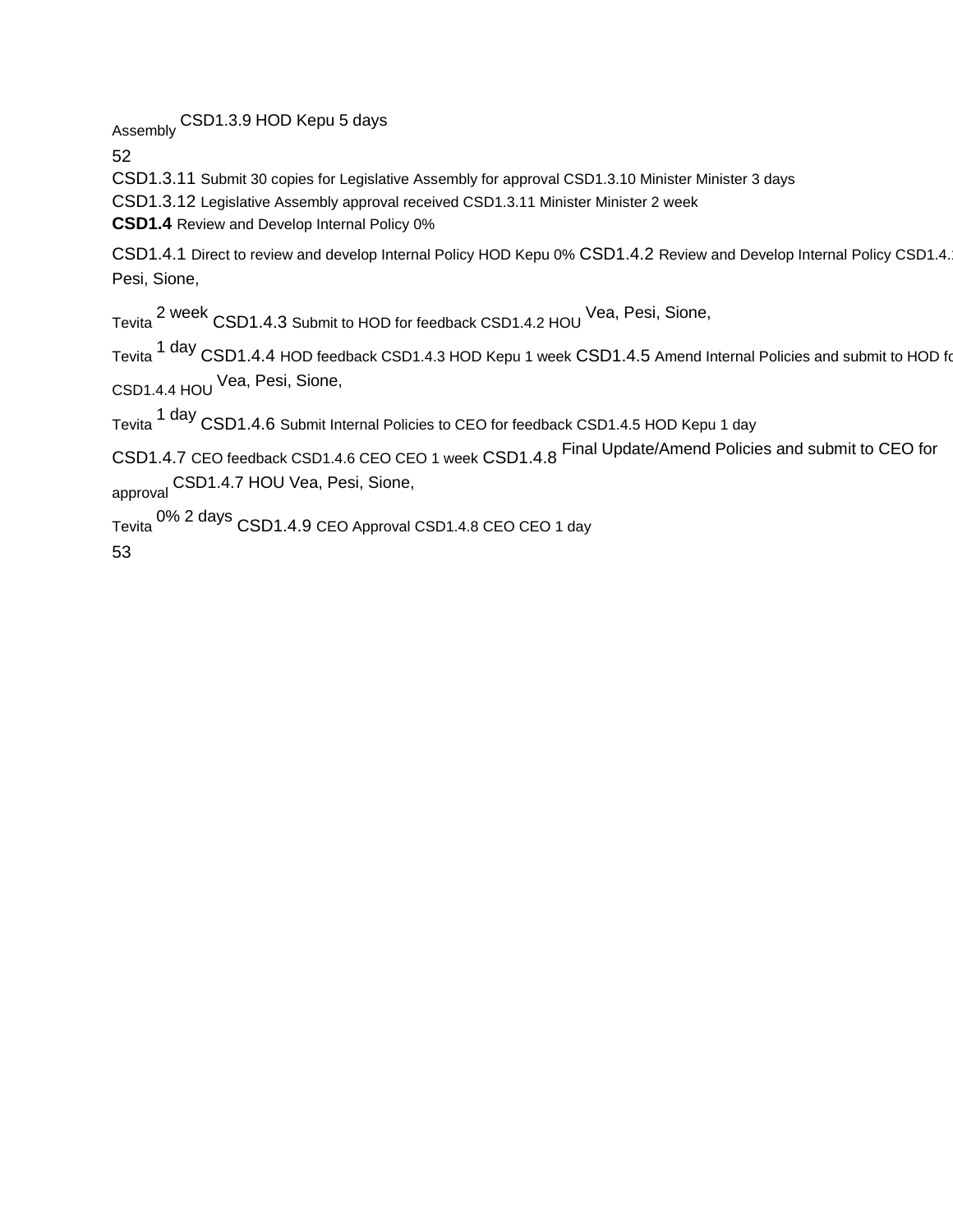Corporate Services CSD001 MPE Kepueli 'Ioane

## **CSD2 Improve human resources management, planning, and**

**development (TASK ID)** 

## **CSD2.1** Quarterly Staff performance Management

assessment

CSD2.1.1 Begin Staff PMA process HOU Pesi 1 day CSD2.1.2 Remind HODs to review JDs CSD2.1.1 HOU Pesi 1 day CSD2.1.3 Received revised JDs from HODs CSD2.1.2 HOD Kepu 1 week CSD2.1.4 Received JDs from Kepu CSD2.1.3 HOU Pesi 3 days CSD2.1.5 Print revised JDs CSD2.1.4 HOU Pesi 2 day CSD2.1.6 Circulate revised JDs to HODs for signature CSD2.1.5 HOU Pesi 1 day CSD2.1.7 HODs and staff signature then retur CSD2.1.6 HOD Finau, Hola, Seinimili, Kepu <sup>3</sup> days CSD2.1.8 Submit to CEO for approval CSD2.1.7 HOD Kepu 1 day CSD2.1.9 CEO approval CSD2.1.8 CEO CEO 2 day CSD2.1.10 Input into PMS Form Template CSD2.1.9 HOU Pesi 2 weeks CSD2.1.11 Circulate to HODs and their staff for their approval CSD2.1.10 HOU Pesi 1 day CSD2.1.12 HODs and staff approval received CSD2.1.11 HOD & staff HOD & staff 2 days CSD2.1.13 Remind HODs and staff to fill in PMS form CSD2.1.12 HOU Pesi 1 day CSD2.1.14 HODs and staff fill in PMS form (self-rating) CSD2.1.13 HOD & staff HOD & staff 1 week CSD2.1.15 Follow-up reminder on one -to -one discussions CSD2.1.14 HOU Pesi 1 day 55 CSD2.1.16 One-to-one sessions between HOD and Staff CSD2.1.15 HOD & staff HOD & staff 1 week CSD2.1.17 print PMS form for signature and submit to HR CSD2.1.16 HOD & staff HOD & staff 2 days CSD2.1.18 Checking process of PMS forms for completeness CSD2.1.17 HOU Pesi 1 week CSD2.1.19 Calculation of PMS score CSD2.1.18 HOU Pesi 2 days CSD2.1.20 Input PMS results into excel template CSD2.1.19 HOU Pesi 1 day CSD2.1.21 Internal Moderation Meeting CSD2.1.20 CEO & HODs CEO & HODs 2 days CSD2.1.22 Secretary to record meeting minutes (Internal Moderation) CSD2.1.21 HR Staff Lusia 2 days CSD2.1.23 Submit to CEO for feedback CSD2.1.22 HOD Kepu 2 days CSD2.1.24 CEO feedback CSD2.1.23 CEO CEO 2 days CSD2.1.25 Amend minutes and submit to CEO for approval CSD2.1.24 HOD Kepu 2 days CSD2.1.26 CEO approval CSD2.1.25 CEO CEO 1 day CSD2.1.27 Submit to PSC CSD2.1.26 HOU Pesi 1 day

54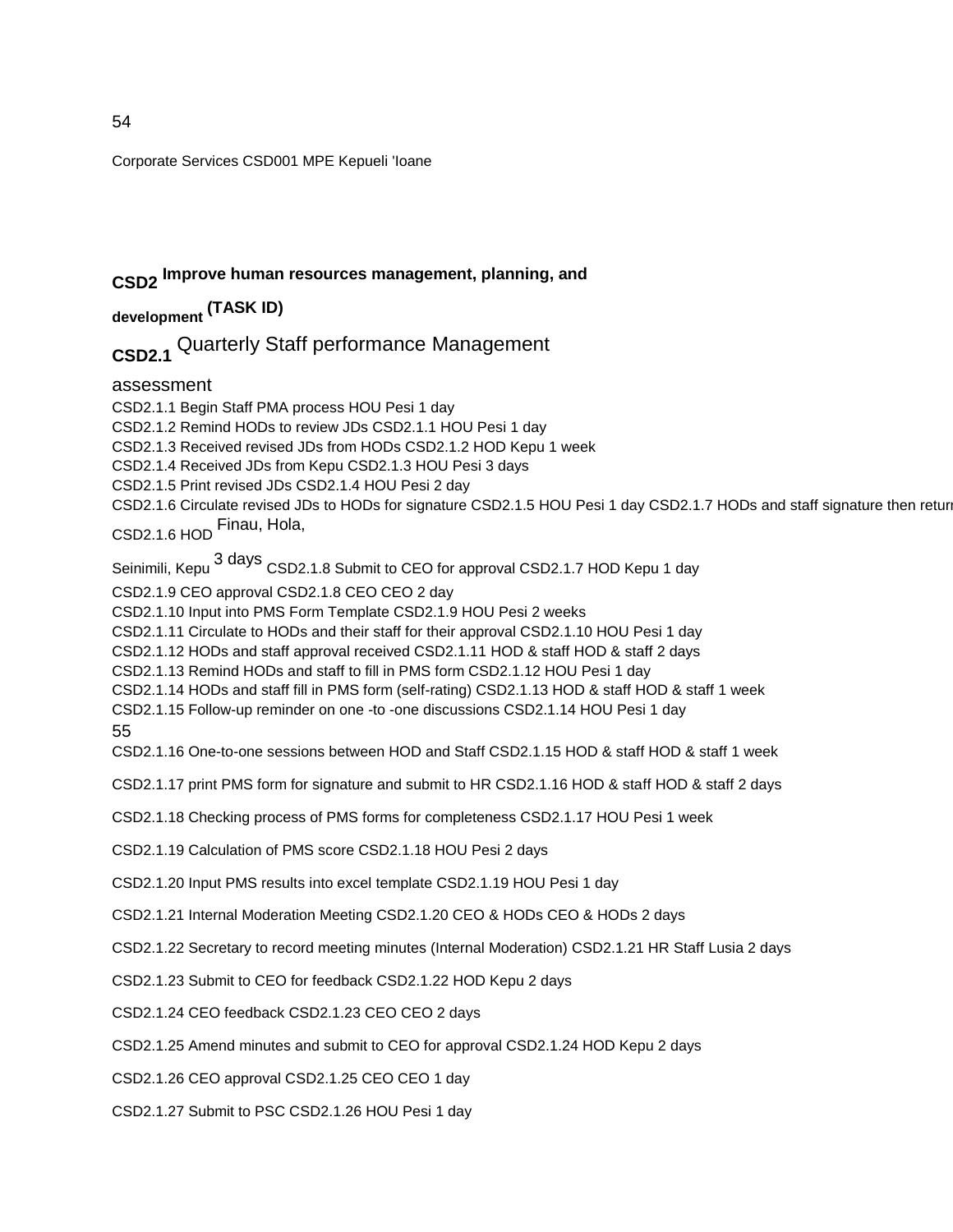#### **CSD2.2** Attend Monthly PMS Meeting

CSD2.2.1 Beign Monthly PMS Meeting HOD & HOU Kepu & Pesi 1 day

CSD2.2.2 Received Circular Savingram from PSC to attend meeting CSD2.2.1 CEO CEO 1 day

CSD2.2.3 CEO approval & directed officer to attend CSD2.2.2 CEO CEO 1 day

CSD2.2.4 Assigned Officer attend Monthly PMS Meeting CSD2.2.3 HOD & HOU Kepu & Pesi 1 day

CSD2.2.5 Updated all staff with PMS Meeting Results CSD2.2.4 HOD & HOU Kepu & Pesi 1 day

#### **CSD2.3** Prepare Recruitment Process.

CSD2.3.1 Begin of Recruitment Process HOD & HOU Kepu & Pesi 1 day CSD2.3.2 confirm fund with MoFNP for vacant position CSD2.3.1 HOD & HOU Kepu & Pesi 2 days CSD2.3.3 Prepare Job Description for vacant position CSD2.3.2 HOD & HOU Kepu/ Hola/ Finau/ Seinimili & Pesi 1 week 1 week 56 1 CSD2.3.4 submit proposed JD to CEO for feedback CSD2.3.3 HOD & HOU days CSD2.3.5 CEO feedback CSD2.3.4 CEO CEO 2 days CSD2.3.6 Amend JD and submit to CEO for approval CSD2.3.5 HOD & HOU Kepu/ Hola/ Finau/ Seinimili & Pesi 1 day CSD2.3.7 CEO approval CSD2.3.6 CEO CEO 1 day CSD2.3.8 Submit JD to PSC to endorse and band size CSD2.3.7 HOU Pesi 1 day CSD2.3.9 PSC band sizing & JD endorsement CSD2.3.8 PSC PSC 2 weeks CSD2.3.10 Received JD endorsement from PSC CSD2.3.9 HOU Pesi 2 days CSD2.3.11 Inform HOD with the endorsement from PSC CSD2.3.10 HOU Pesi 1 day CSD2.3.12 Prepare Advertisement of vacant position for 2 wks CSD2.3.11 HOU Pesi 1 day CSD2.3.13 Circulate the advertisement to all line Ministries CSD2.3.12 HOU Pesi 1 day CSD2.3.14 Send advertisement to PSC & Information CSD2.3.13 HOU Pesi 1 day CSD2.3.15 Received all applications before d CSD2.3.14 HOU & Receptionst Pesi & Mafi / within Pulifolau 3wks CSD2.3.16 Prepare biodata & interview Panel's member CSD2.3.15 HOU Pesi 2 days CSD2.3.17 submit biodata & Interview Panel's member for CEO approval CSD2.3.16 HOD & HOU Kepu & Pesi 1 day CSD2.3.18 CEO approval CSD2.3.17 CEO CEO 0% 2 days CSD2.3.19 Submit proposed Interview Panel's member to PSC to endorse CSD2.3.18 HOU Pesi 1 day CSD2.3.20 PSC endorsement CSD2.3.19 PSC PSC 2 days CSD2.3.21 Inform panel's member to arrange availability time for interview CSD2.3.20 HOU Pesi 1 day <sub>CSD2.3.22</sub> Panel's member arrange time for interview & shortlisted for applicants CSD2.3.21 MEMBER PANEL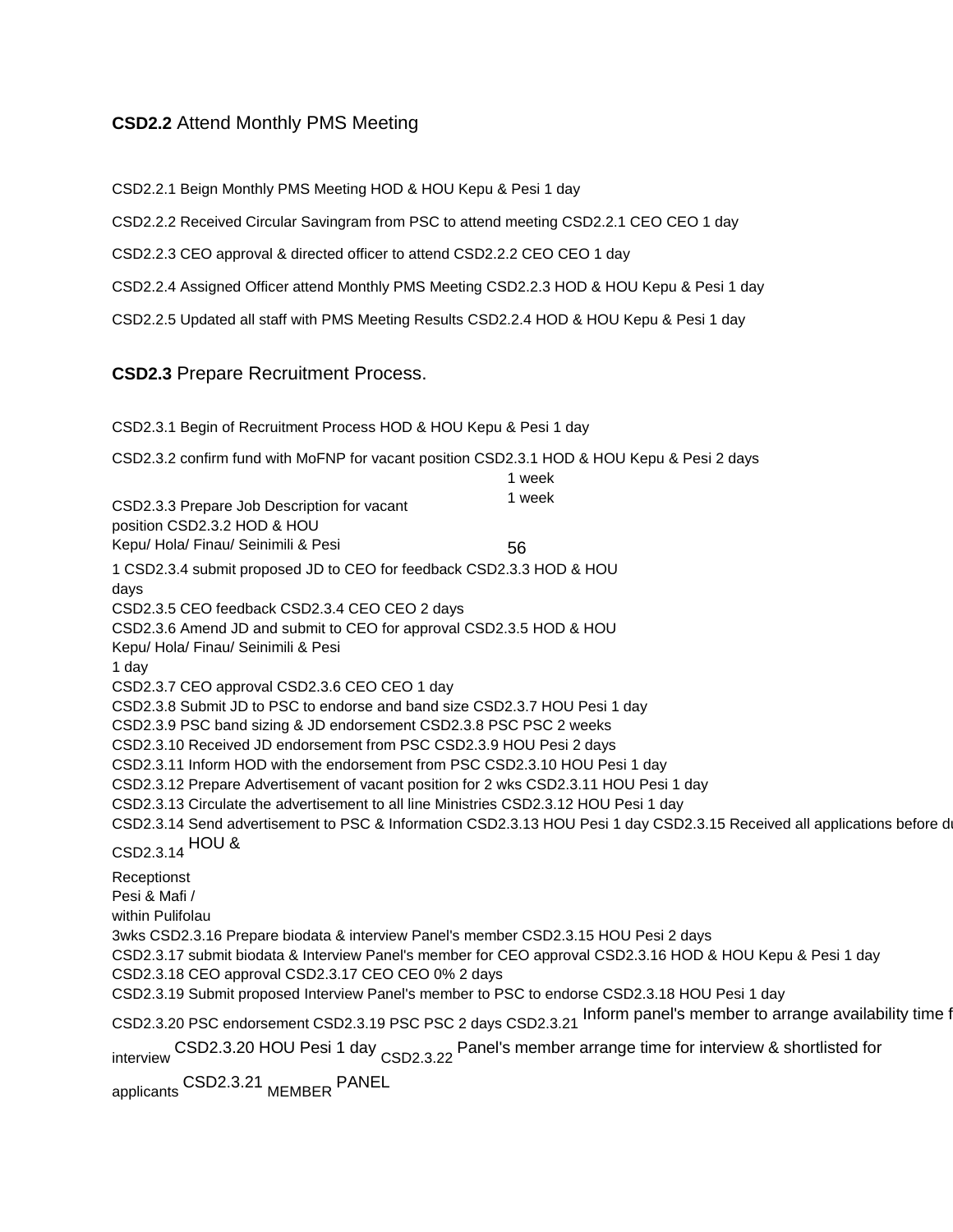#### PANEL MEMBER 2 days

CSD2.3.23 Received shortlisted applicants CSD2.3.22 HOU Pesi 1 day

CSD2.3.24 Inform the shortlisted applicants for interview time CSD2.3.23 HOU Pesi 2 day

CSD2.3.25 Record the interview CSD2.3.24 HOU Pesi 1 day

CSD2.3.26 Prepare report of Interview results CSD2.3.25 HOU Pesi 1 day

CSD2.3.27 Prepare appointment ? Promotion form CSD2.3.26 HOU Pesi 1 day

57

Kepu/ Hola/ Finau/ Seinimili & Pesi

CSD2.3.28 submit the report & form to Panel's member for their

approval CSD2.3.27 HOU Pesi 1 day CSD2.3.29 prepare Internal Memo - Summary for Interview Results CSD2.3.28

CSD2.3.30 Submit to the Panel chairperson to sign CSD2.3.29 HOU Pesi 1 day

CSD2.3.31 after Panel Chairperson's sign CSD2.3.30 HOU Pesi 1 day

CSD2.3.32 Submit to CEO & Minister for approval CSD2.3.31 HOU Pesi 1 day

CSD2.3.33 CEO & Minister approval CSD2.3.32 CEO & Minister CEO & Minister 3 days

CSD2.3.34 Submit to PSC CSD2.3.33 HOU Pesi 1 day

**CSD2.4** Review and Update Job description 0%

CSD2.4.1 Begin of Review and Update Job descriptions every 3rd wk of

June HODs & HOU

Kepu/ Hola/ Finau/ Seinimili & Pesi

0%

CSD2.4.2 Remind HODs to review JDs CSD2.4.1 HOU Pesi 1 day

CSD2.4.3 Received revised JDs from HODs CSD2.4.2 HOD Kepu 1 week

CSD2.4.4 Received JDs from Kepu CSD2.4.3 HOU Pesi 3 days

CSD2.4.5 Print revised JDs CSD2.4.4 HOU Pesi 2 day

CSD2.4.6 Circulate revised JDs to HODs for signature CSD2.4.5 HOU Pesi 1 day CSD2.4.7 HODs and staff signature then return

CSD2.4.6 HOD Finau, Hola,

Seinimili, Kepu <sup>3 days</sup> CSD2.4.8 Submit to CEO for approval CSD2.4.7 HOD Kepu 1 day

CSD2.4.9 CEO approval CSD2.4.8 CEO CEO 2 day

#### **CSD2.5** HRMS database

CSD2.5.1 Design and/or review Database HOU Sione Ika

#### 2 weeks

CSD2.5.2 Collet HRS Data CSD2.5.1 HOU Pesi

#### 2 weeks

CSD2.5.3 Organise and Input Data CSD2.5.2 IT Team IT Team

#### 2 weeks

58

CSD2.5.4 Analyse Data and prepare report for HOD CSD2.5.3 HOU Sione Ika 1 week CSD2.5.5 HOD feedback CSD2.5.4 days CSD2.5.6 Amend and update HRMS database CSD2.5.5 HOU Sione Ika 2 days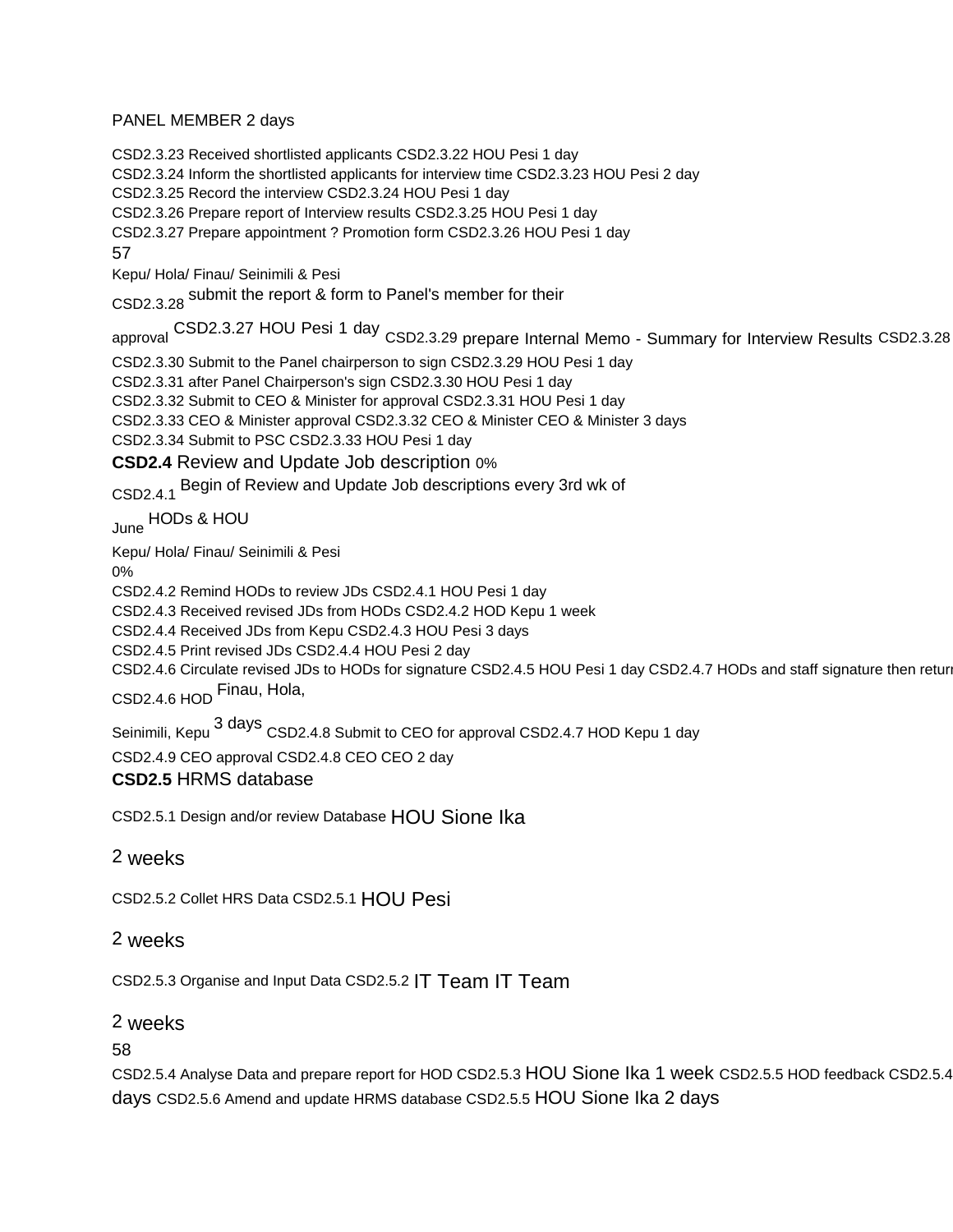Corporate Services CSD001 MPE Kepueli 'Ioane

## **CSD3 Training (TASK ID) #REF!**

#### CSD3.1 **Induction Training** 0%

CSD3.1.1 Begin of Induction training HOD/HOU/TO Kepu/ Pesi/ Lusia 1 day CSD3.1.2 Received savingram from PSC. CSD3.1.1 HOD/HOU/TO Kepu/ Pesi/ Lusia 1 day CSD3.1.3 Nominate of new appointees employees CSD3.1.2 TO Lusia 1 day CSD3.1.4 submit to CEO for approval CSD3.1.3 TO Lusia 1 day CSD3.1.5 CEO approval CSD3.1.4 CEO CEO 1 day CSD3.1.6 submit to PSC CSD3.1.5 TO TO 1 day CSD3.1.7 remind them (new appointees) the date and venue to must

attend CSD3.1.6 TO TO 1 day

#### CSD3.2 **Number of Training programmed on time approved.** 0%

CSD3.2.1 Begin of training plan HOD/HOU/TO Kepu/ Pesi/ Lusia 1day CSD3.2.2 circulate training plan template to HODs CSD3.2.1 TO Lusia 1 day CSD3.2.3 Prepare divisional training plan + fund for trainings CSD3.2.2 HOD HODs 3 weeks CSD3.2.4 submit to HR/ Training CSD3.2.3 HOD HODs 2 days CSD3.2.5 compile all training needs / plan from HODs CSD3.2.4 TO Lusia 2 days CSD3.2.6 submit to CEO for approval CSD3.2.5 TO Lusia 1 day CSD3.2.7 CEO approval CSD3.2.6 CEO CEO 2 days CSD3.2.8 submit to PSC CSD3.2.7 TO Lusia 1 day 60

CSD3.3 **Conduct Training - Finance Internal Policy** Vea & her team

(Finance)/Kepu 0% CSD3.3.1 begin of finance internal policy HOD/SAO/TO Kepu / Vea/Lusia 1 day

CSD3.3.2 prepare presentation / training materials CSD3.3.1 SAO/TO Vea/ Lusia 1 day

CSD3.3.3 remind of training to the participants /staff CSD3.3.2 TO Lusia 1 day

CSD3.3.4 conduct training CSD3.3.3 SAO Vea 1 day

CSD3.3.5 after training send training assessment / quiz CSD3.3.4 TO Lusia 1 day

CSD3.3.6 prepare report of the training assessment CSD3.3.5 TO Lusia 2 days

CSD3.3.7 submit to CEO for feedback CSD3.3.6 TO Lusia 1 day

CSD3.3.8 CEO feedback CSD3.3.7 CEO CEO 2 days

CSD3.3.9 amendment for CEO feedback CSD3.3.8 TO Lusia 1 day

CSD3.3.10 submit to CEO for approval CSD3.3.9 CEO CEO 1 day

CSD3.3.11 submit to PSC / FILE RECORDS CSD3.3.10 TO Lusia 1 day CSD3.4 Conduct Training - PMS and Human Resour

0% CSD3.4.1 begin of PMS and Human Resource HOD/HRO/TO Kepu/Pesi/Lusia 1 day

CSD3.4.2 prepare presentation / training materials CSD3.4.1 HR/TO Pesi / Lusia 1 day

CSD3.4.3 remind of training to the participants /staff CSD3.4.2 TO Lusia 1 day

CSD3.4.4 conduct training CSD3.4.3 HRO Pesi 1 day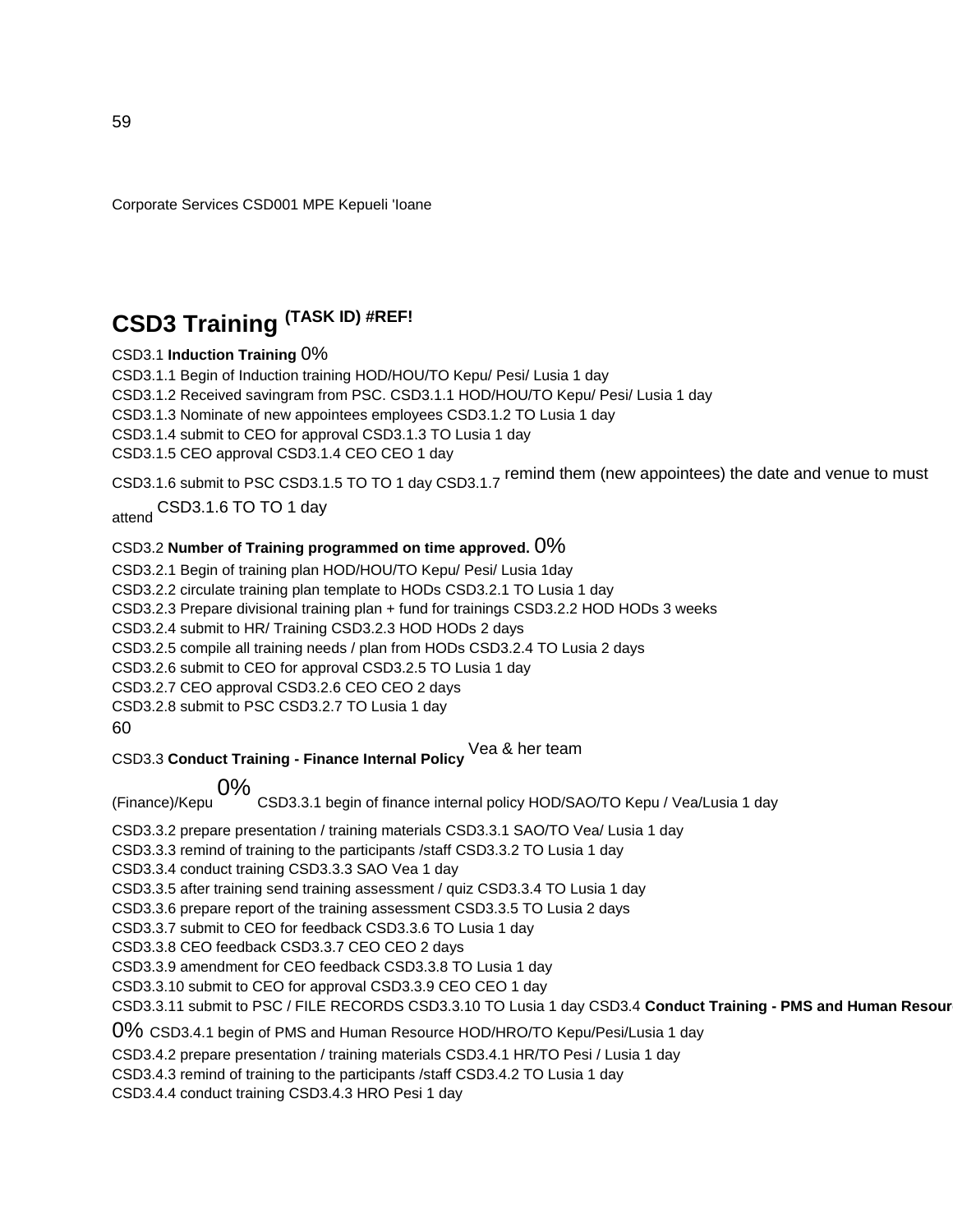CSD3.4.5 after training send training assessment / quiz CSD3.4.4 TO Lusia 1 day CSD3.4.6 prepare report of the training assessment CSD3.4.5 TO Lusia 2 days CSD3.4.7 submit to CEO for feedback CSD3.4.6 TO Lusia 1 day

CSD3.4.8 CEO feedback CSD3.4.7 CEO CEO <sup>2 days</sup> CSD3.4.9 amendment for CEO feedback CSD3.4.8 TO Lusia 1 day CSD3.4.10 submit to CEO for approval CSD3.4.9 CEO CEO 1 day CSD3.4.11 submit to PSC / FILE RECORDS CSD3.4.10 TO Lusia 1 day

## CSD3.5 **Conduct Training - ITC**

CSD3.5.1 begin of IT training HOD/SSA/TO

Kepu/ Malia/Sione Ika/ Lusia 1 day

61

Malia/ CSD3.5.2 prepare presentation / training materials CSD3.5.1 SSA/TO Lusia Sione Ika /

1 day

 $CSD3.5.3$  remind of training to the participants /staff  $CSD3.5.2$  TO Lusia 1 day  $CSD3.5.4$  conduct training  $CSD3.5.3$  SSA 1 day CSD3.5.5 after training send training assessment / quiz CSD3.5.4 TO Lusia 1 day CSD3.5.6 prepare report assessment CSD3.5.5 TO Lusia 2 days CSD3.5.7 submit to CEO for feedback CSD3.5.6 TO Lusia 1 day CSD3.5.8 CSD3.5.7 CEO CEO <sup>2 days</sup> CSD3.5.9 amendment for CEO feedback CSD3.5.8 TO Lusia 1 day CSD3.5.10 submit to C CSD3.5.9 CEO <sup>CEO</sup> 1 day CSD3.5.11 submit to PSC / FILE RECORDS CSD3.5.10 TO Lusia 1 day CSD3.6 **Timely Present Quaterly training reports**  CSD3.6.1 prepare of quarterly training reports every 1st wk after quarter HOU/ TO Pesi / Lusia 2 days CSD3.6.2 submit to HOD for feedback CSD3.6.1 HOU/ TO Pesi / Lusia 1 day CSD3.6.3 HOD feedback CSD3.6.2 HOD Kepu 2 days CSD3.6.4 amendment for HOD feedback CSD3.6.3 HOU/ TO Pesi / Lusia 1 day CSD3.6.5 submit to CEO for approval CSD3.6.4 HOU/ TO Pesi / Lusia 1 day CSD3.6.6 CEO approval CSD3.6.5 CEO CEO 2 days CSD3.6.7 circulate to all HODs + file CSD3.6.6 TO Lusia 1 day 62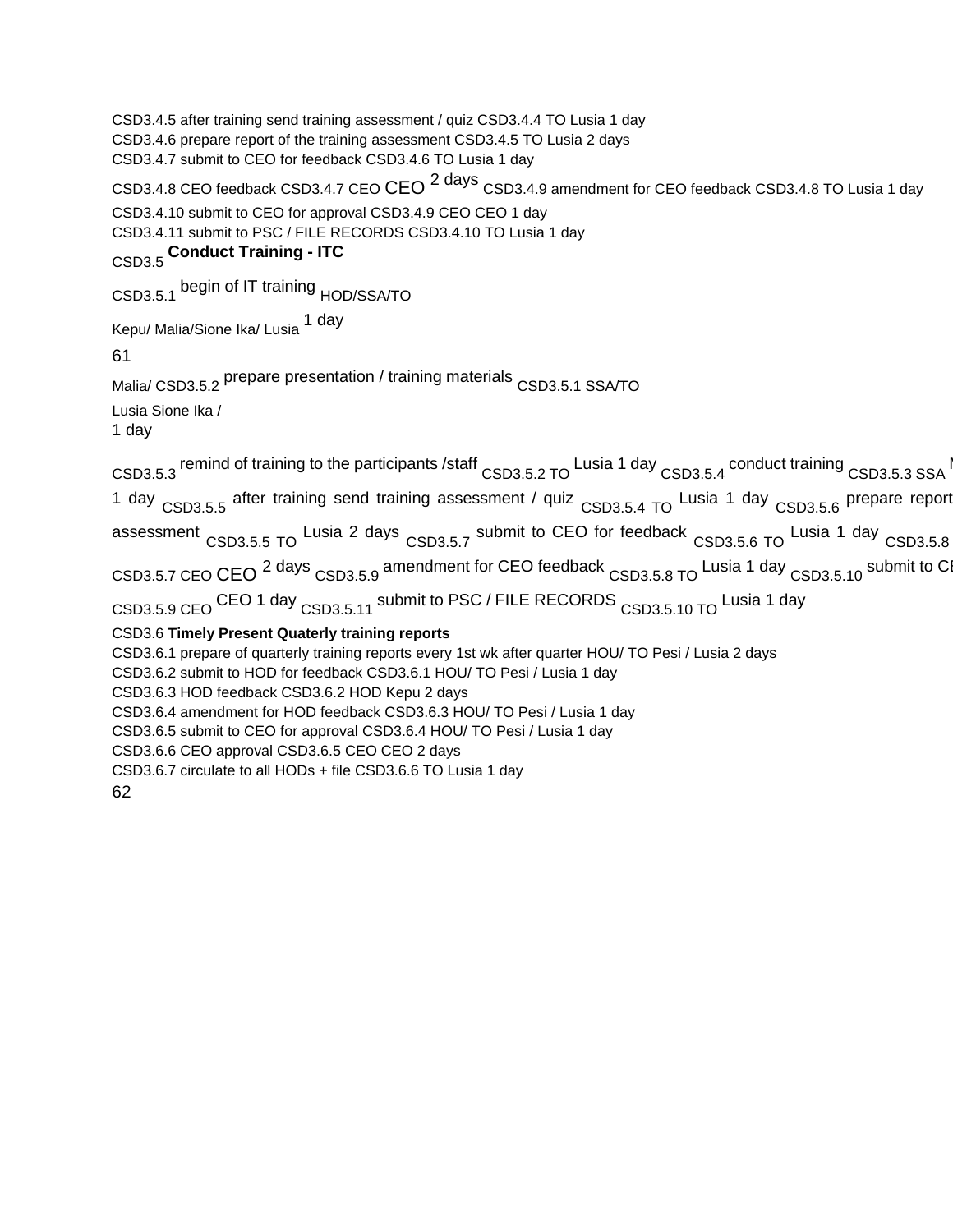Corporate Services CSD001 MPE Kepueli 'Ioane

## **CSD4 Improved Financial management and planning more**

**efficiently.(Financial Services) (TASK ID) #REF!** 

CSD4.1 **MPE Monthly Forecast** 

CSD4.1.1 Head of Finance Unit Develop Forecast Senior Vea 1 week

CSD4.1.2 Send to D/CEO to finalize CSD4.1.1 D/CEO Kepu 2 days

CSD4.1.3 Send to the CEO for approval and forward to Finance. CSD4.1.2 HOU Veea 1 day

CSD4.1.4 CEO approval received CSD4.1.3 CEO Sione 1 day

CSD4.1.5 forward to Finance. CSD4.1.4 HOU Vea 1 day

CSD4.2 **Assets Register** CSD4.2.1 Daily Register all Asset and send to HOU Clerk Inoke Tufui 0% 5 days

CSD4.2.2 Compile daily update of Asset Register CSD4.2.1 Senior Vea 1 month CSD4.2.3 Sent the updated to D/CEO 2 end of

month CSD4.2.2 D/CEO Kepu CSD4.3 Regular Updates of Financial Reports CSD4.3.1 Updated Weekly report sent by

Team PO I.Moa, I.Tufui,

5 days

CSD4.3.2 Compile all report CSD4.3.1 Senior Vea 1/2 day

CSD4.3.3 Submit weekly report every Monday to CSD HOD CSD4.3.2 D/CEO Kepu 15 minutes CSD4.3.4 Submit monthly CSD HOD after 3days end of

Month CSD4.3.3 Senior Vea 3 days CSD4.3.5 CSD HOD check and finalize this report CSD4.3.4 D/CEO Kepu 1 day 64

CSD4.3.6 Submit Monthly Report to CEO through Head of Division CSD4.3.5 D/CEO Kepu 15 minutes

#### CSD4.4 **MPE Annual Procurement Plan (APP)**

CSD4.4.1 CEO and Head of Division provided information that

require through Procurement Policy CEO/ DCEO

Sione, Finau, Hola, Kepu, Seinimili

1 week

CSD4.4.2 Design APP CSD4.4.1 Procurement Inoke Tufui 1 week

CSD4.4.3 Confirmed funding from Account (check budget that

approved for each procurement activities) CSD4.4.2 Senior Vea 1 day CSD4.4.4 Complete MPE Annual Procurement Plan Procurement/DCEO Kepu Inoke Tufui/

63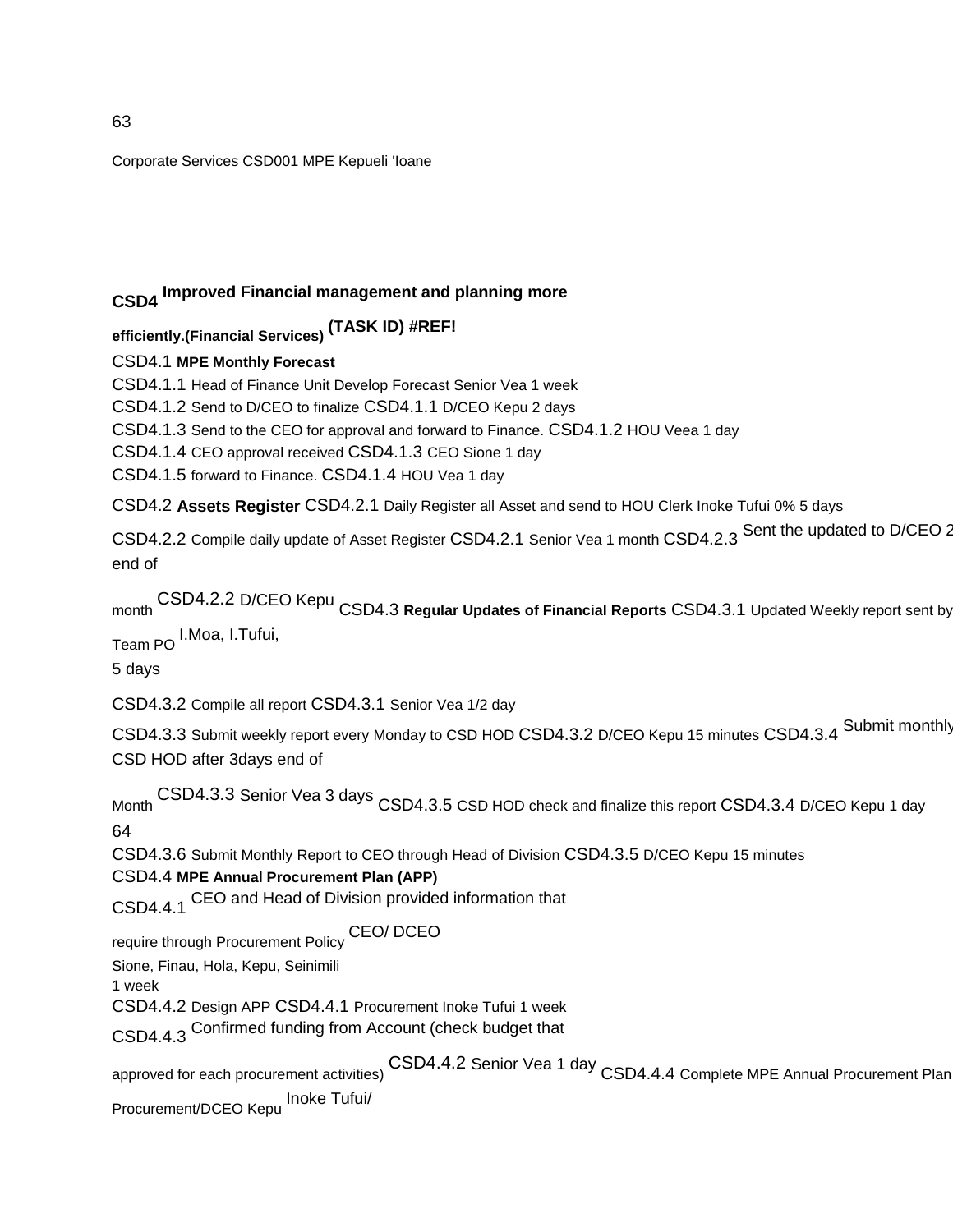1day

CSD4.4.5 Submit to the CEO for approval and forward to the

Finance. CSD4.4.4 HOD Kepu 2 day

CSD4.4.6 CEO approval received CSD4.4.5 CEO Sione 1 day

CSD4.5 **Write Procurement Proposal.** 

CSD4.5.1 Prepare Request for Quotation (RFQ) form for 3 supplier Procurement Inoke Tufui 1 week

CSD4.5.2 Submit RFQ form to Supervisor for Check/finalize and Sign CSD4.5.1 Senior Vea 2 days

CSD4.5.3 Deliver RFQ form to all suppliers CSD4.5.2 Procurement Inoke Tufui 1 day

CSD4.5.4 Suppliers to Complete the form and returned CSD4.5.3 Suppliers 2 weeks

CSD4.5.5 Draft Procurement Proposal CSD4.5.4 Procurement Inoke Tufui 1 week

CSD4.5.6 Submit to Supervisor for Checking CSD4.5.5 Senior Vea 2 days

CSD4.5.7 Submit to the CEO through Deputy to approval CSD4.5.6 DCEO/CEO Kepu/ Sione 3 days

CSD4.5.8 Deliver to Finance for their necessary action CSD4.5.7 Procurement Inoke Tufui 1 day

#### CSD4.6 **MPE Financial Report**

CSD4.6.1 Follow up with all Head of Division their Output progress D/CEO Kepu 1 month

CSD4.6.2 Compile all information from HODs CSD4.6.1 Senior Vea 2 week

CSD4.6.3 Prepare Report CSD4.6.2 D/CEO Kepu 1 month

65

CSD4.6.4 Submit to the CEO for Approval and forward to Finance CSD4.6.3 CEO Sione 0% 1 week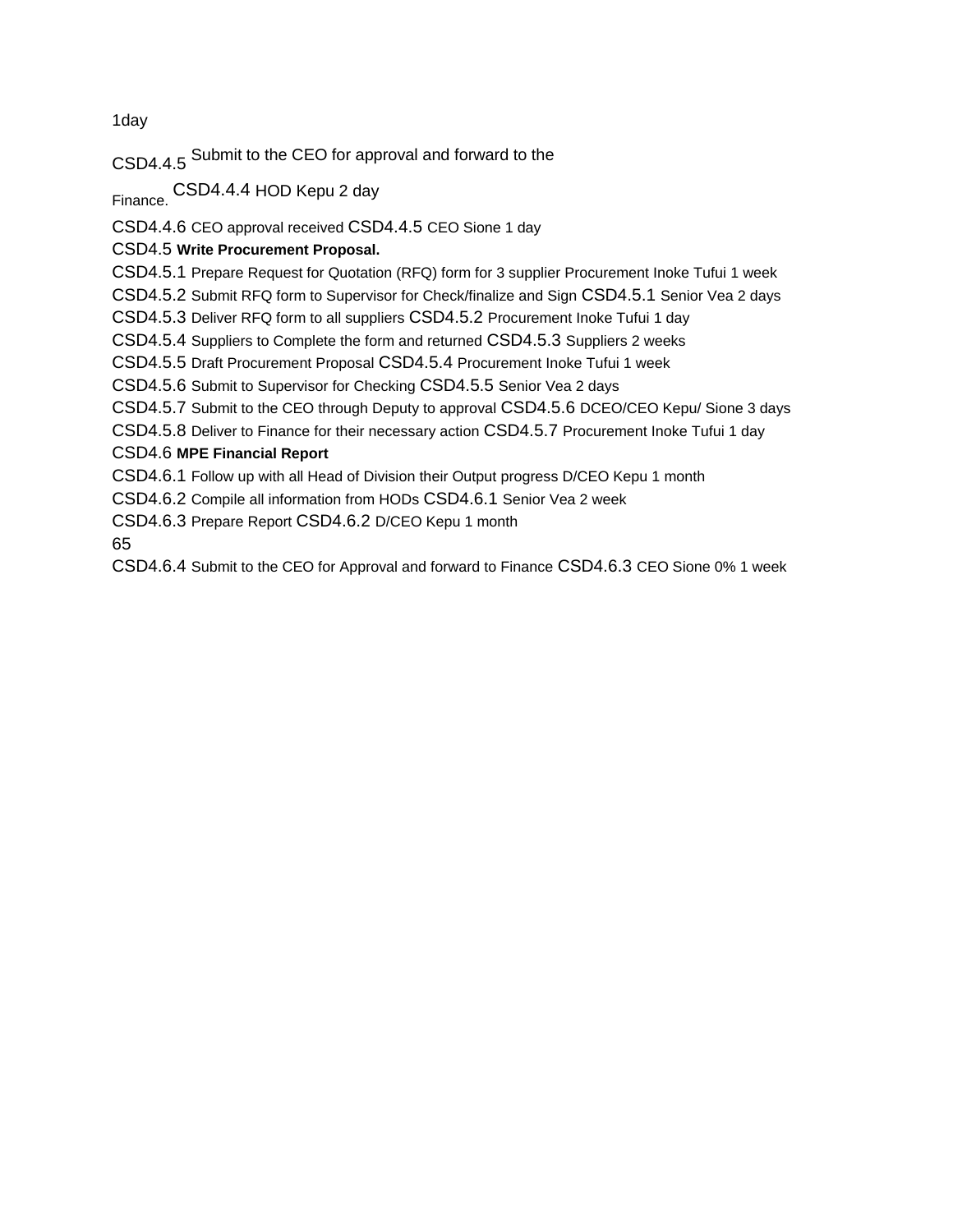Corporate Services CSD001 MPE Kepueli 'Ioane

#### **CSD5**

Improved information communication technology management and planning more efficiently and efficiently) Reliable In **Communication systems** 

**(TASK ID) #REF!** 

**CSD5.1** Prepare and review reliable Information System and Database 0%

CSD5.1.1 Design and/or review System Templates for the collection of Data HOU Sione Ika 0% 2 weeks

CSD5.1.2 Collect and Input Data. CSD5.1.1 IT Team IT Team 0% 1 month

CSD5.1.3 Organize and Analyze Data. CSD5.1.2 HOU Sione Ika 2 weeks

CSD5.1.4 Design and/or review Database System. CSD5.1.3 HOU Sione Ika 1 month

CSD5.1.5 Input data to database system CSD5.1.4 IT Team IT Team 2 weeks

CSD5.1.6 Prepare Report and submit to HOD CSD5.1.5 HOU HOU 1 week

CSD5.1.7 HOD approval CSD5.1.6 HOD Kepu 1 day

**CSD5.2** Monitor firewall to control internet access 0%

CSD5.2.1 Check firewall system is functioning well IT Team IT Team 0% 1 day

CSD5.2.2 Retrieve Firewall Data for Analysis CSD5.2.1 IT Team IT Team 2 days CSD5.2.3 Analyze the Data, prepare re activity and submit to

HOD CSD5.2.2 HOU Sione Ika 2 weeks CSD5.2.4 HOD feedback CSD5.2.3 HOD Kepu 2 days

CSD5.2.5 Amend Report and submit to HOD for approval CSD5.2.4 HOU Sione Ika 0% 2 days

67

CSD5.2.6 HOD approval CSD5.2.5 HOD Kepu 0% 1 day

**CSD5.3** Manage and monitor Hardware 0%

CSD5.3.1 Direct Team to do check of status of MPE IT Hardware HOU Sione Ika 0% 1 day

CSD5.3.2 Retrieve IT Asset Register and check status of IT Hardware CSD5.3.1 IT Team IT Team 0% 1 day

CSD5.3.3 Report to HOU of status check CSD5.3.2 IT Team IT Team 1 day

CSD5.3.4 Assess, Prepare and submit Report to HOD CSD5.3.3 HOU Sione Ika 2 days

CSD5.3.5 HOD feedback CSD5.3.4 HOD Kepu 2 days

CSD5.3.6 Compile list of Hardware needs and submit to HOD for approval CSD5.3.5 HOU Sione Ika 0% 2 days

CSD5.3.7 HOD approval CSD5.3.6 HOD Kepu 0% 1 day

CSD5.3.8 Order Hardware CSD5.3.7 Finance Vea 2 weeks

CSD5.3.9 receive and install hardware CSD5.3.8 IT Team IT Team 2 days

CSD5.3.10 Update IT Asset Register CSD5.3.9 IT Team Nete 1 day

**CSD5.4** Manage and monitor Software 0%

CSD5.4.1 Direct Team to do check of status of MPE IT Software Status HOU Sione Ika 1 day

CSD5.4.2 Retrieve IT Software Register and check status of MPE software CSD5.4.1 IT Team IT Team 1 day

CSD5.4.3 Report to HOU of status check CSD5.4.2 IT Team IT Team 1 day

66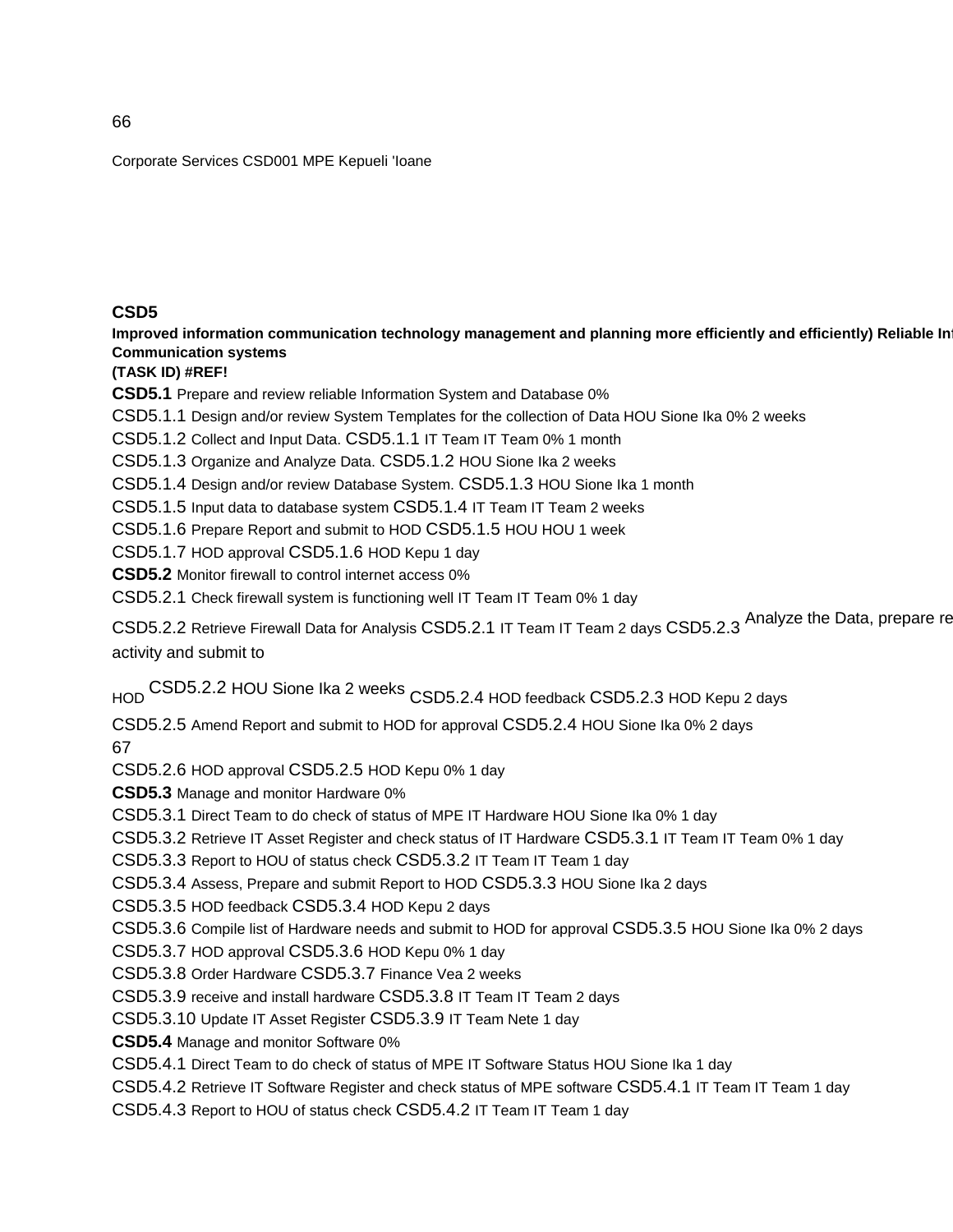CSD5.4.4 Update Software CSD5.4.3 IT Team IT Team 0% 1 week

CSD5.4.5 Compile list of Hardware needs and submit to HOD for approval CSD5.4.4 HOU Sione Ika 1 day

CSD5.4.6 HOD approval CSD5.4.5 HOD Kepu 1 day CSD5.4.7 Order and/or Download Software CSD5.4.6 HOU & Finance

Sione Ika & Vea 0% 2 weeks CSD5.4.8 receive and install software CSD5.4.7 IT Team IT

CSD5.4.9 Update IT Software Register CSD5.4.8 IT Team Nete & Eva 1 week

**CSD5.5** Manage and monitor ICT issues 0%

CSD5.5.1 Review and analyze Issue Log Template HOU Sione Ika 1 week

CSD5.5.2 Identified or informed of ICT issue CSD5.5.1 IT Team IT Team 1 day

68

CSD5.5.3 solve issue raised CSD5.5.2 IT Team IT TEam 1 day

CSD5.5.4 Update Issue log template CSD5.5.3 IT Team IT Team 0% 1 day CSD5.5.5 Report to HOD issues that need f support for

approval CSD5.5.4 HOU Sione Ika 1 day CSD5.5.6 HOD approval CSD5.5.5 HOD Kepu 1 day CSD5.5.7 Send Hardware for

CSD5.5.6 HOU Sione Ika &

Vea 0% 1 day CSD5.5.8 follow-up till receipt of hardware CSD5.5.7 IT Team IT Team 0% 2 weeks

**CSD5.6** Review and update the Ministry website 0%

CSD5.6.1 Collection information to publish in the website and submit to HOU

for approval IT Team Eva 0% 1 day CSD5.6.2 seek HOD approval for publication CSD5.6.1 HOU Sione Ika 1 day

CSD5.6.3 HOD approval CSD5.6.2 HOD Kepu 1 day

CSD5.6.4 Update Website CSD5.6.3 IT Team Eva 2 days

CSD5.6.5 Review website design CSD5.6.4 IT Team IT Team 0% 1 month

CSD5.6.6 Prepare presentation for HOD for comments and feedback CSD5.6.5 HOU Sione Ika 2 days

CSD5.6.7 HOD Feedback CSD5.6.6 HOD Kepu 1 day

CSD5.6.8 Finalize Website design and submit to HOD and CEO for approval CSD5.6.7 HOU Sione Ika 2 days CSD5.6.9 HO Approval CSD5.6.8 HOD &

CEO CEO & Kepu 0% 2 days CSD5.6.10 Implement Update of Website Design CSD5.6.9 IT Team IT Team 1 month

**CSD5.7** Planning and coordinating monthly work plan with forecast of IT

division 0%

CSD5.7.1 Review AMP for IT Unit and submit to HOD for feedback and

comments HOU Sione Ika 0% 2 weeks CSD5.7.2 HOD feedback CSD5.7.1 HOD Kepu 2 days

CSD5.7.3 Amend AMP and submit to HOD for approval CSD5.7.2 HOU Sione Ika 1 day

CSD5.7.4 HOD Approval CSD5.7.3 HOD Kepu 1 day

CSD5.7.5 Meeting with IT Team and distribution of tasks CSD5.7.4 IT Team IT Team 1 day 69

CSD5.7.6 Submit work plan to HOU CSD5.7.5 IT Team Eva & Nete 1 day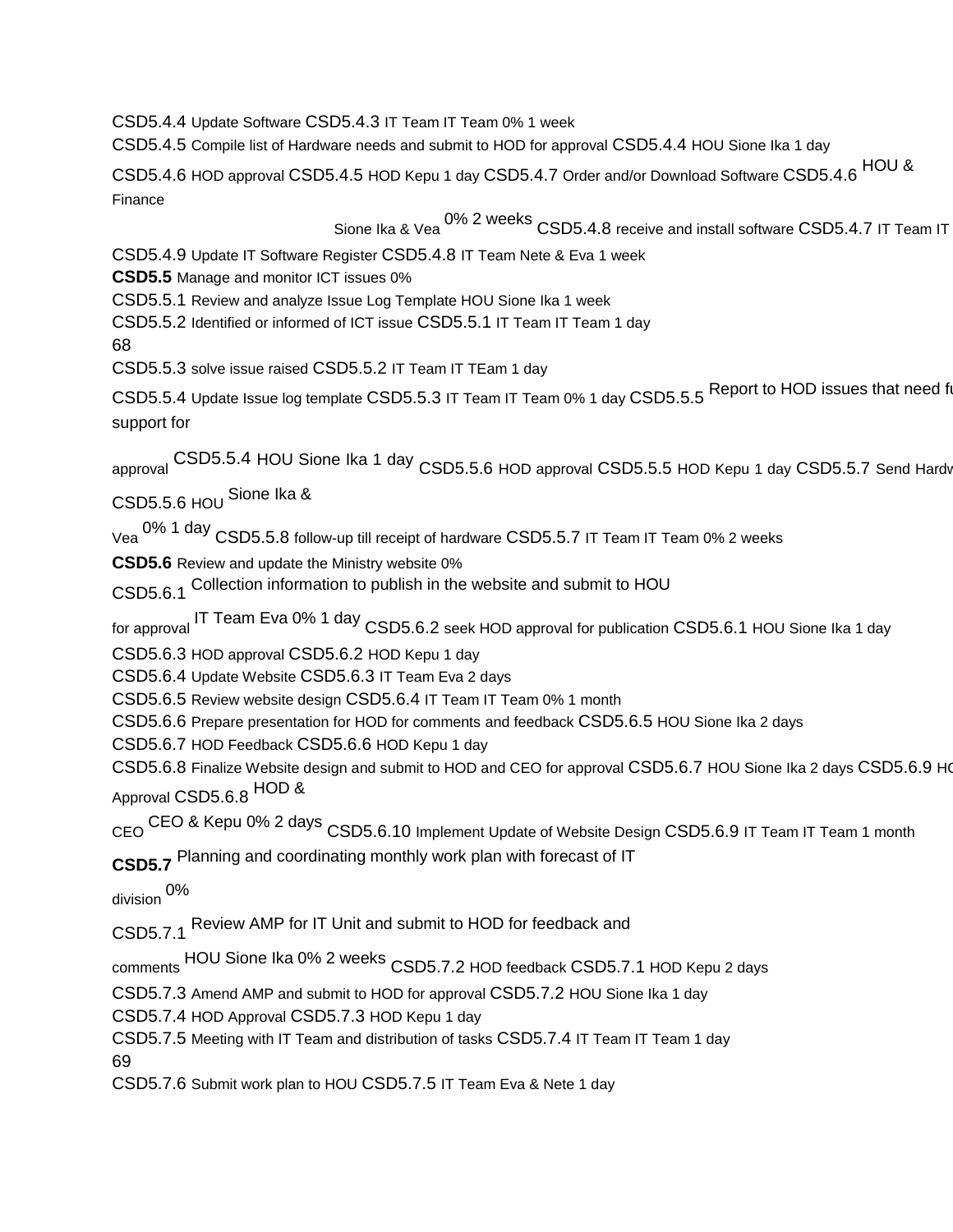CSD5.7.7 Conduct work plan CSD5.7.6 IT Team IT Team 3 days

CSD5.7.8 Submit work to HOU CSD5.7.7 IT Team Eva Nete 0% 1 day

CSD5.7.9 Prepare and submit IT Division work report to HOD CSD5.7.8 HOU Sione Ika 2 days

70

Corporate Services CSD001 MPE Kepueli 'Ioane

**CSD6 Better Customer Services ID) (TASK**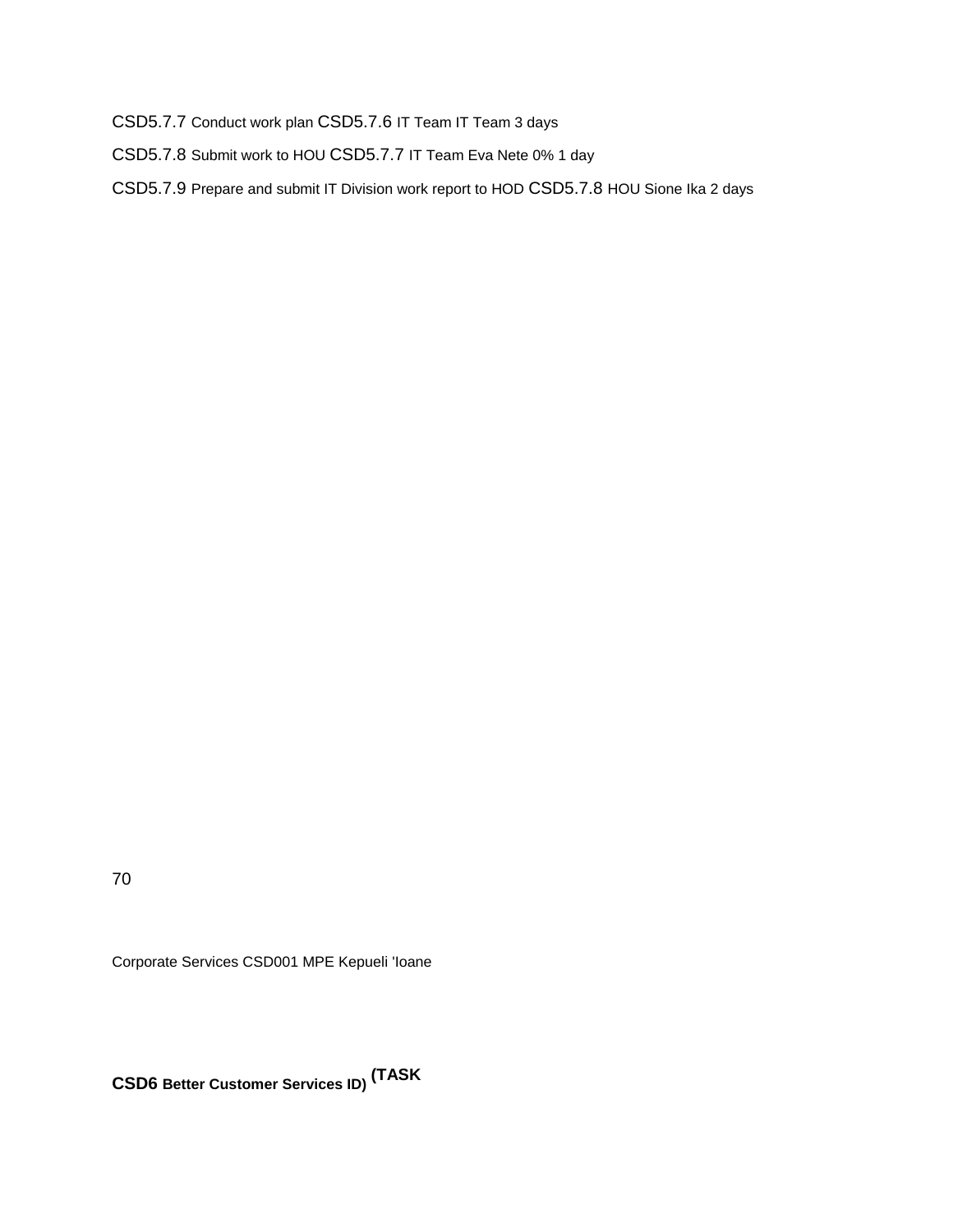#### **#REF!**

CSD6.1 Develop Customer Survey Qestionnaire 0%

CSD6.1.1 Identify needs for survey HODs Kepu and PAS 0% CSD6.1.2 Conduct a meeting with Division or unit 1.1.1 HODs Kep 1 week

CSD6.1.3 Formulate the Question in Tonga and English 1.1.2 HODs Kepu and PAS 0% 1 week

CSD6.1.4 Submit to CEO for Approval 1.1.3 HODs Kepu 0% 1 week

CSD6.1.5 CEO Approval 1.1.3 CEO CEO 0% 1 day

CSD6.2

Conduct a customer survey and prepare a biannual report to CEO on the Survey results with recommended actions CSD6.2.1 Assign

conduct the survey

Division Kepu 0% CSD6.2.2 Distribute survey form 1.2.1 CSD HOD and Division officer assigned(OA) 0% 1 week CSD6.2.3 Complete and collect survey form 1.2.2 CSD HOD and Division OA and customers 0% 1 week CSD6.2.4 Analyze survey Information 1.2.3 CSD HOD and Division Kepu and Team 0% 1 week CSD6.2.5 Submit report to management level 1.2.4 CSD HOD and Division Kepu and management team  $0\%$  1 day  $\,$  CSD6.2.6 Implement survey solutions 1.2.5 Division Kepu and Team 0% 1 week 71 CSD6.3 Design Complain System for the Externally (PE's and Public etc.) and internally (employee etc.) CSD6.3.1 Design and formulate the system. CSD HOD and IT Kepu and IT Team 0% 1 month CSD system 1.3.1 Head of IT IT Team 0% 1 week CSD6.3.3 Submit to CEO for approval 1.3.2 Head of IT, CSD HOD and CEO CEO, Kepu and Head of IT  $0\%$  1 day CSD6.3.4 Activate the System. 1.3.3 Head of IT IT CSD6.4 Collect data from Consultation and other form of receiving complain information including media CSD6.4.1 Organize the target Group. CSD HOD and Division Kepu and Team 0% 1 week CSD6.4.2 Prepare Presentation and Discussion Guidelines 1.4.1 CSD HOD and Division Kepu and Team 0% 1 week CSD6.4.3 Facilitate Discussion 1.4.2 CSD HOD and Division Kepu and Team 0% 1 day CSD6.4.4 Collect and Record information 1.4.3 CSD HOD and Division Kepu and Team 0% 1 week CSD6.4.5 Sort information in different issues 1.4.4 CSD HOD and Division Kepu and Team 0% 1 day CSD6.4.6 Analyze the information 1.4.5 CSD HOD and Division Kepu and Team 0% 1 day CSD6.4.7 Report Result and Recommendation 1.4.6 All HODs Kepu and All HODs 0% Implement Recommendation 1.4.7 CSD HOD and Division Kepu and Team 0% 1 week CSD6.5 Measure Managing Customer Satisfaction CSD6.5.1 Set Criteria for assessment. All HODs Kepu and HODs 0% 1 week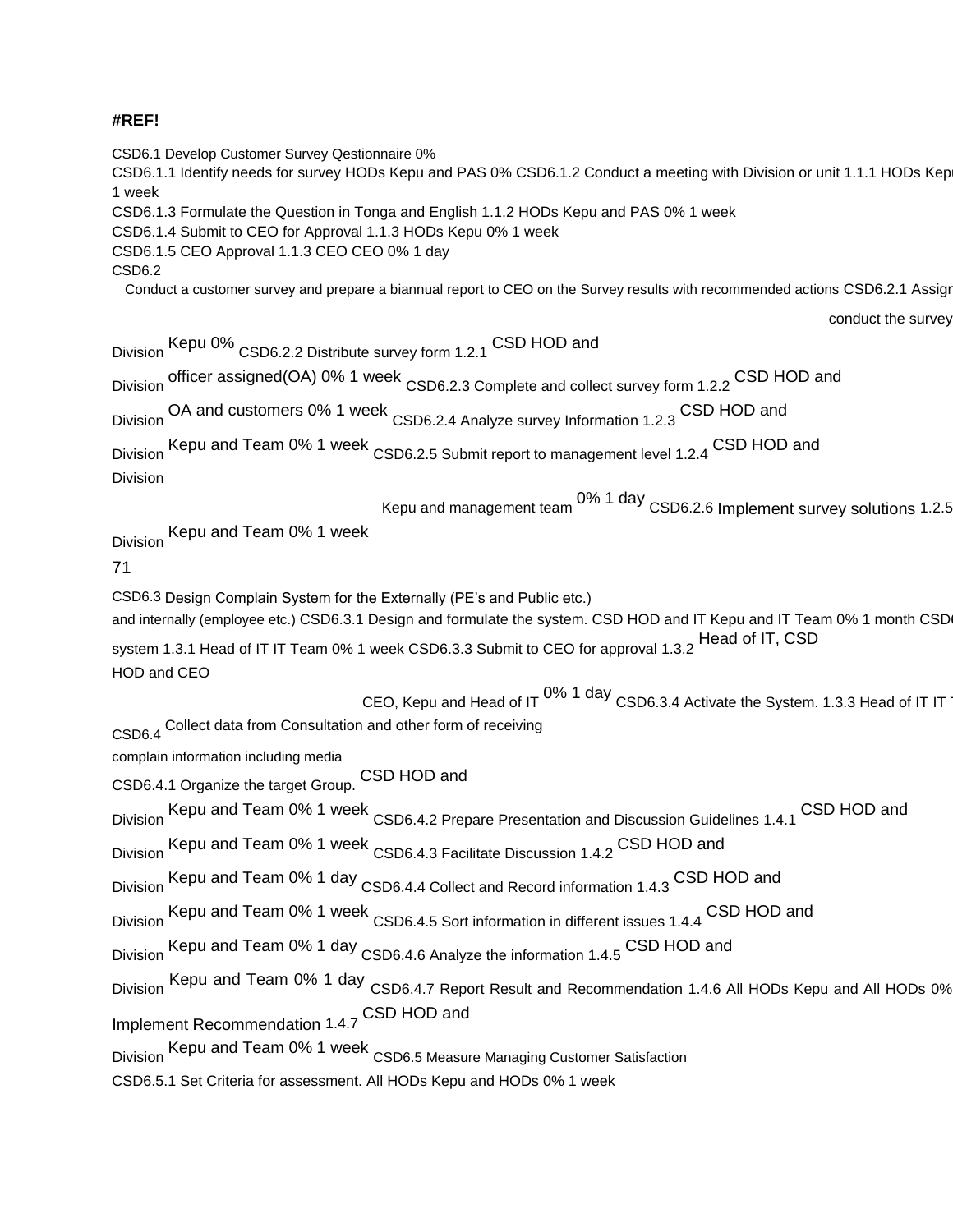CSD6.5.2 Utilize data from consultation and Survey. 2.1.1 CSD HOD and

Division Kepu and Team 0% 1 day

CSD6.5.3 Recommend provider. to the CEO the best from external or internal

2.1.2 CSD HOD and

CEO Kepu and CEO 0% 1 day

CSD6.6 Award the best Quality Service Provider 72

CSD6.6.1 Set the event for the Relevant Participant All HODs Kepu and HODs 0% 2 days CSD6.6.2 Classify the award to Prese HODs Kepu and HODs 0% 1 day CSD6.6.3 Set the Program 2.2.2 All HODs Kepu and HODs 0% 1 week CSD6.6.4 CEO to appr

above. 2.2.3 CSD HOD Kepu 0% 1 day CSD6.6.5 CEO approval received 2.2.4 CEO CEO 1 day CSD6.6.6 Implement the

2.2.5 CSD HOD and

Division Kepu and Team 0% 1 week CSD6.7 Recruit New Post (P/A/S) approved

CSD6.7.1 Design staff proposal All HODs Kepu and HODs 0% 1 week CSD6.7.2 CEO approval 3.1.1 HODs and CEO Kepu and

CSD6.7.3 Submit Budget 2019/20 3.1.2

CEO and Minister Office CEO/Minister 0% 1 week

CSD6.7.4 Budget Consultation Approve 3.1.3

CEO and Minister Office CEO/Minister 0% 1 week

CSD6.7.5 Budget 2019/20 Approve by Parliament 3.1.4

CEO and Minister Office CEO/Minister 0% 2 days CSD6.8 Establish new of CSD6.8.1 Identify the Office location at Vava'u CSD Division Kepu and Team 0% 1 week CSD6.8.2 Provide Office furniture and 3.2.1 CSD Division Kepu and Team 0% 1 week CSD6.8.3 Recruit Process one Senior Assistant Secretary through Recruitr

3.2.2 CSD Division Kepu and Team 0% 1 month CSD6.9 Conduct Monthly TV & Radio Broadcasting

CSD6.9.1 Identify the TV and Radio usages CSD Dvision Kepu and Team 0% 1 week CSD6.9.2 Identify issue or Topi CSD Dvision Kepu and Team 0% 1 week CSD6.9.3 Who conduct the Programmed? 3.3.2 CSD Dvision Kepu and Team 0%

Conduct Programme 3.3.3 CSD Dvision Kepu and Team 0% 1 week CSD6.10 Quarterly Visit Outer Islan

CSD6.10.1 Organize the Community and relevant stakeholders CSD Division Kepu and Team 0% 1 week CSD6.10.2 Prepare P

Discussion Guidelines 3.4.1 CSD Division Kepu and Team 0% 1 week CSD6.10.3 Facilitate Discussion 3.4.2 CSD Div

Team 0% 1 week CSD6.10.4 Collect and Record information. 3.4.3 CSD Division Kepu and Team 0% 1 week CSD6.10.5 S different issues. 3.4.4 CSD Division Kepu and Team 0% 3 days 73

CSD6.10.6 Analyze the information 3.4.5 CSD Division Kepu and Team 0% 2 days CSD6.10.7 Report the result with the Recommendation

to the CEO 3.4.6 CSD HOD and CEO Kepu and CEO 0% 2 days

CSD6.11

In place Billboard or Poster 5 in Tongatapu, 3 in Vava'u, 2 in HP, and 2 in 'Eua. CSD6.11.1 Identify the Billboard purposes CSD Divis Team 0% 2 days CSD6.11.2 Design the Billboard Wording to CEO for approval. 3.5.1 CSD HOD and CEO Kepu and CEO 0% 2

Identify the Company to design 3.5.2 All HODs Kepu and All HODs 0% 1 week CSD6.11.4 Final Design and Install 3.5.3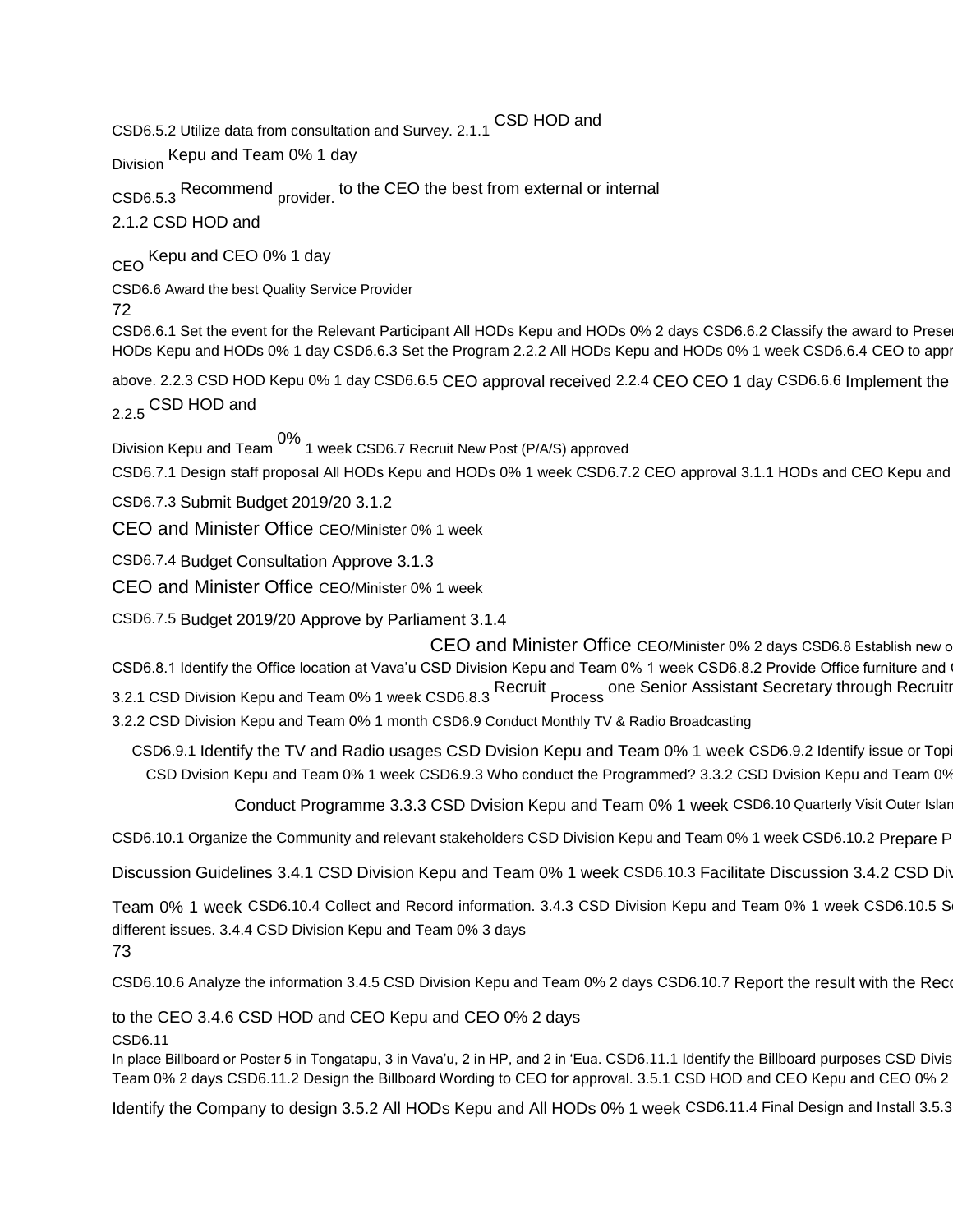IT Kepu and IT Team 0% 2 weeks 74

Annex 3: Ministry Output detailing AMP, Flow Diagrams and Gantt chart for Progr

## DIVISIONAL OUTPUTS LINK WITH

## 0RGANISATIONAL OUTPUTS

Financial, Policy Advice, and secretariat support.

2. Better evidence based advice and guidance to stakeholders 2. Better evidence based advice and guidance to stakeholders 2. Better evidence based advice and guidance to stakeholders CEO Output CEO Output

1. Enhanced compliance and perform internal auditing with the reporting requirements of the PE Act

2. Improving monitoring System to Track the PE's performance

- 3. Improved Governance of PEs
- 4. Effective Rationalization of PEs
- 5. Quality policy and legal advice. Organizationa l Output

1. Better political figurehead for MPE with Clear direction and division of labor between Minister and CEO

2. Better evidence based advice and guidance to stakeholders Minister Output

1. Better Leadership, Administration, Financial, Policy Advice, and secretariat support.

1. Better Leadership, Administration,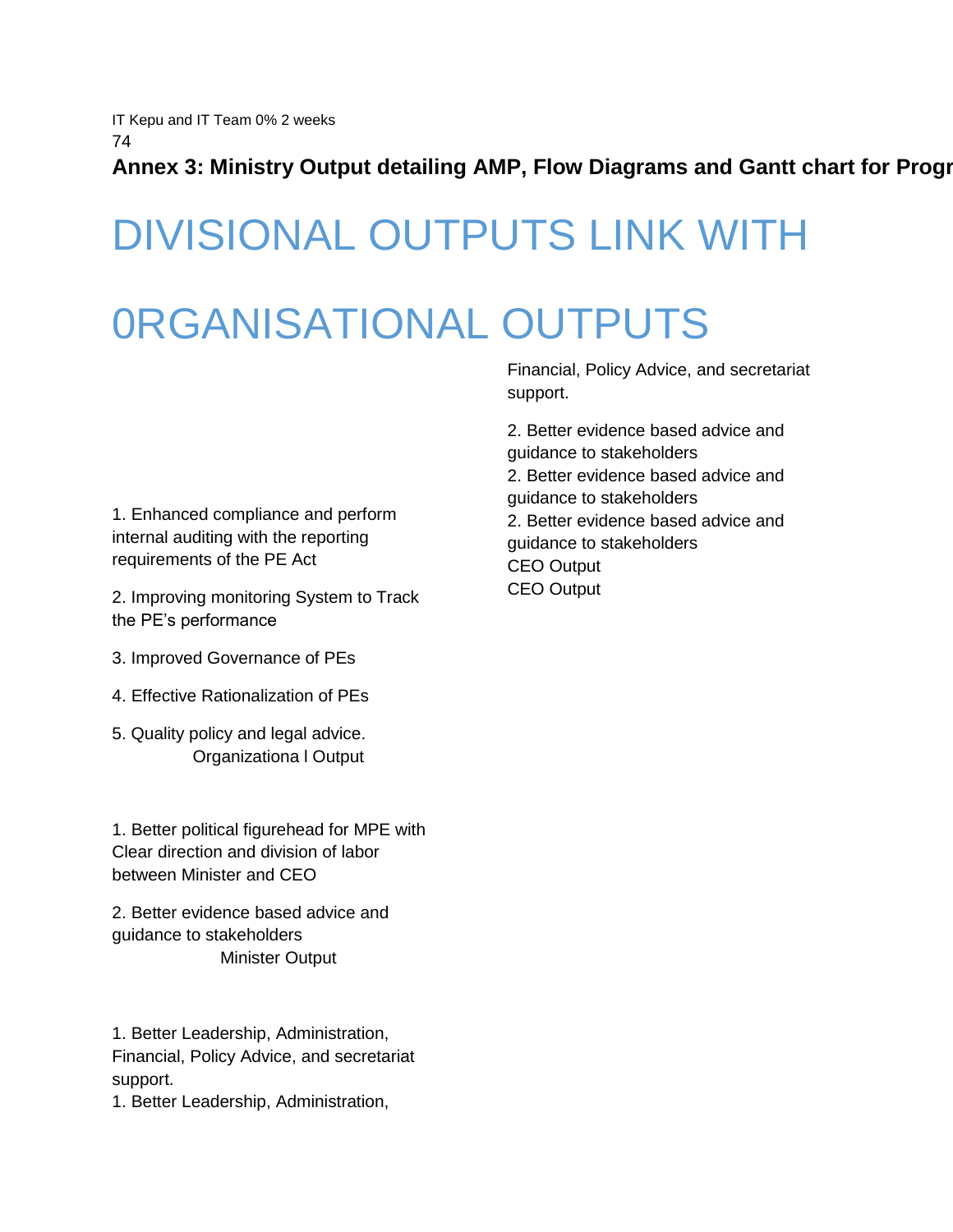1. Enhancing and Compliance with the 1. Enhancing and Compliance with the 1. Enhancing and Compliance with the reporting requirements of the PE Act (external) & Expectation Letter from Hon. **Minister** reporting requirements of the PE Act (external) & Expectation Letter from Hon. **Minister** reporting requirements of the PE Act (external) & Expectation Letter from Hon. **Minister** 

4. Improved Governance of Public

**Enterprises** M & C Output M & C Output M & C Output **Activities Activities Activities Activities** 

2. More Accurate and reliable financial 2. More Accurate and reliable financial 2. More Accurate and reliable financial reports reports reports

Divisional Activities. Refer Table Below Divisional Activities. Refer Table Below Divisional Activities. Refer Table Below Divisional Activities. Refer Table Below Divisional Activities. Refer Table Below Divisional Activities. Refer Table Below

3. Improve Monitoring system to track the

PEs performance

## **BUSINESS PROCESS MODELLING WORK BREAKDOWN STRU TEMPLATE**

Monitoring and Compliance MC001 MPE Falahola Naidu

## **MC1 Compliance with the reporting requirements of the PE Act (external) &**

## **Expectation Letter from Hon. Minister. (TASK ID)**

**MC1.1** Do a training to all operating PEs on the PE Act with amendments

MC1.1.1 Cabinet Approval for amendments Minister Minister 1 day

MC1.1.2 CEO review and dissemination to Legal Officer MC1.1.1 CEO CEO 1 day

MC1.1.3 HOD-Legal Officer Review and Internal Training MC1.1.2 HOD- Legal HOD- Legal 1 week

MC1.1.4 Verifying PE Act amendment for any changes in due dates and amend

#### 75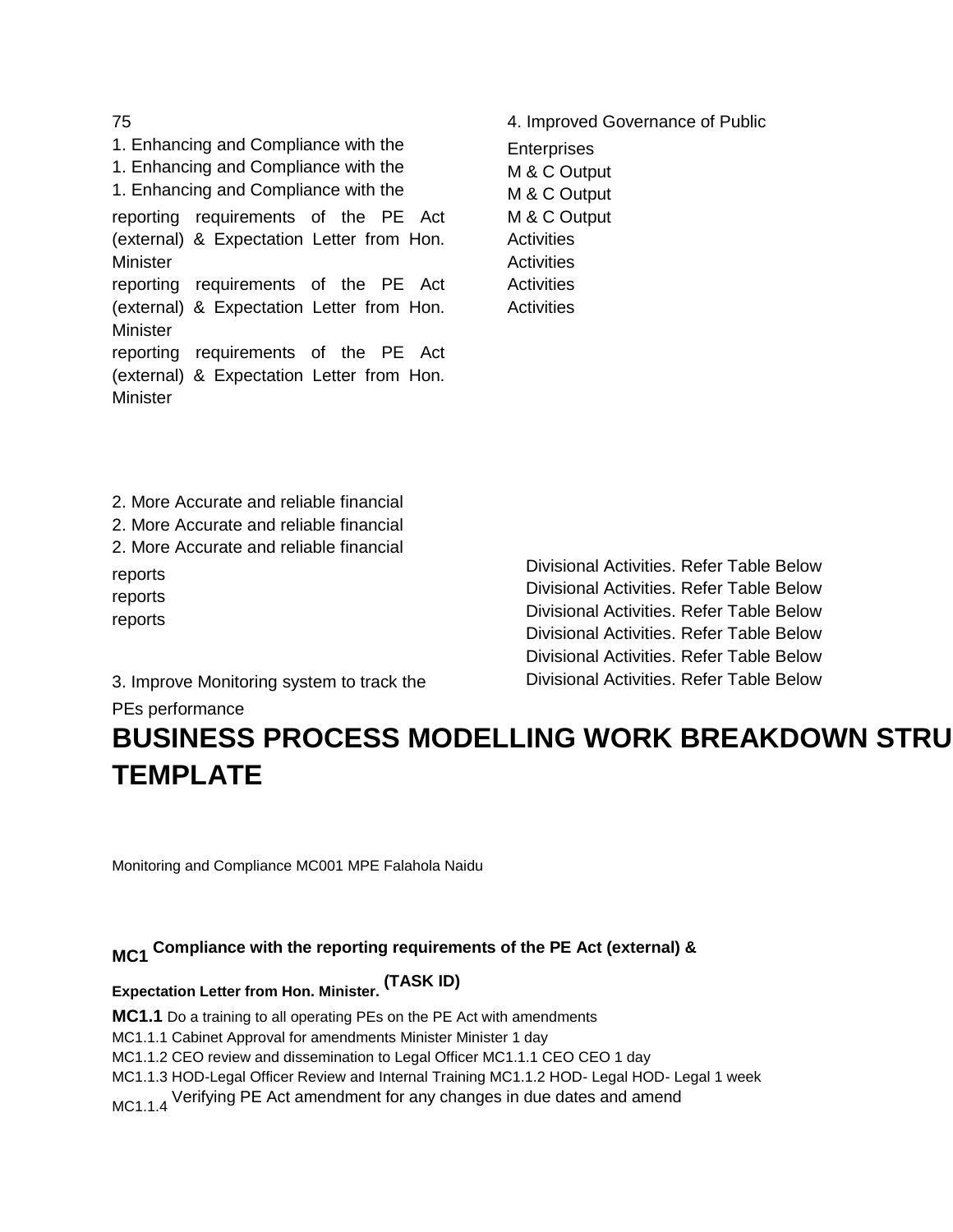timeline MC1.1.3 HOD- M&C/ Analyst Responsible officers for PEs/ HOD- M&C <sup>1 day</sup> MC1.1.5 Contacting various PEs on their availability to conduct training on amendments of the PE Act MC1.1.4 Analyst Responsible <sub>PEs</sub> officers for 1 week MC1.1.6 Conducting training on amendments MC1.1.5 HOD - M&C/ Analyst Responsible officers for PEs/ HOD- M&C <sup>1</sup> week **MC1.2** Timely follow up of the Business Plan (BP), Quarterly (1&3), Half Year, Draft AR and Audited Annual Reports (AR) MC1.2.1 Direct Analysts to Draft up letter reminding PEs on due dates HOD- M&C HOD- M&C 1day 76 MC1.2.2 Draft up letter reminding PEs on due dates for H.O.D to review and sign MC1.2.1 Analyst Responsible officers for PEs 1day MC1.2.3 Reviewed Draft letter and signed ready for delivery MC1.2.2 HOD- M&C HOD- M&C 2 days MC1.2.4 Frequent emails are sent to individual PEs reminding the submission of reports until report is submitted MC1.2.3 Analyst Responsible officers for PEs 2 months **MC1.3** Review and amend the analysis template and reporting format. MC1.3.1 Reviewing amendments to PE Act whether it would change the template MC1.1.1 M & C team M & C team 2 days  $_{MC1.3.2}$  Proposed reporting template is drafted for analysts and HO comment on MC1.3.1 M & C team Principal FA 1 week MC1.3.3 HOD & Analyst feedback and comments MC1.3.2 M & C team M & C team 1 week MC1.3.4 Comments are received incorporated to the template and forwarded to CEO for approval MC1.3.3 M & C team Principal FA 2 days MC1.3.5 CEO approval MC1.3.4 CEO CEO 2 days MC1.3.6 Disseminated amongst the analysis team MC1.3.5 HOD-M&C/ Ana M&C/ Responsible officers 2 days **MC1.4** Evaluate public enterprises requests for borrowing and loan guarantees as per the requirement of the PE Act MC1.4.1 Request for loan received by CEO then passed on to HOD for verification CEO CEO 1 day MC1.4.2 HOD disseminates to responsible officers for necessary actions and then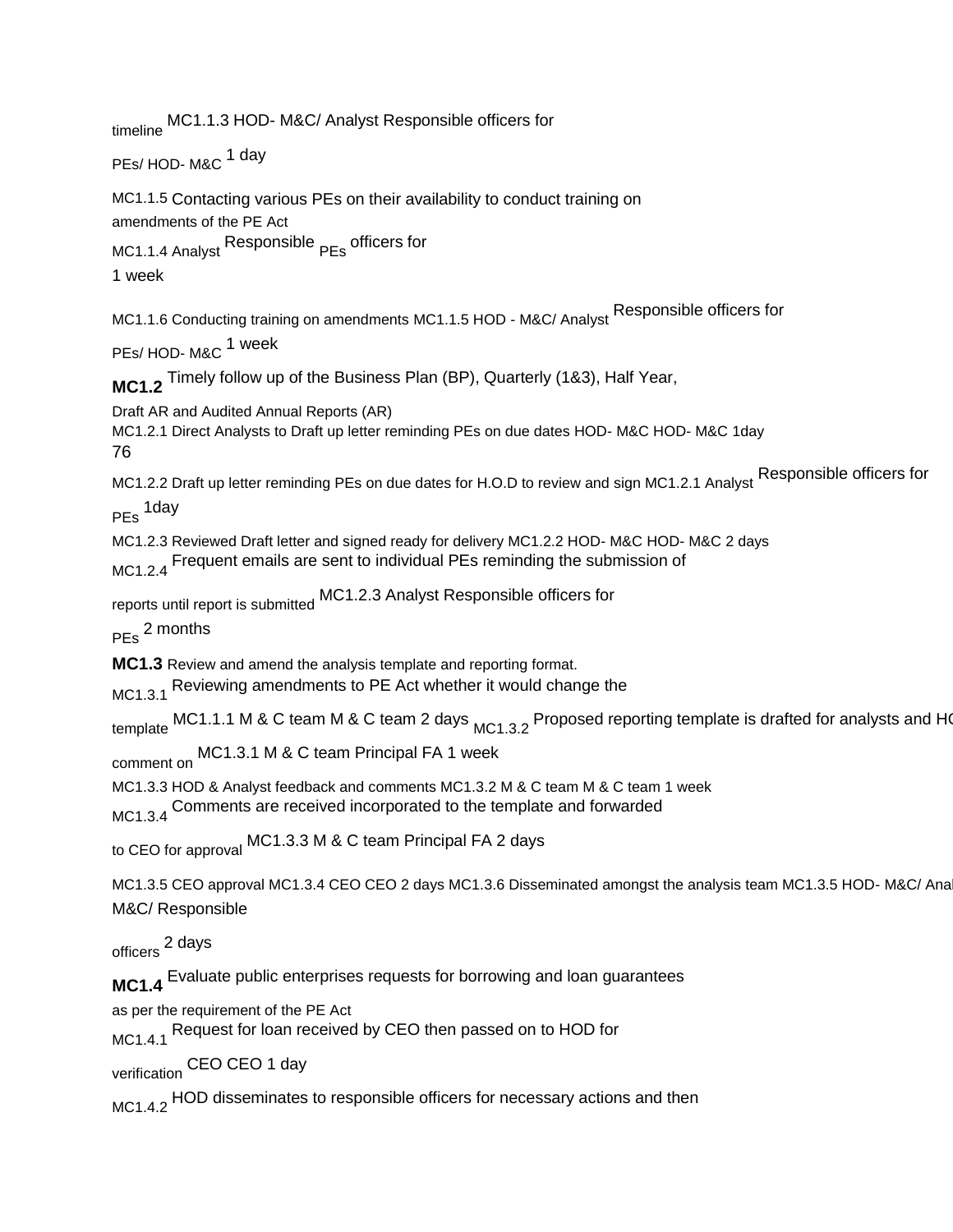discussed MC1.4.1 HOD- M&C HOD- M&C 1 day MC1.4.3 Emphasis on PE act regarding loans to be noted MC1.1.1, MC1.4.2 M & C team M & C team 1 day 77 MC1.4.4 Asset management plan and Business Plan is assessed for any additional assets or proposed project MC1.4.2 M & C team M & C team 2 working days MC1.4.5 Loan ratio emphasized on template MC1.4.2 HOD- M&C/ Analyst HOD-officers M&C/ Responsible 1 working day MC1.4.6 Analysis report to highlight the current Loan obligation on report and present to the team during presentation MC1.4.3, MC1.4.4, MC1.4.5 HOD- M&C/ Analyst HOD-officers M&C/ Responsible 1 working day MC1.4.7 Findings is discussed with CEO before discussed with PEs Management MC1.4.6 CEO/HOD-M&C/Analyst CEO/HOD-M&C/ Responsible officers 1 day MC1.4.8 Issues is noted and discussed with PEs management MC1.4.7 Analyst Responsible officers 5 days MC1.4.9 PEs Management comments is forwarded back to HOD MC1.4.8 Analyst Responsible officers 1 day MC1.4.10 PEs Management comments is forwarded back to CEO for approval MC1.4.9 HOD-M&C HOD-M&C 1 day MC1.4.11 CEO approval and direction MC1.4.10 CEO CEO 1 day MC1.4.12 PEs are advised of the final decision MC1.4.11 Analyst HOD-M&C/ Responsible officers 1 day **MC1.5** Timely preparation of the Cabinet Submission MC1.5.1 CEO receives the Final Audited Annual Reports and passes to HOD CEO CEO 1 day MC1.5.2 HOD disseminates to responsible officer for final reviews and update MC1.5.1 HOD-M&C HOD-M&C 1 day MC1.5.3 Responsible officer reviews and updates final report then submits to HOD for finalization MC1.5.2 Analyst Responsible officer 5 days 78 MC1.5.4 Reviewed final report and notified responsible officer to remind PEs of 20 Copies of final audited annual financial reports MC1.5.3 HOD-M&C HOD-M&C 1 day MC1.5.5 Responsible officer requests 20 copies of the final audited annual financial reports MC1.5.4 Analyst Resnsible officer 1 week MC1.5.6 HOD forwards Cabinet Submission to CEO to be finalized/approved MC1.5.5 HOD HOD 2 days